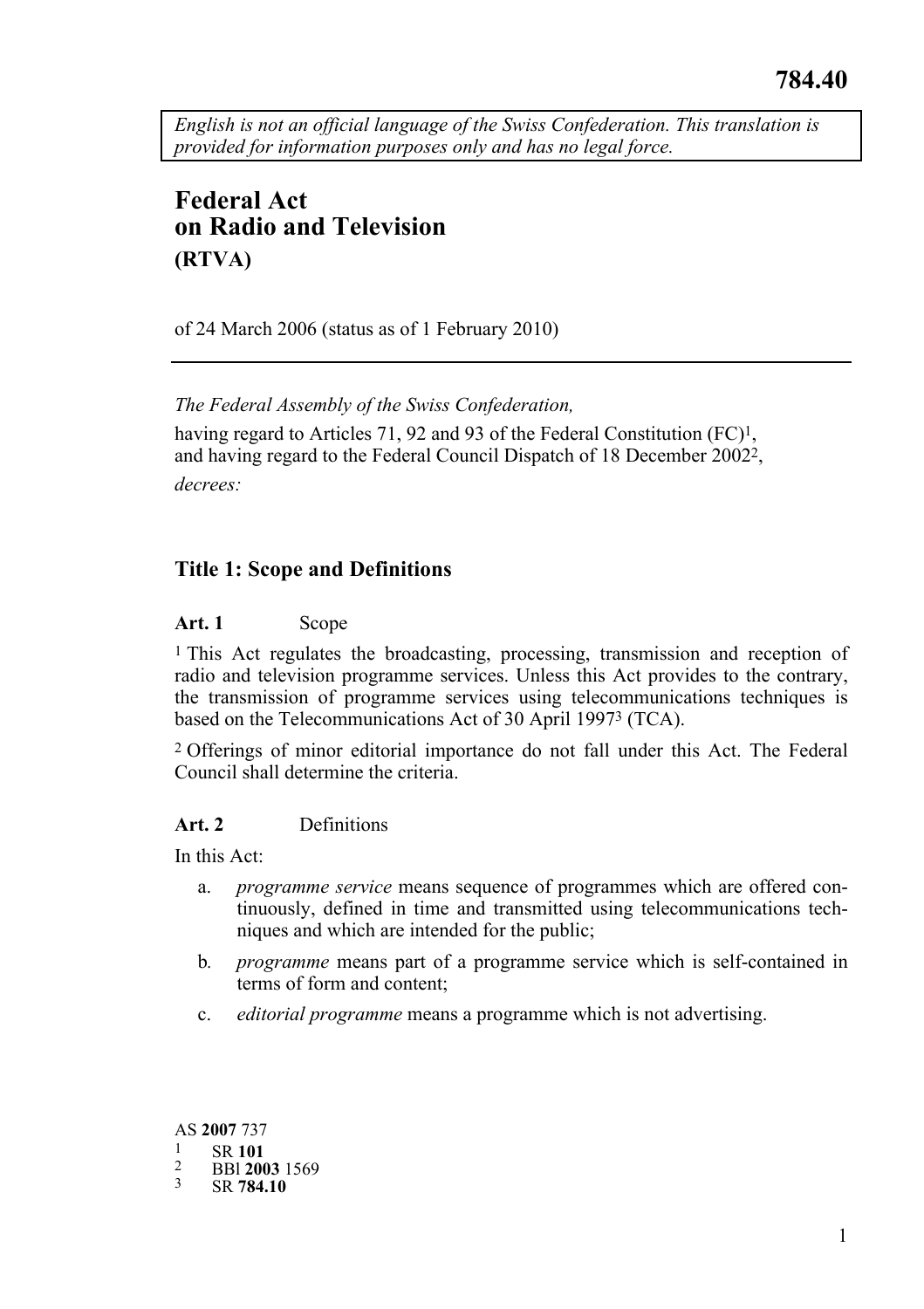- d. *broadcaster* means the natural or legal person bearing responsibility for the creation of programmes or for the compilation thereof into a programme service;
- e. *Swiss programme service* means a programme service which is subject to Swiss sovereignty in accordance with the provisions of the European Convention on Transfrontier Television of 5 May 19894; these provisions also apply, *mutatis mutandis*, to radio programme services;
- f. *transmission by means of telecommunications techniques* means the electrical, magnetic, optical or other electromagnetic sending or receiving of information by wire or radio (Art. 3 let. c  $TCA<sup>5</sup>$ );
- g*. broadcasting* means the transmission by means of telecommunications techniques and intended for the general public;
- h. *telecommunications service* means the transmission of information for third parties by means of telecommunications techniques (Art. 3 let. b TCA);
- i. *coupled service* means a telecommunications service which constitutes a functional unit with the programme service or which is necessary for the use of the programme service;
- j. *processing* means the operation of services or technical procedures for the transmission, bundling, encryption or marketing of programme services or for the selection thereof on reception equipment;
- k. *advertising* means any public statement in the programme service, the purpose of which is to promote the conclusion of transactions concerning goods or services, the support of a cause or idea, or the achievement of another effect desired by the advertiser or by the broadcaster and which is broadcast in return for payment or similar consideration or for self-promotion purposes.
- l. *offer for sale* means advertising which invites the public to directly conclude a transaction concerning the presented goods or services;
- m. *tele-shopping programme* means a programme which exclusively contains offers for sale and lasts for at least 15 minutes;
- n. *tele-shopping programme service* means a programme service which consists solely of offers for sale and other advertising;
- o*. sponsorship* means the participation of a natural or legal person in the direct or indirect financing of a programme, with a view to promoting their own name, their own trade mark or their own image.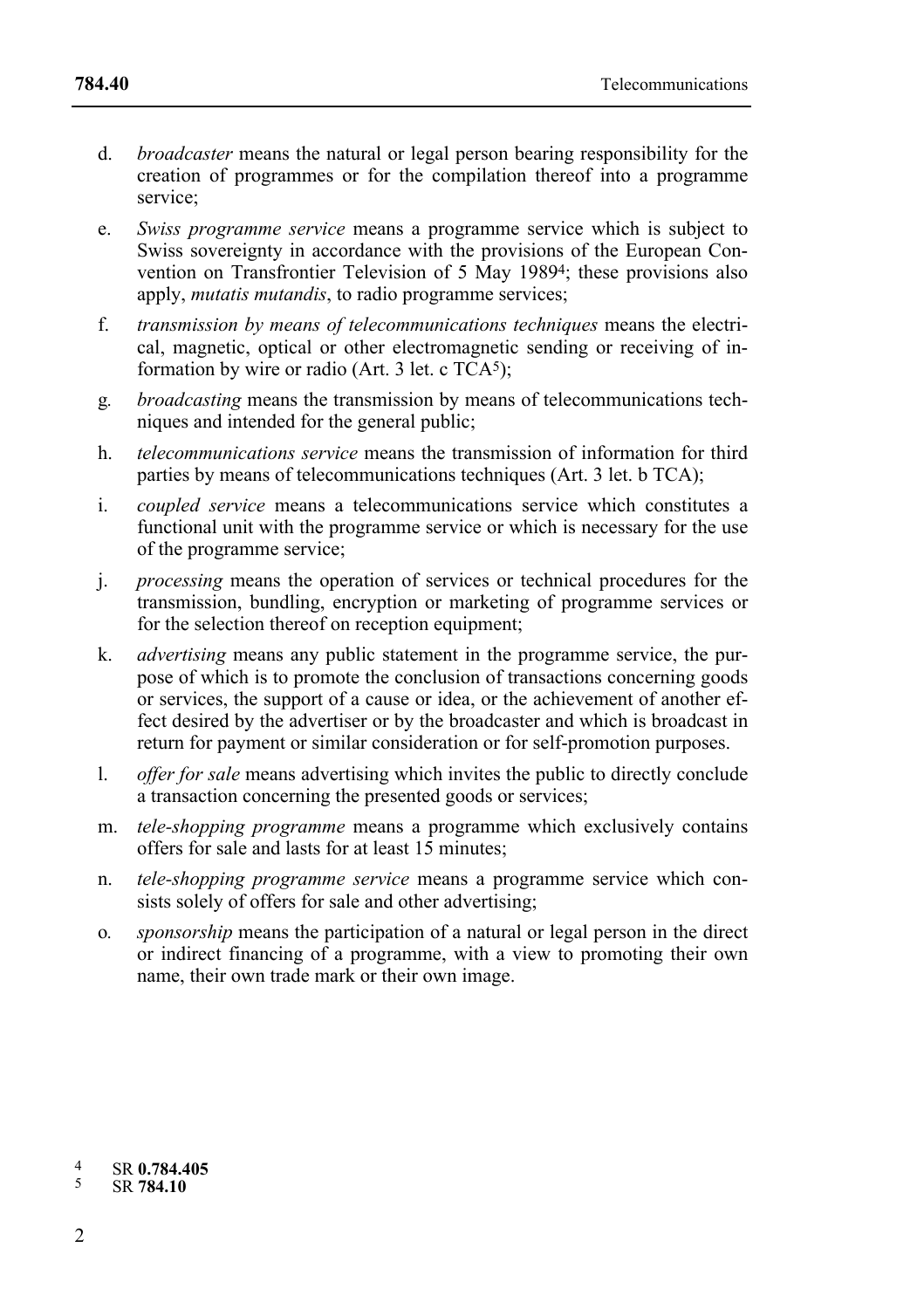# **Title 2: Broadcasting of Swiss Programme Services Chapter 1: General Provisions Section 1: Obligation to Notify and to Obtain a Licence**

# **Art. 3**

Anyone wishing to broadcast a Swiss programme service must:

- a. notify this in advance to the Federal Office of Communications (Federal Office); or
- b. possess a licence in accordance with this Act.

# **Section 2: Content Principles**

#### Art. 4 Minimum requirements for programme service content

1 All radio or television programmes must respect fundamental rights. In particular, programmes must respect human dignity, must be neither discriminatory nor contribute to racial hatred, nor endanger public morals nor glorify or trivialise violence.

2 Editorial programmes with information content must present facts and events fairly, so that the audience can form its own opinion. Personal views and commentaries must be identifiable as such.

<sup>3</sup> The programmes must not jeopardise the internal or external security of the Confederation or cantons, their constitutional order or the observance of Switzerland's obligations under international law.

4 Licensed programme services must appropriately express the variety of events and opinions in the totality of their editorial programmes. If a coverage area is served by an adequate number of programme services, the licensing authority may release one or more broadcasters in the licence from the variety obligation.

#### Art. 5 Programmes unsuitable for young people

Through the choice of transmission time or other measures, broadcasters must ensure that minors are not confronted by programmes which jeopardise their physical, mental, moral or social development.

#### Art. 6 Independence and autonomy

<sup>1</sup> Unless federal law provides otherwise, broadcasters are not bound by the instructions of federal, cantonal or communal authorities.

2 In the design of their programme services, namely in the choice of themes, handling of content and representation, they are free and shall bear the responsibility therefor.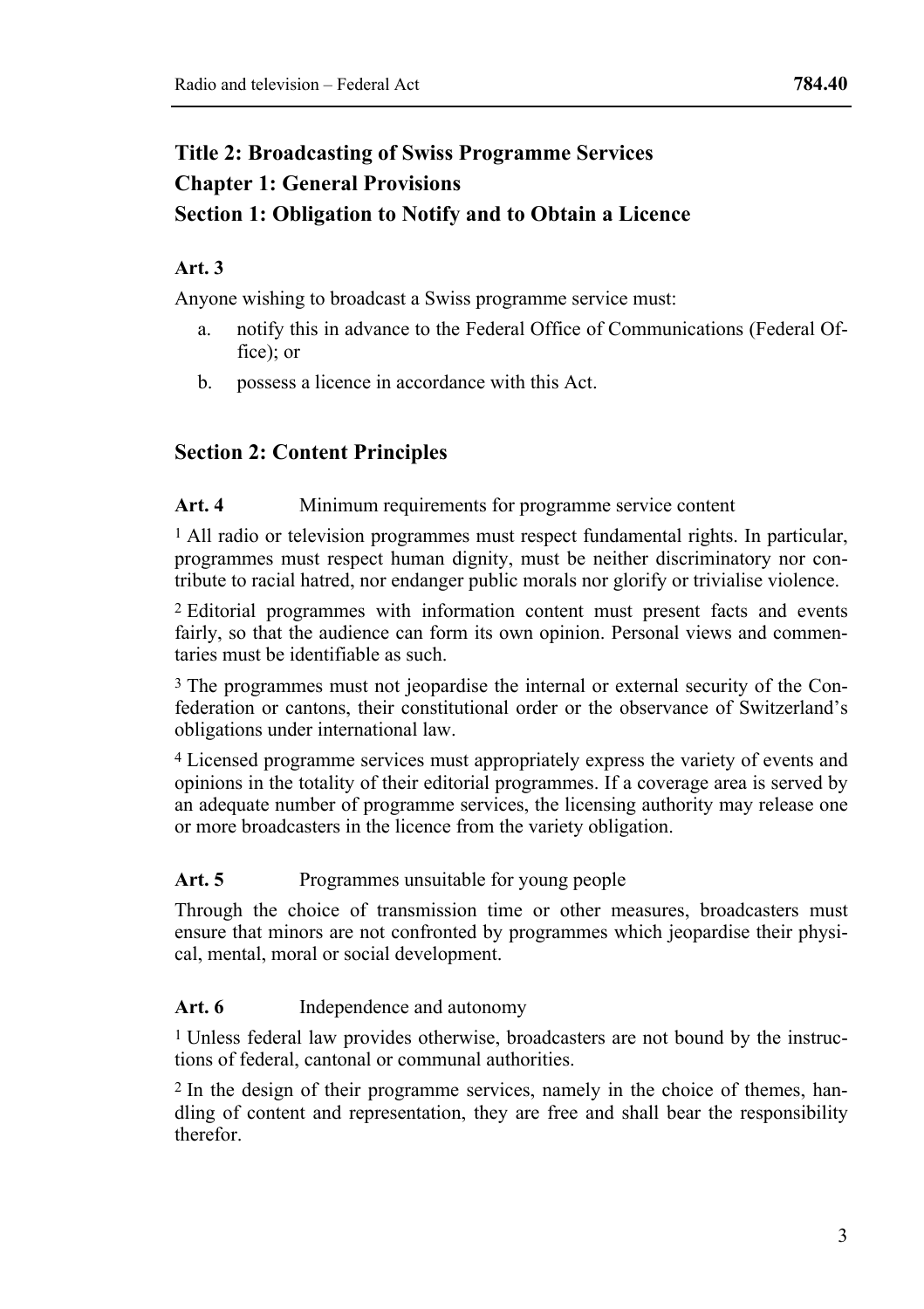3 No-one may demand that a broadcaster broadcast specific presentations and information.

#### Art. 7 Other requirements for programme services of television broadcasters with a national or regional-language offering

<sup>1</sup> The Federal Council may require television broadcasters, within a framework of practical feasibility and with appropriate resources:

- a. to reserve a substantial proportion of the relevant broadcasting time for Swiss and other European works:
- b. to reserve an appropriate amount of broadcasting time or programme costs in their television programme services for the broadcasting of Swiss and European works by independent producers.

2 Television broadcasters with a national or regional-language programme service which broadcast films in their programme service must spend at least 4 per cent of their gross revenue on the purchase, production or co-production of Swiss films or pay a corresponding support fee of maximum 4 per cent. This obligation also applies to broadcasters of a national or regional-language programme service window in a foreign television programme service which broadcasts films. However, it does not apply to the SRG SSR (Swiss Broadcasting Corporation).

3 Television broadcasters with a national or regional-language programme service must prepare an appropriate proportion of programmes in a form suitable for the hard of hearing and the visually impaired.

# Art. 8 Publication obligations

1 Swiss broadcasters must:

- a. insert in their programme services without delay urgent police messages which are indispensable to the maintenance of public order and safety or the safety of persons, as well as official alerts and instructions.
- b. inform the public of decisions of the Confederation which are published in accordance with Article 7 paragraph 3 of the Publication Act of 18 June 20046 by means of extraordinary publication.

2 The authority requiring the broadcasts in accordance with paragraph 1 is responsible for them.

3 When necessary, the Federal Council shall extend the obligations in paragraph 1 letter a to telecommunications service providers which broadcast programme services.

4 It shall ensure that the population is assured of information by radio in crisis situations. The licensing authorities regulate the details in the licences of the SRG SSR and of the radio broadcasters mentioned in Articles 38-43.

#### 6 SR **170.512**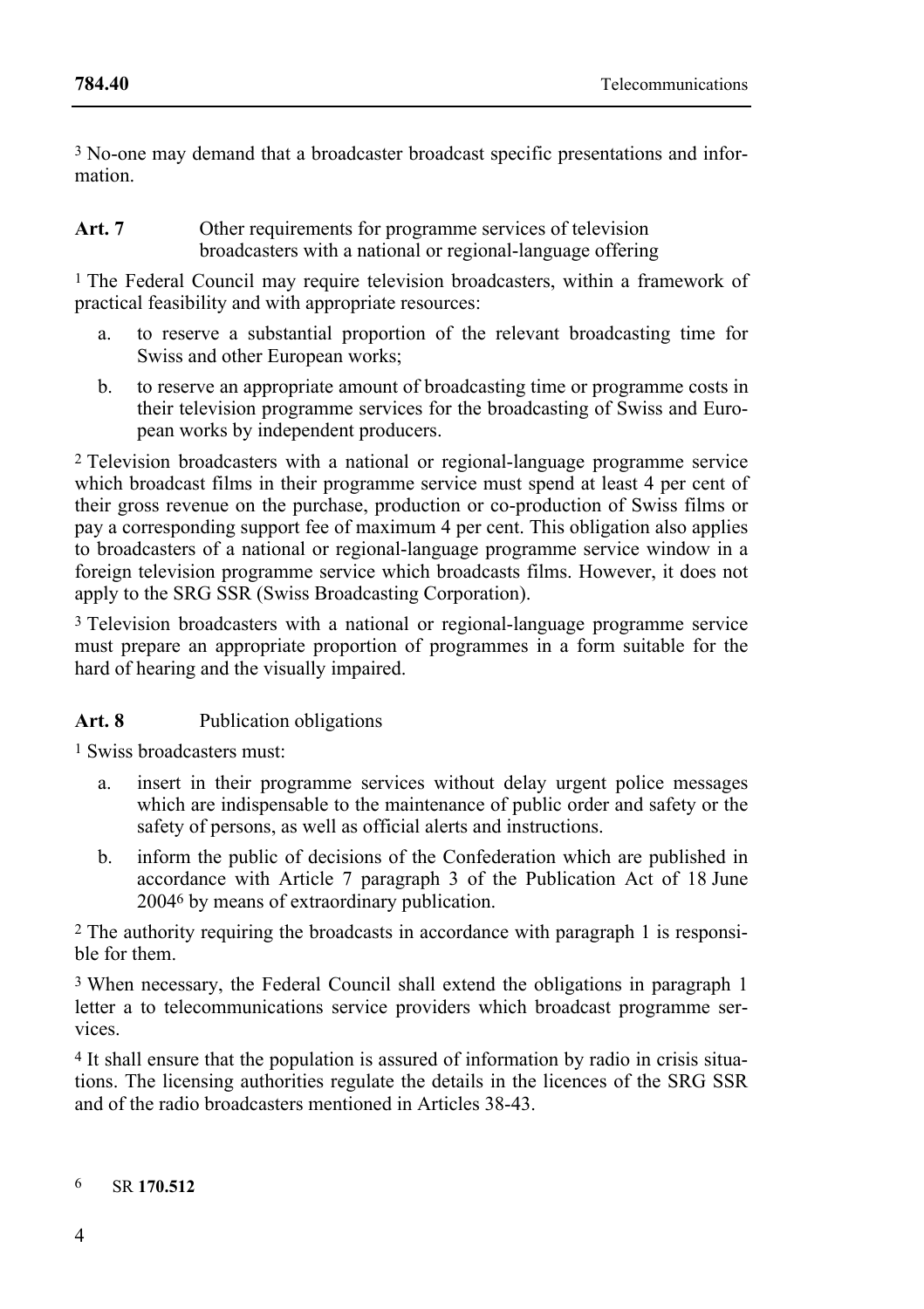# **Section 3: Advertising and Sponsorship**

#### **Art. 9** Identifiability of advertising

<sup>1</sup> Advertising must be clearly separated from the editorial part of the programme service and must be clearly identifiable as such. The Federal Council may prohibit those forms of advertising which jeopardise separation or identifiability or subject these forms to special provisions.

2 The broadcaster's permanent editorial employees may not participate in its advertising programmes. Local and regional broadcasters with limited financial resources are excluded from this restriction.

#### Art. 10 Bans on advertising

1 Advertising for the following is prohibited:

- a. tobacco goods;
- b.  $7$  alcoholic beverages which are subject to the Alcohol Act of 21 June 1932<sup>8</sup>; the Federal Council shall impose further restrictions for the protection of health and young people;
- c.  $\frac{9}{2}$
- d. political parties, persons holding political office or candidates for such offices and matters which are the subject of a popular vote;
- e. religious beliefs and the institutions and persons representing them.
- 2 The following are prohibited:
	- a. advertising for therapeutic products in accordance with the Federal Act of 15 December 2000 on Therapeutic Products10;
	- b. sales offerings for all therapeutic products and medical treatments.

3 Surreptitious advertising and subliminal advertising are prohibited.

- 4 Advertising which:
	- a. disparages religious or political convictions;
	- b. is misleading or unfair;
	- c. encourages behaviour prejudicial to health, the environment or personal safety

is prohibited.

 $\tau$ Amended in accordance with No. I of the Federal Act of 25 Sept. 2009, in force since 1 Feb. 2010 (AS 2010 371 372; BBI 2008 9105).

<sup>1</sup> Feb. 2010 (AS **2010** 371 372; BBL **2008** 3105).<br><sup>8</sup> Repealed by No. I of the Federal Act of 25 Sept. 2009, with effect from 1 Feb. 2010 (AS **2010** 371 372; BBl **2008** 9105). 10 SR **812.21**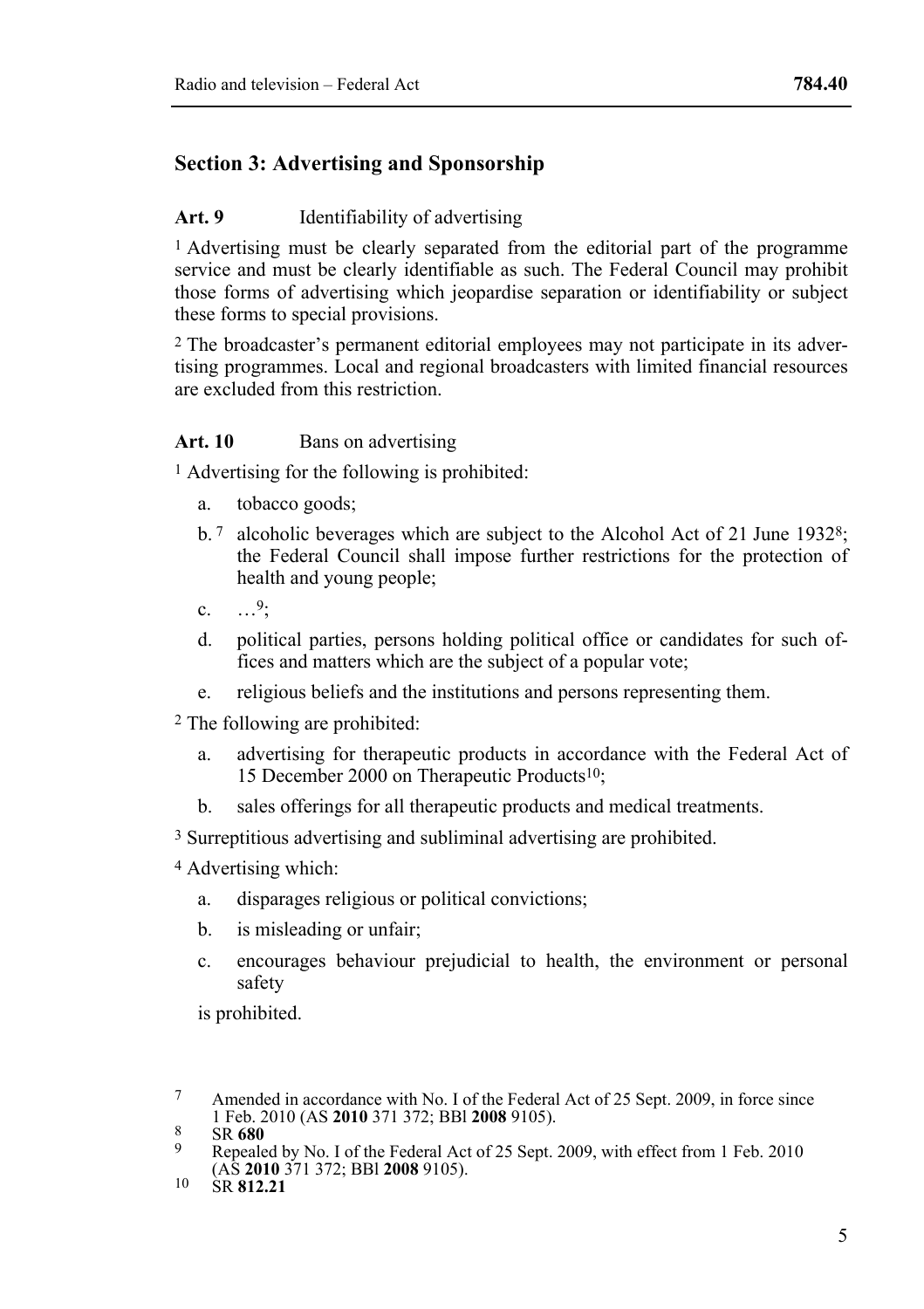5The Federal Council may prohibit other advertising in order to protect health and young people.

# Art. 11 **Insertion and duration of advertising**

1 Advertising must as a principle be inserted between individual programmes and must be broadcast in blocks. The Federal Council determines when deviations from this principle are possible. Deviations may not prejudice the integrity and the value of the programme concerned.

2 Advertising may not in principle occupy more than 15 per cent of the daily transmission time of a programme service or 20 per cent of one hour's transmission time. The Federal Council shall determine the exceptions.

3 When determining deviations from the principles in paragraphs 1 and 2, the Federal Council shall notably take into account the following criteria:

- a. broadcasters' performance mandates;
- b. the economic situation of radio and television;
- c. transfrontier competition;
- d. international regulations on advertising;
- e. the concerns of the audience.

# **Art. 12** Sponsorship

1 The content and scheduling of sponsored programmes fall within the exclusive responsibility of the broadcaster. The latter shall ensure that the sponsor does not influence the programme in a manner which adversely affects editorial independence.

2 If programmes or sequences of programmes are sponsored in whole or in part, the sponsors must be named at the beginning or end of each programme.

3 Sponsored programmes may neither encourage the conclusion of transactions concerning goods or services of the sponsors or of third parties nor may they contain statements of an advertising nature concerning goods and services.

4 Programmes may not be financed by sponsors who primarily manufacture or sell products or offer services for which advertising is banned under Article 10. Companies active in the area of therapeutic products may sponsor programmes provided no products for which advertising is banned are named or shown and no advertising effect is created for these products in some other way.

5 News programmes and programmes on political current events, as well as programmes and sequences of programmes which are related to the exercise of political rights in the Confederation, cantons and communes may not be sponsored.

# **Art. 13** Protection of minors

1 Advertising which is aimed at minors or in which minors appear may neither exploit their lack of life experience nor harm them in their physical or mental devel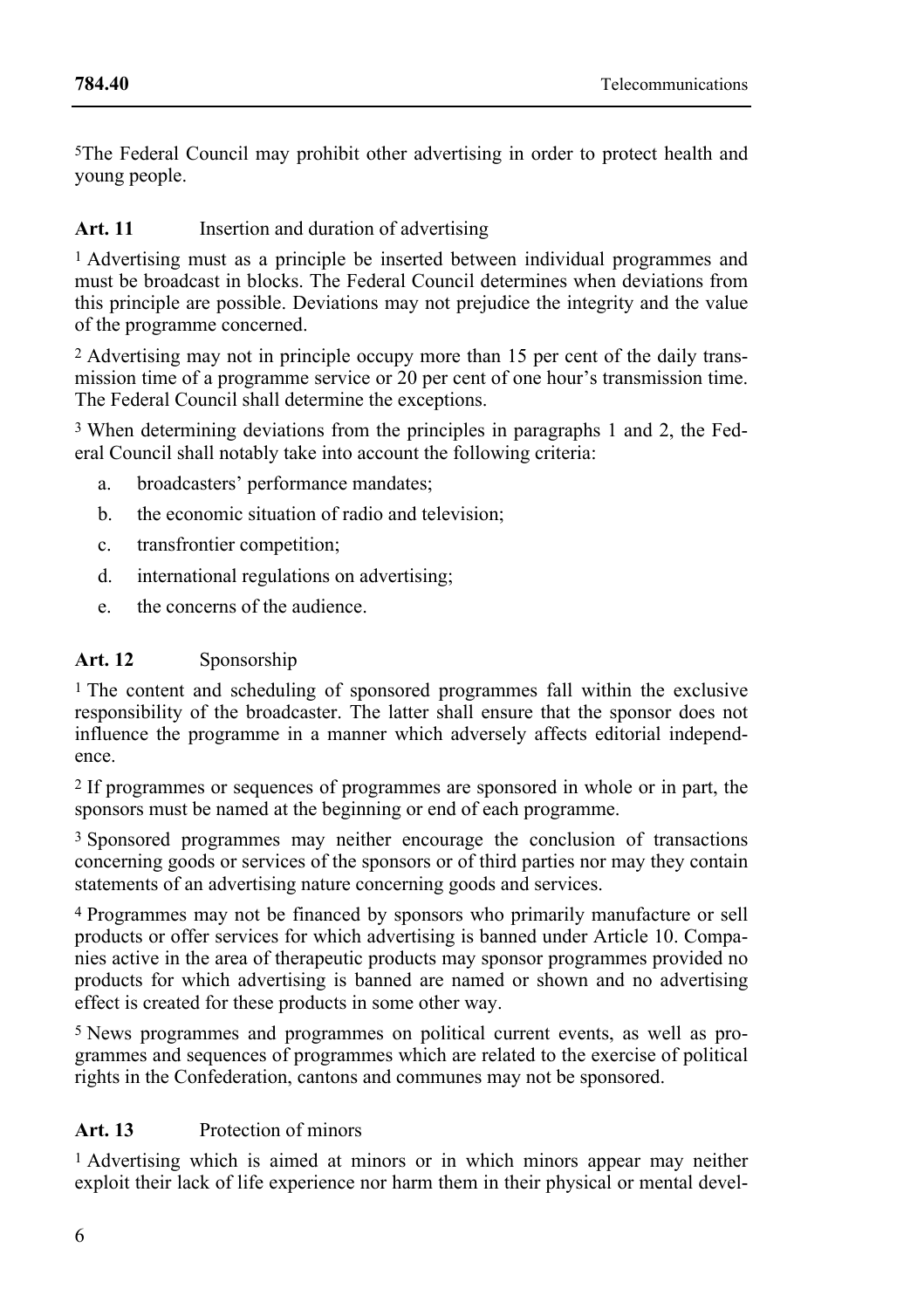opment. The Federal Council shall impose corresponding regulations on the form of the advertising.

2 Programmes for children may not be interrupted by advertising.

3 Offers for sale may not be directed at minors.

4 In order to safeguard the concerns mentioned in paragraph 1, the Federal Council excludes specific forms of sponsorship of children's programmes.

#### Art. 14 Special provisions for the SRG SSR

1 Advertising is prohibited in the radio programme services of the SRG SSR. The Federal Council may provide for exceptions for self-promotion.

2 …11

3 The Federal Council may partially or wholly restrict advertising and sponsorship in the SRG SSR's radio and television programme services as well as in other editorial offerings which are necessary for the fulfilment of its programme service mandate and which are financed from reception fees (Art. 25 para. 3 let. b).

### **Section 4: Notification, Information, Reporting and Recording Obligations**

#### Art. 15 Notification of revenue from advertising and sponsorship

Licensed broadcasters of Swiss programme services must notify the Federal Office of the gross revenue from advertising and sponsorship.

#### Art. 16 Notification of holdings

Broadcasters of Swiss programme services must notify the Federal Office of any changes in capital and in voting rights as well as any substantial holdings in other enterprises.

#### Art. 17 Obligation to provide information

1 Broadcasters are obliged to provide the licensing and supervisory authorities free of charge with the information and to produce the documents that the authorities require within the framework of their supervisory activity and the measures against media concentration (Art. 75).

2 The obligation to provide information also applies to legal and natural persons:

- a. in which the broadcaster has a substantial holding or which have a substantial holding in the broadcaster and which are active in the radio and television market or related markets;
- $11$ Repealed by No. I of the Federal Act of 25 Sept. 2009, with effect from 1 Feb. 2010 (AS **2010** 371 372; BBl **2008** 9105).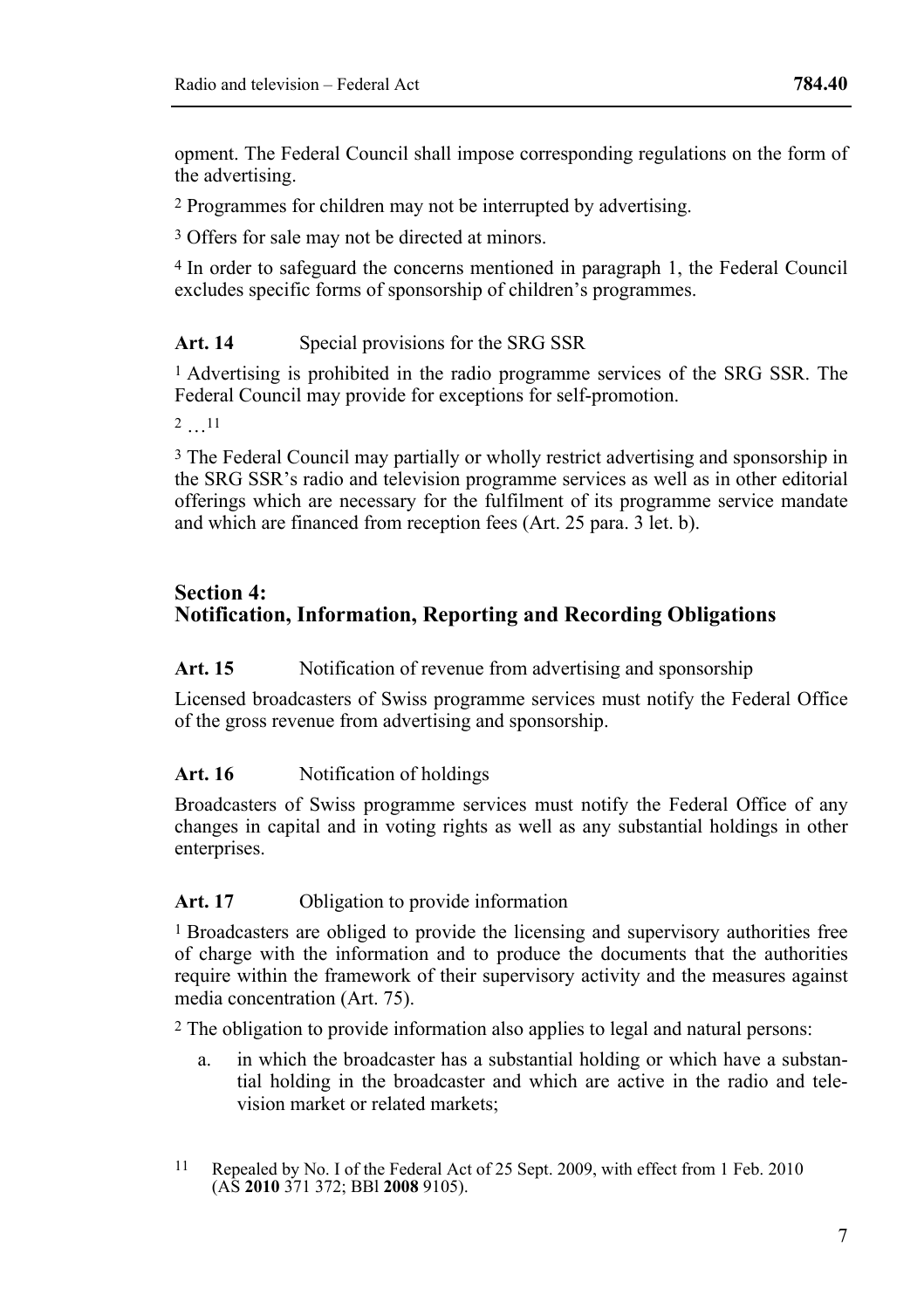- b. which canvass for advertising or sponsorship for the broadcaster;
- c. which produce a major part of the programme service concerned for the broadcaster;
- d. which organise a public event in accordance with Article 72;
- e. which are active in the radio and television market and which occupy a dominant position in one or more media-related markets.

<sup>3</sup> The right to refuse to provide information or produce documents is governed by Article 16 of the Federal Act of 20 December 1968 on Administrative Procedure  $(APA)^{12}$ .

### Art. 18 Annual report and annual accounts

1 Broadcasters of Swiss programme services must submit an annual report and annual accounts to the Federal Office. The Federal Council exempts certain categories of broadcasters from these obligations.

2 The Federal Office may publish information from broadcasters' annual reports.

<sup>3</sup> The Federal Council determines what the annual report and annual accounts must contain and which information the Federal Office may publish.

### **Art. 19** Statistical information

1 The Federal Office produces statistics in cooperation with the Federal Statistical Office. These contain the information which the competent authorities require:

- a. for legislation and the application of the law;
- b. in order to acquire an overview of the market.

2 Broadcasters of Swiss programme services must submit the necessary information to the Federal Office regularly.

<sup>3</sup> The Federal Office may make statistical results available to the public.

4 The Federal Council regulates the details; in particular, it lays down the principles regarding data collection, individual surveys, the use of the collected data and the publication of statistical results.

# Art. 20 Recording and retention of programmes

1 Broadcasters of Swiss programme services must record all programmes and the recordings as well as the relevant material and documentation must be kept for at least four months. The Federal Council may exempt certain categories of broadcasters from this obligation.

2 If a complaint is lodged against one or more programmes within four months or an objection is raised or an official supervisory procedure is opened, the recordings, materials and documentation must be retained until the completion of the procedure.

#### $12$ 12 SR **172.021**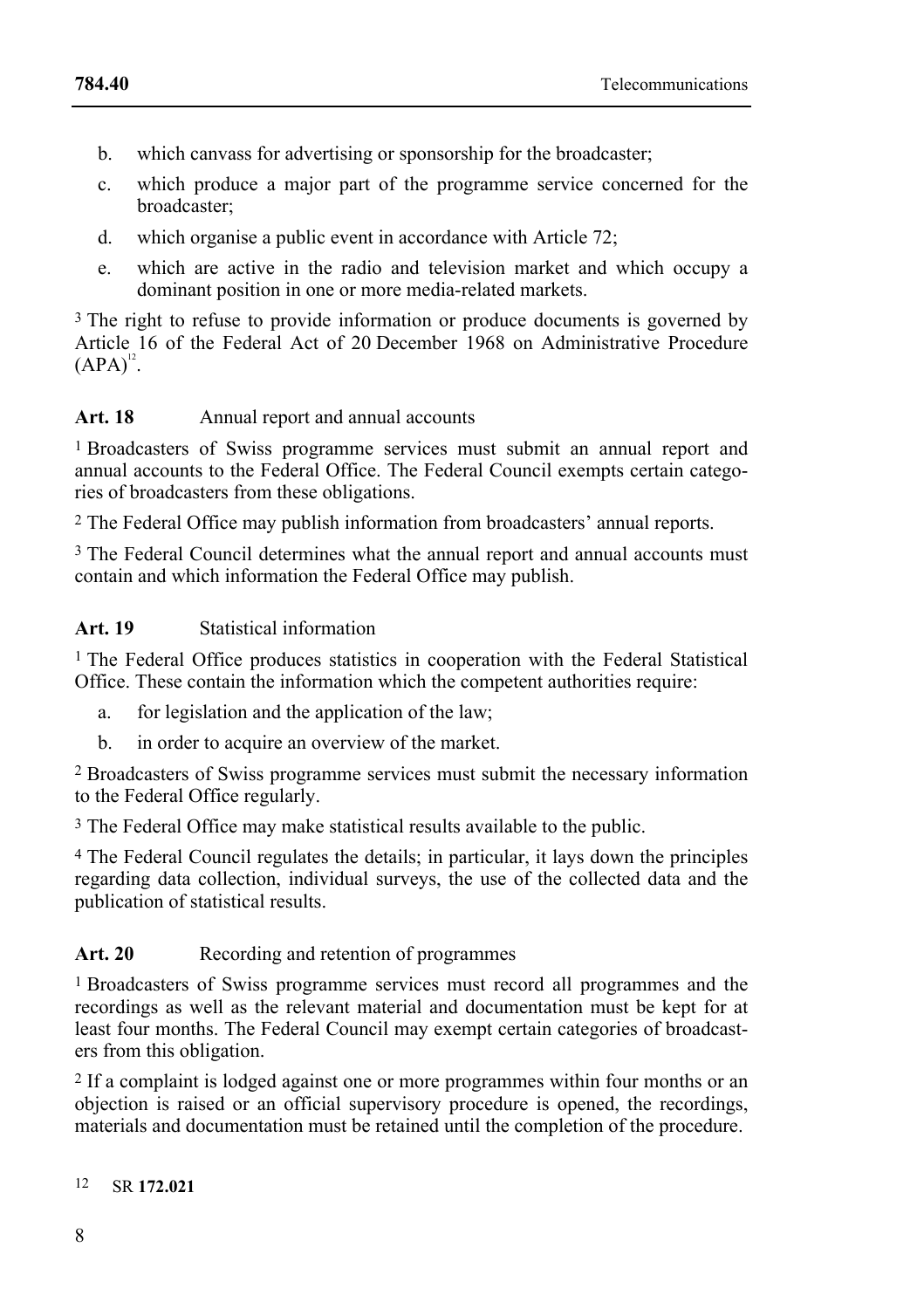### Art. 21 Conservation of programme services

1 The Federal Council may require Swiss broadcasters to keep recordings of their programme services available so that these remain permanently conserved for the public. Broadcasters may be financially compensated for the resulting costs.

2 The Federal Council determines which programme services must be conserved and regulates the compensation of broadcasters as well as the delivery, archiving and availability of recordings. In particular, it may issue technical regulations concerning the nature and format of the data media and designate the bodies which coordinate the necessary work and select the programme services to be conserved.

3 The expenditure of the bodies under paragraph 2 as well as the compensation for broadcasters in accordance with paragraph 1 is financed from general federal resources, in so far as the revenue from the charge for consulting the recorded programme services and for their continued use and the revenue from licence fees are not sufficient.

4 In order to assure the long-term use of the archives, the Federal Council may take support measures for the conservation of the corresponding playback equipment.

# **Section 5: Licence Fee**

#### **Art. 22**

<sup>1</sup> Licensed broadcasters of Swiss programme services pay an annual fee for their licence. The revenue from the fee is used primarily to promote research projects in the radio and television sector (Art. 77) and to finance archiving (Art. 21) and secondarily for new technologies (Art. 58).

2 The fee amounts to a maximum of 1 per cent of the gross revenue from advertising and sponsorship. The Federal Council determines the amount of the fee and an exemption amount.

# **Chapter 2: Swiss Broadcasting Corporation (SRG SSR) Section 1: Programme Service Mandate and Licence**

#### **Art. 23** Principle

The SRG SSR provides a service for the community. In so doing, it does not attempt to make a profit.

#### Art. 24 Programme service mandate

<sup>1</sup> The SRG SSR fulfils the constitutional mandate in the area of radio and television (the programme service mandate). In particular: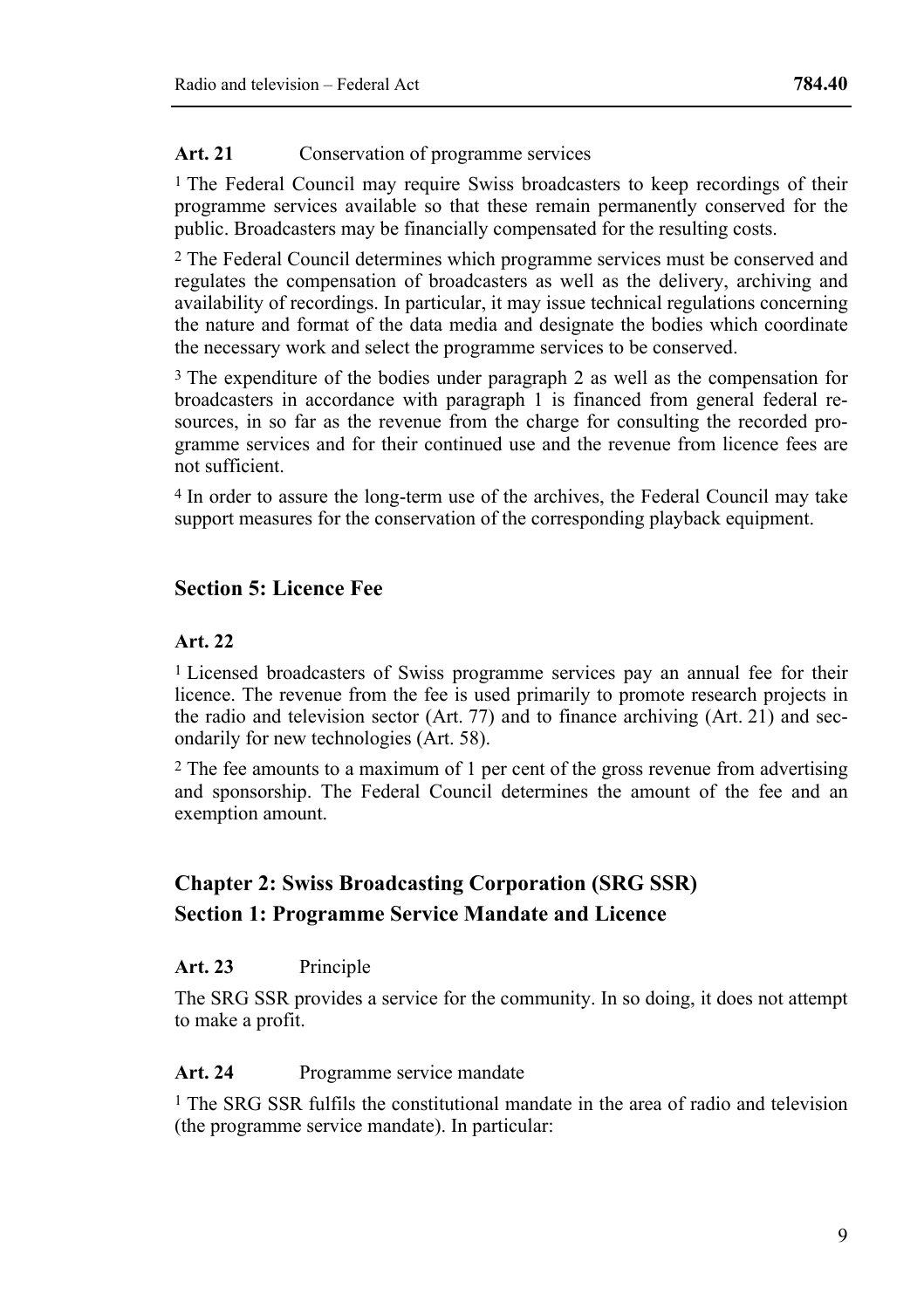- a. it supplies the entire population comprehensively in terms of content with equivalent radio and television programme services in the three official languages;
- b. it promotes understanding, cohesion and exchange between the parts of the country, linguistic communities, cultures and social groupings and takes account of the particularities of the country and the needs of the cantons;
- c. it promotes closer links between Swiss citizens living abroad and their home country and it promotes Switzerland and the understanding of its concerns abroad.

2 The SRG SSR broadcasts at least one radio programme service for Romanshspeaking Switzerland. The Federal Council also lays down the principles in accordance with which the radio and television needs of this linguistic region must additionally be taken into consideration.

3 The Federal Council lays down the principles in accordance with which the needs of people with sensory disabilities must be taken into consideration. In particular, it determines the extent to which special programmes must be provided in sign language for the deaf.

4 The SRG SSR contributes to:

- a. free public opinion-forming through comprehensive, diverse and accurate information especially regarding political, economic and social matters;
- b. cultural diversity and the reinforcement of the country's cultural values as well as the promotion of Swiss culture, with particular emphasis on Swiss literature and Swiss music and film, especially by broadcasting Swiss productions and programmes it has produced itself;
- c. education of the public, especially through the regular broadcasting of programmes with educational content;
- d. entertainment.

5 The standard language is generally to be used in important information broadcasts which are of interest beyond the linguistic and national borders.

#### **Art. 25** Licence

1 The Federal Council awards the SRG SSR a licence.

2 A public consultation is held before the award of the licence or before changes to the licence with consequences for media policy.

3 The licence determines in particular:

- a. the number and nature of radio and television programme services;
- b. the scope of the further editorial offering which is necessary to fulfil the programme mandate at the level of the linguistic region, as well as at national and international level and which is financed from reception fees;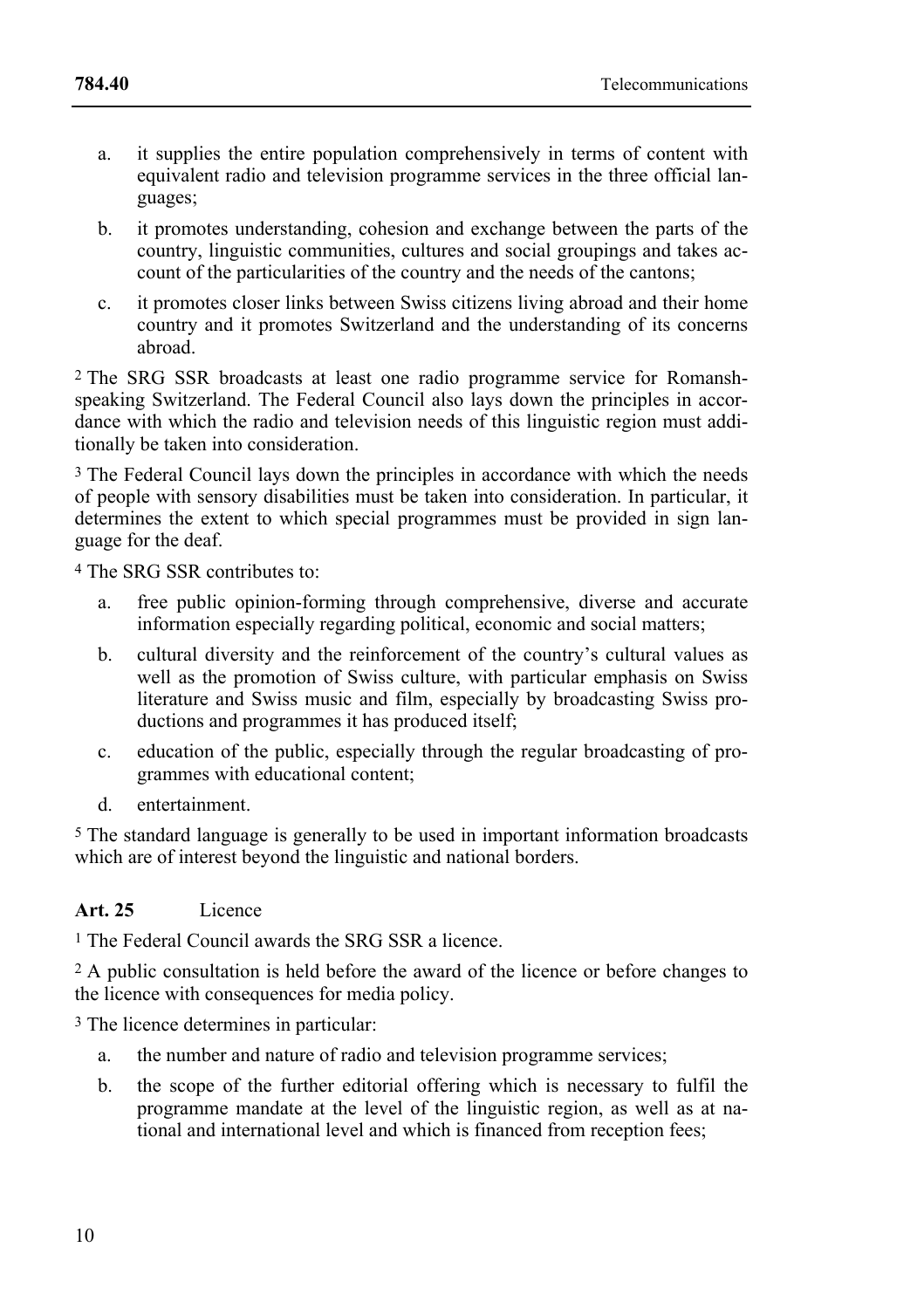c. the details of the inclusion of Swiss literature, music and film in accordance with Article 24 paragraph 4 letter b; it may set down corresponding minimum quotas.

4 The SRG SSR may offer certain programme services in cooperation with other broadcasters. The cooperation is regulated in agreements which require the consent of the Federal Department of the Environment, Transport, Energy and Communications (the Department).

5 The Department may amend individual provisions of the licence before its term expires if the actual or legal conditions have changed and the amendment is necessary to safeguard important interests. The SRG SSR will be paid appropriate compensation.

6 The Department may restrict the SRG SSR's licence or partially suspend it if:

- a. the supervisory authority has made an application in accordance with Article 89;
- b. the SRG SSR has repeatedly or seriously violated its obligations regarding financial management and accounting (Art. 35 and 36).

# **Section 2: Editorial Offering**

Art. 26 Restrictions of the regional offering

1 The SRG SSR is prohibited from broadcasting regional programme services.

2 The SRG SSR may with the approval of the Department insert time-limited regional windows in its radio programme services. Sponsorship is prohibited in such windows.

#### Art. 27 Programme production

The SRG SSR's programme services shall be produced predominantly in the language regions for which they are intended.

#### Art. 28 Editorial offering for foreign countries

<sup>1</sup> The Federal Council shall periodically agree with the SRG SSR the scope of the editorial offering for foreign countries in accordance with Article 24 paragraph 1 letter c and the corresponding costs.

2 In crisis situations, the Federal Council may agree with the SRG SSR special shortterm performance mandates for purposes of international understanding.

3 At least half the costs for services in accordance with paragraph 1 will be reimbursed to the SRG SSR by the Confederation; the costs for services in accordance with paragraph 2 will be reimbursed in full.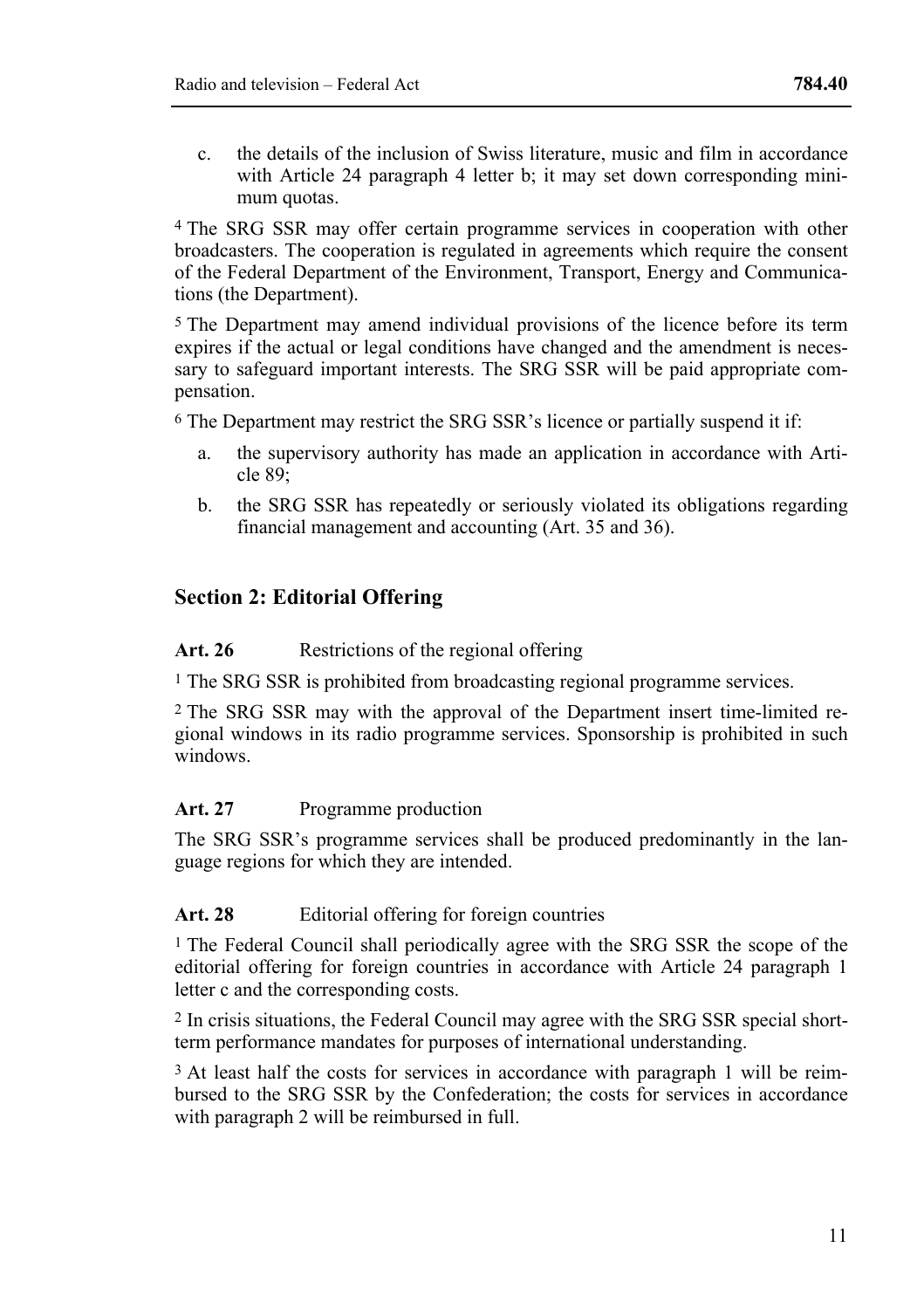# **Section 3: Unlicensed Activities**

# **Art. 29**

<sup>1</sup> The SRG SSR and enterprises controlled by it must report in advance to the Federal Office activities which are not laid down in the licence and which may adversely affect the position and mission of other Swiss media enterprises.

2 If such activity adversely affects the fulfilment of the programme service mandate or substantially limits the development potential of other media enterprises, the Department may impose conditions on commercial activity, financing, separation of accounting and organisational separation or prohibit the activity.

# **Section 4: Broadcasting of SRG SSR Programme Services**

### **Art. 30**

1 The radio and television programme services of the SRG SSR shall be broadcast at least over the entire linguistic region concerned. At least one SRG SSR radio and television programme service shall be broadcast throughout Switzerland in German, French and Italian. The Federal Council may provide for exceptions. It also takes into consideration the needs of the Romansh-speaking population in accordance with Article 24 paragraph 2. In doing so, it ensures that frequencies and channels are made available to the other broadcasters for each means of broadcasting.

2 For each programme service, the Federal Council determines the coverage area and technical means of broadcasting.

# **Section 5: Organisation and Finance**

# **Art. 31** Organisation of the SRG SSR

1 The SRG SSR shall organise itself so that:

- a. its autonomy and independence from the state and from social, economic and political groupings is guaranteed;
- b. it is managed economically and the reception fees are used for the purpose for which they were intended;
- c. the concerns of the linguistic regions are taken into consideration and national leadership and coordination is assured;
- d. the public is represented in the organisation;
- e. editorial activity is separate from economic activities;
- f. it can be managed, supervised and inspected in accordance with the principles of the law on companies limited by shares.

2 Its articles of association must be approved by the Department.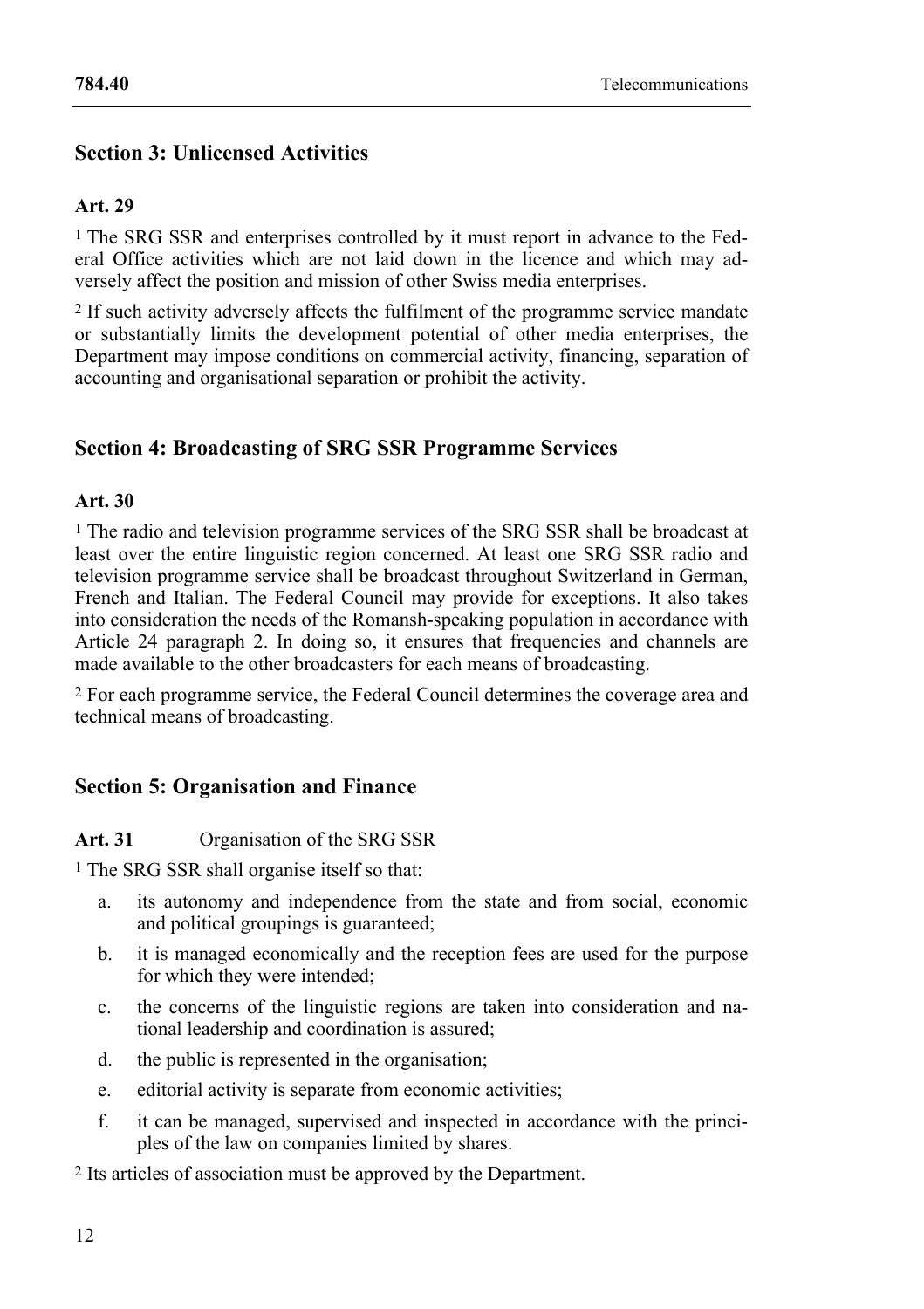#### **Art. 32** Management bodies

1 The mandatory management bodies are the General Assembly, the Board of Directors, the auditor and the Executive Board.

2 Unless this Act provides otherwise, the provisions of the law on companies limited by shares apply *mutatis mutandis* to the provisions of the articles of association on the rights, obligations and responsibilities of the SRG SSR management bodies.

# **Art. 33** Board of Directors

1 The Federal Council may nominate up to a quarter of the members of the Board of **Directors** 

2 The Board of Directors does not issue individual directives in matters related to current programme services.

3 The members of the Board of Directors must not be employed by the SRG SSR or any of the enterprises controlled by it. They are not bound by instructions.

# **Art. 34** Finance

The SRG SSR is mainly financed by reception fees. Other sources of finance are available to it, unless this is restricted by this Act, the Ordinance, the licence or relevant international law.

# **Art. 35** Use of financial resources

1 The SRG SSR and the enterprises controlled by it shall conduct their financial accounting in accordance with the recognised principles of best practice. They shall conduct themselves cost-effectively, use their resources in accordance with the provisions and ensure the long-term maintenance of their assets with regard to the fulfilment of their mandate.

2 The SRG SSR shall use the proportion of fees allocated to it solely to cover the costs resulting from the broadcasting of radio and television programme services and the costs of the other editorial offerings (Art. 25 para. 3 let. b).

3 If it ceases to carry out an activity that was a major element when the fees were set, the Department may oblige the SRG SSR to build up reserves in the amount of the corresponding sum, which will be taken into account during the subsequent fee adjustment.

4 The Federal Council shall ensure that the provisions of Article 6*a* paragraphs 1–5 of the Federal Personnel Act of 24 March 200013 are applied accordingly in the SRG SSR and in the enterprises controlled by it for the members of the managing bodies, members of management staff and other personnel who are remunerated in a similar way.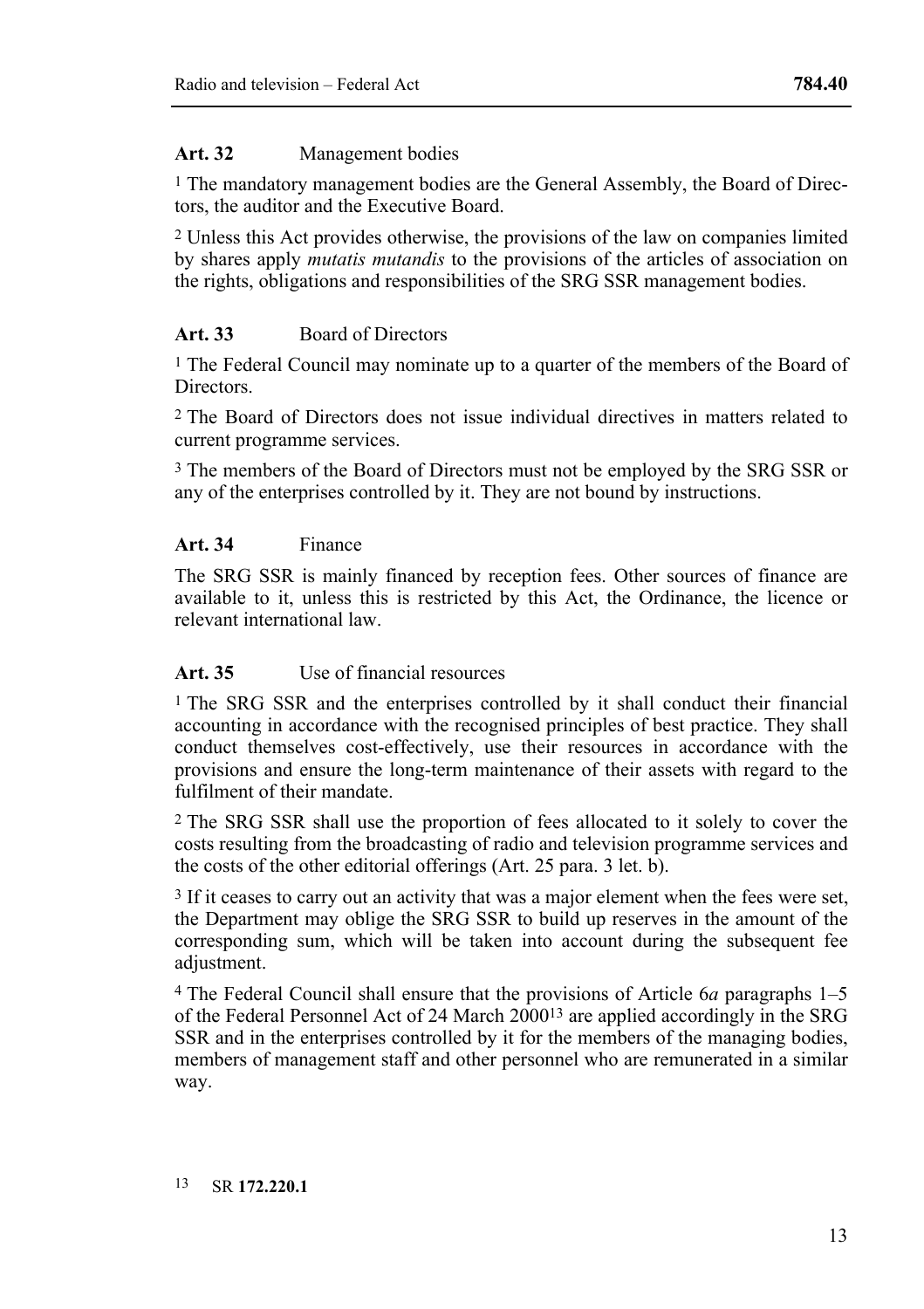#### Art. 36 Financial supervision

1 The SRG SSR and the enterprises controlled by it shall maintain their books in accordance with the regulations which apply to companies limited by shares and in accordance with the accounting standards recognised by the Swiss stock exchanges.

2 It shall maintain separate accounts for the activities involved in carrying out their mandate under the terms of the licence and for their other activities.

3 The Board of Directors of the SRG SSR shall communicate the following to the Department yearly:

- a. the group accounts;
- b. the annual accounts, the preliminary estimate, the financial plan and the annual report of the SRG SSR and of the enterprises controlled by it.

4 The Department shall audit the SRG SSR's financial accounting on the basis of the reports from the Board of Directors. It may demand additional information. In particular, the Department may demand of the SRG SSR's Board of Directors or of the senior management bodies of controlled enterprises information on how they have discharged their responsibility.

5 The Department may carry out audits on the premises of the SRG SSR and the enterprises controlled by it if:

- a. reporting is inadequate and the SRG SSR does not provide adequate information within the required time despite a request by the Department; or
- b. there are well-founded suspicions that the SRG SSR or one of the enterprises controlled by it has not fulfilled the obligations stated in Article 35 paragraph 1.

6 Subject to the requirements of paragraph 5, the Department may entrust the Federal Audit Office or other experts with the financial audit. The Federal Audit Office Act of 28 June 196714 is not applicable.

7 Audits on grounds of pure expediency are not permitted.

#### Art. 37 **Holdings in other broadcasting companies**

SRG SSR holdings in other broadcasters are subject to the approval of the Department.

# **Chapter 3: Other Broadcasters with a Mandate**

# **Section 1: Licences with a Mandate and Fee-Splitting**

#### **Art. 38** Principle

1 Licences with a performance mandate and fee-splitting (fee-splitting licences) may be awarded to broadcasters of local-regional programme services which:

 $14$ 14 SR **614.0**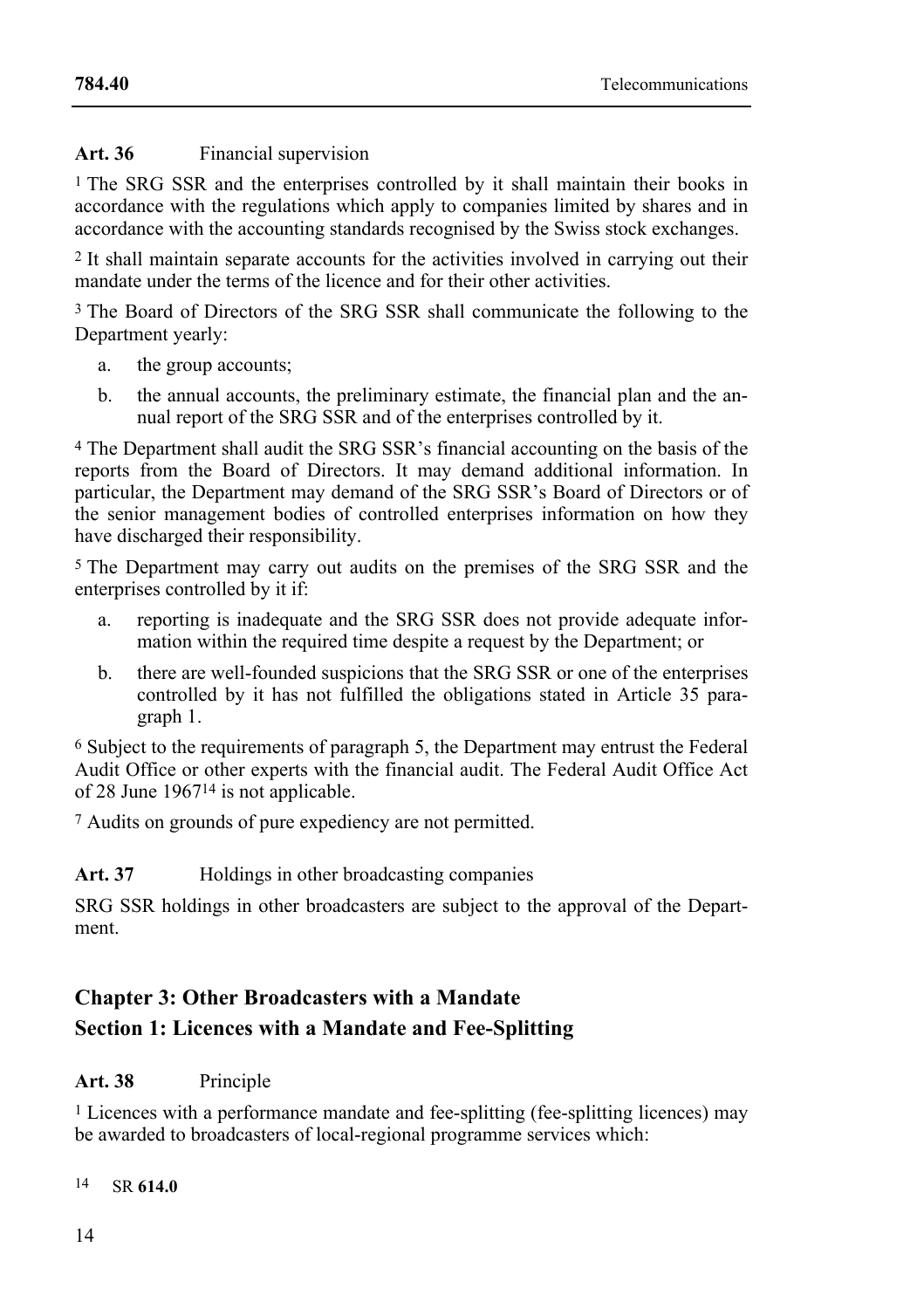- a. provide to an area that has no adequate financing possibilities radio and television programme services which take account of local or regional particularities by providing comprehensive information, particularly on political, economic and social matters and which contribute to the development of cultural life in the coverage area;
- b. contribute to the fulfilment of the mandate under the Federal Constitution in urban areas by means of complementary, non-profit-orientated radio programme services.

2 Fee-splitting licences give an entitlement to broadcast the programme service within a specific coverage area (right of access) and to a proportion of the revenue from reception fees.

3 One fee-splitting licence is awarded for each coverage area.

4 The licence specifies as a minimum:

- a. the coverage area and the technical means of broadcasting;
- b. the required programme services and the operational and organisational requirements necessary for these;
- c. other requirements and conditions which the licensee must fulfil.

5 The broadcasting of a programme service on the basis of a fee-splitting licence is in principle restricted to the coverage area concerned; the Federal Council may provide for exceptions.

#### **Art. 39** Coverage areas

<sup>1</sup> After consultation with the Federal Communications Commission, the Federal Council determines the number and extent of the coverage in which fee-splitting licences are awarded, as well as the technical means of broadcasting in the coverage area concerned. When it does so, it distinguishes between coverage areas for radio and for television.

2 Coverage areas in accordance with Article 38 paragraph 1 letter a must be defined so that:

- a. they constitute a political and geographical unit or are marked by especially close cultural or economic contacts; and
- b. their existing financing possibilities together with an appropriate proportion of the revenue from reception fees allow the broadcaster to fulfil its performance mandate.

<sup>3</sup> Exceptions may be made for regional programme services which are broadcast in at least two national languages in a multilingual area.

4 The number and extent of the coverage areas are examined by the Federal Council periodically but after ten years at the latest. The Department may make minor adjustments to the extent.

5 Before defining the coverage areas and before significant changes, the cantons and the licensed broadcasters directly concerned shall be consulted.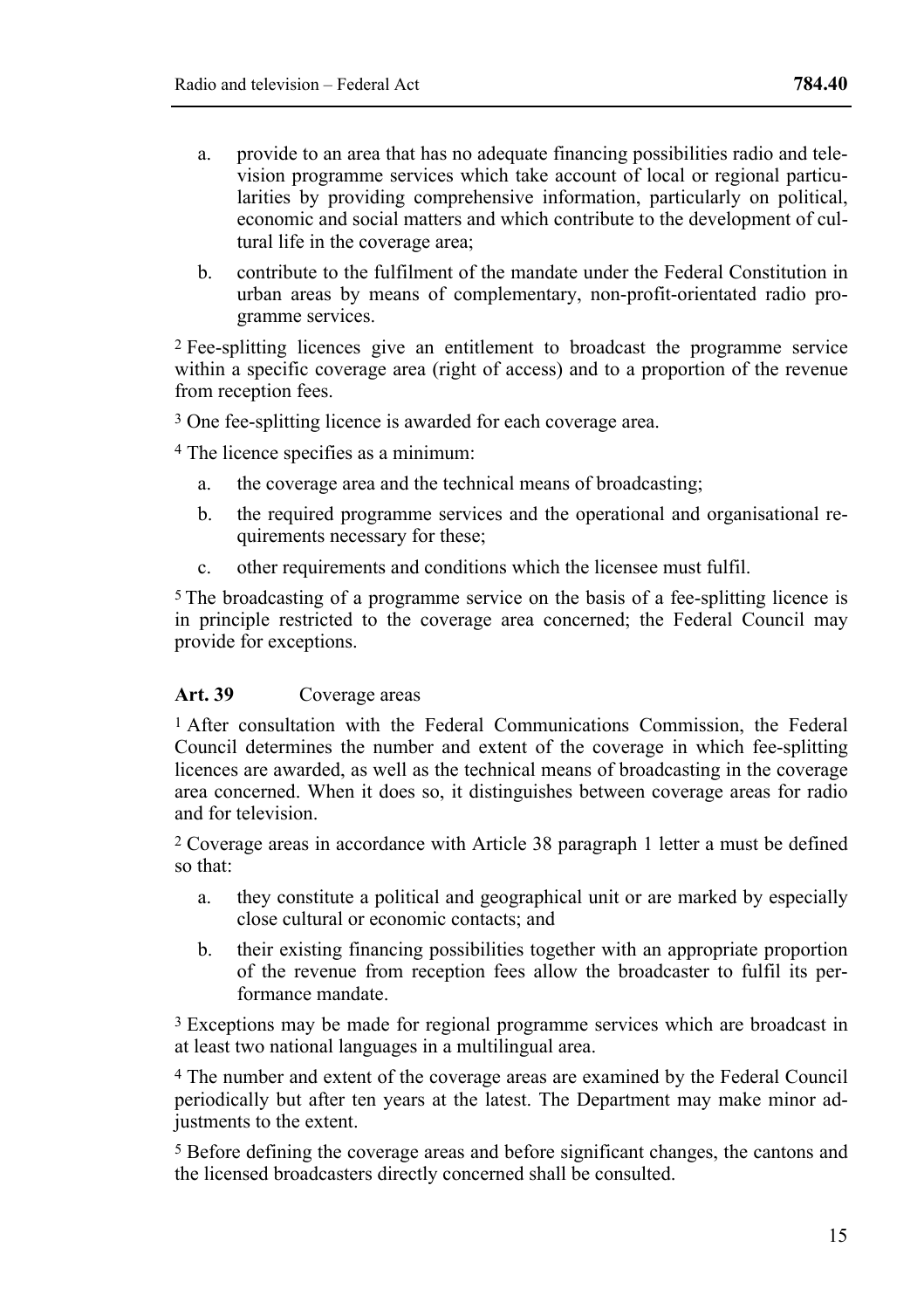### **Art. 40** Share of fees

1 The share of the fees amounts to 4 per cent of the revenue from radio reception fees for fee-splitting radio broadcasters and 4 per cent of the revenue from television reception fees for fee-splitting television broadcasters. When it determines the amount of the reception fee (Art. 70), the Federal Council determines the share that is available for this purpose as well as the maximum percentage which the contribution may make to the operating costs of the individual broadcaster.

2 The Department lays down each licensee's share of the revenue from reception fees for a specific period. It takes into consideration the size and economic potential of the coverage area as well as the expenditure which the licensee must incur to fulfil the performance mandate including transmission costs.

<sup>3</sup> The provisions of the Subsidies Act of 5 October 1990<sup>15</sup> are applicable.

# Art. 41 Obligations of broadcasters with fee-splitting licences

1 Broadcasters which possess a fee-splitting licence must fulfil the performance mandate defined in the licence. In order to ensure the fulfilment of the performance mandate and of independent programme production, the Federal Council may impose other obligations. In particular, it may oblige the broadcasters to produce a mission statement and editorial statutes.

2 Broadcasters with a fee-splitting licence must use the financial resources economically and in accordance with the regulations. Distribution of profits is not permitted. Broadcasting of the fee-supported programme service must be separated in the accounts from any other economic activities of the licensee. If an undertaking which is economically controlled by the licensee carries out activities in connection with the programme, the licensee shall ensure that these activities are kept separate in the accounts from other activities.

<sup>3</sup> Cooperation with other broadcasters must not jeopardise the fulfilment of the performance mandate or the independence of programme production.

# **Art. 42** Financial supervision

<sup>1</sup> The licensee shall submit the accounts to the Federal Office on an annual basis. The latter shall examine whether the financial resources have been used economically and in accordance with the regulations. If not, it may reduce or reclaim proportions of fees from a licensee.

2 The Federal Office may also request information from the licensee and from those obliged to provide information in accordance with Article 17 paragraph 2 letter a–c and carry out on-the-spot financial audits.

3 Audits on grounds of pure expediency are not permitted.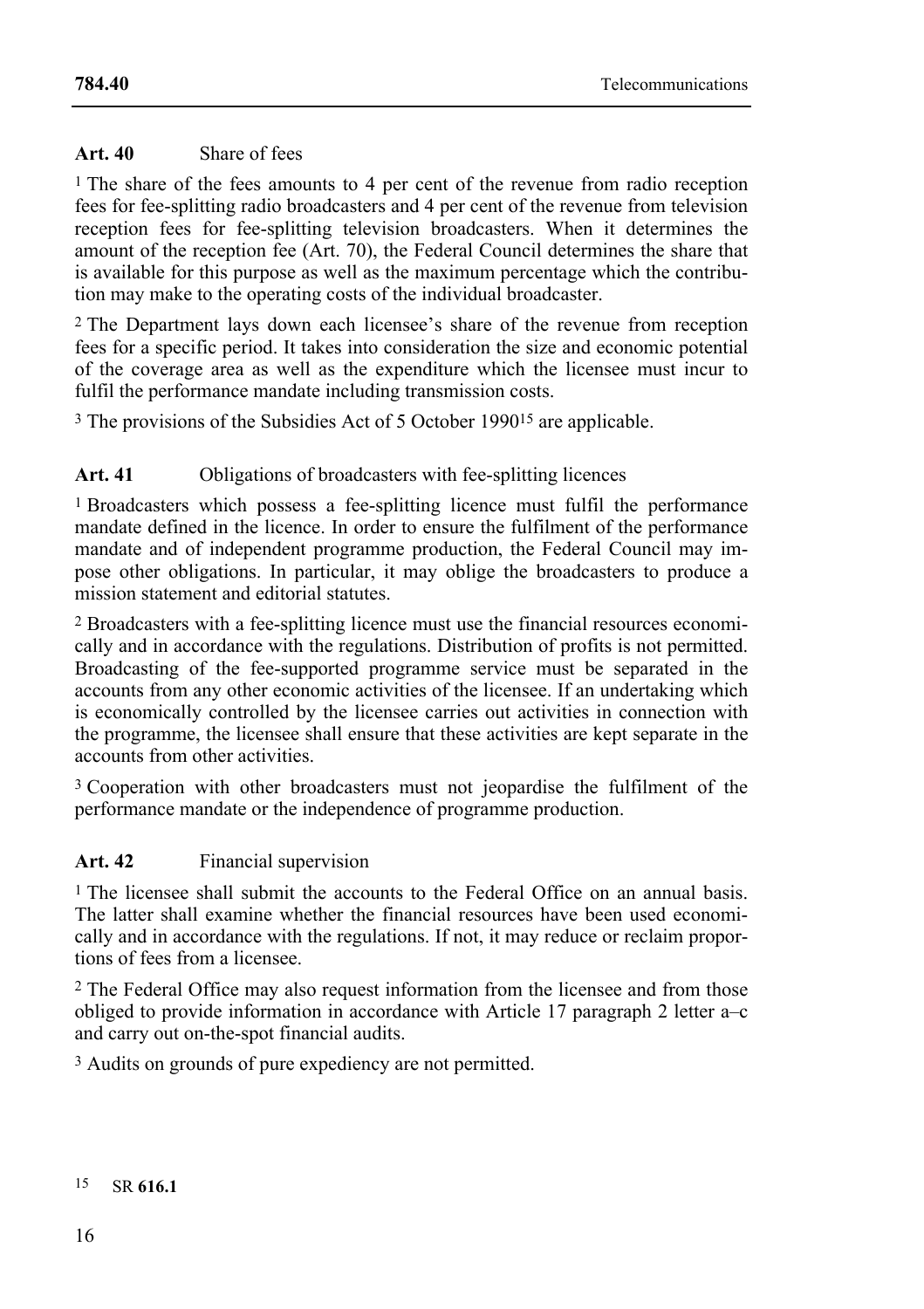# **Section 2: Licence with Mandate and without Fee-Splitting**

### **Art. 43**

<sup>1</sup> The Department may award other broadcasters a licence for wireless terrestrial broadcasting of a programme service if this programme service:

- a. takes account of local or regional particularities in an area by means of comprehensive information, particularly concerning political, economic and social matters and contributes to the development of cultural life in the coverage area;
- b. contributes to a significant extent in a linguistic region to the fulfilment of the performance mandate provided for by the Constitution.

2 The licence defines the scope of access to technical means of broadcasting and the performance mandate with regard to programme services. The Department may impose other obligations in order to ensure the fulfilment of the performance mandate and the independence of programme production.

# **Section 3: Licensing Regulations**

Art. 44 General licence requirements

<sup>1</sup> A licence may be awarded if the candidate:

- a. is able to fulfil the performance mandate;
- b. credibly demonstrates that it can finance the necessary investments and operation;
- c. demonstrates to the licensing authority the identity of the majority holder of its capital and who makes substantial financial resources available to it;
- d. guarantees that it complies with the employment law regulations and the working conditions of the industry, the applicable law and in particular the obligations and conditions associated with the licence;
- e. separates editorial activity from economic activities;
- f. is a natural person with residence in Switzerland or a legal person domiciled in Switzerland;
- g. does not jeopardise the diversity of opinion and offerings.

2 In the absence of any international obligations to the contrary, a legal person controlled from abroad, a domestic legal person with foreign participation or a natural person without Swiss citizenship may be refused the licence if the corresponding foreign state does not guarantee reciprocal rights to a similar extent.

<sup>3</sup> A broadcaster or the enterprise to which it belongs may acquire a maximum of two television licences and of two radio licences.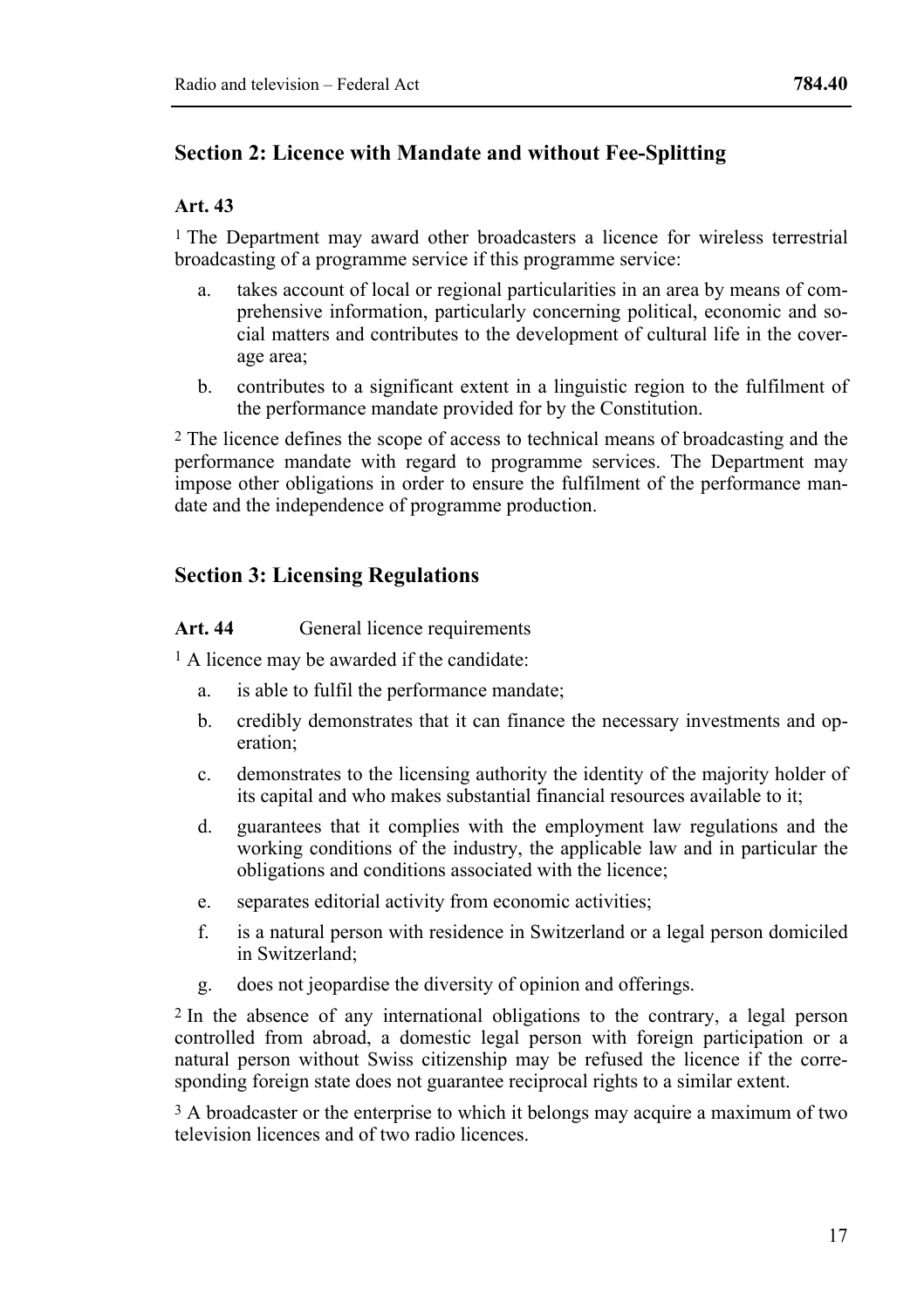## **Art. 45** Licensing procedure

1 Licences are awarded by the Department. As a rule, the Federal Office puts the licences out to tender; it may consult interested parties.

2 The Federal Council may provide for a special procedure for the award of shortterm licences.

<sup>3</sup> If there are several candidates for one licence, preference is given to the candidate that is best able to fulfil the performance mandate. If several candidates are essentially equivalent from this viewpoint, preference is given to the candidate which best enhances to the diversity of opinion and the diversity of offerings.

4 Licences for wireless terrestrial transmission of programme services are as a rule awarded before the invitation to tender for the corresponding radiocommunication licences in accordance with Article 24 TCA16.

# Art. 46 Term and expiry of licences

1 Each licence is awarded for a specific term. As a rule, comparable licences are limited to the same term.

2 A licence expires in the case of relinquishment by the broadcaster, on withdrawal and on expiry of its term.

**Art. 47** Fulfilment of the performance mandate

1 The Federal Office examines whether the licensed programme service fulfils the performance mandate. For purposes of clarification, it may call in external expertise or experts.

2 If it finds substantial shortcomings, it takes measures. It may notably reduce the claim to shares of fees by up to half until the shortcomings are remedied.

# **Art. 48** Transfer of the licence

<sup>1</sup> A transfer of the licence must be notified to the Department before it takes place and must be approved by the latter.

2 The Department examines whether the licence requirements are also met after the transfer. It may refuse approval within three months of receipt of notification; in particular cases the period may be extended.

3 Economic transfer of the licence is also deemed to be a transfer. Such a case applies if more than 20 per cent of the share capital, nominal capital or registered capital or where applicable the participating capital or voting rights are transferred.

#### 16 SR **784.10**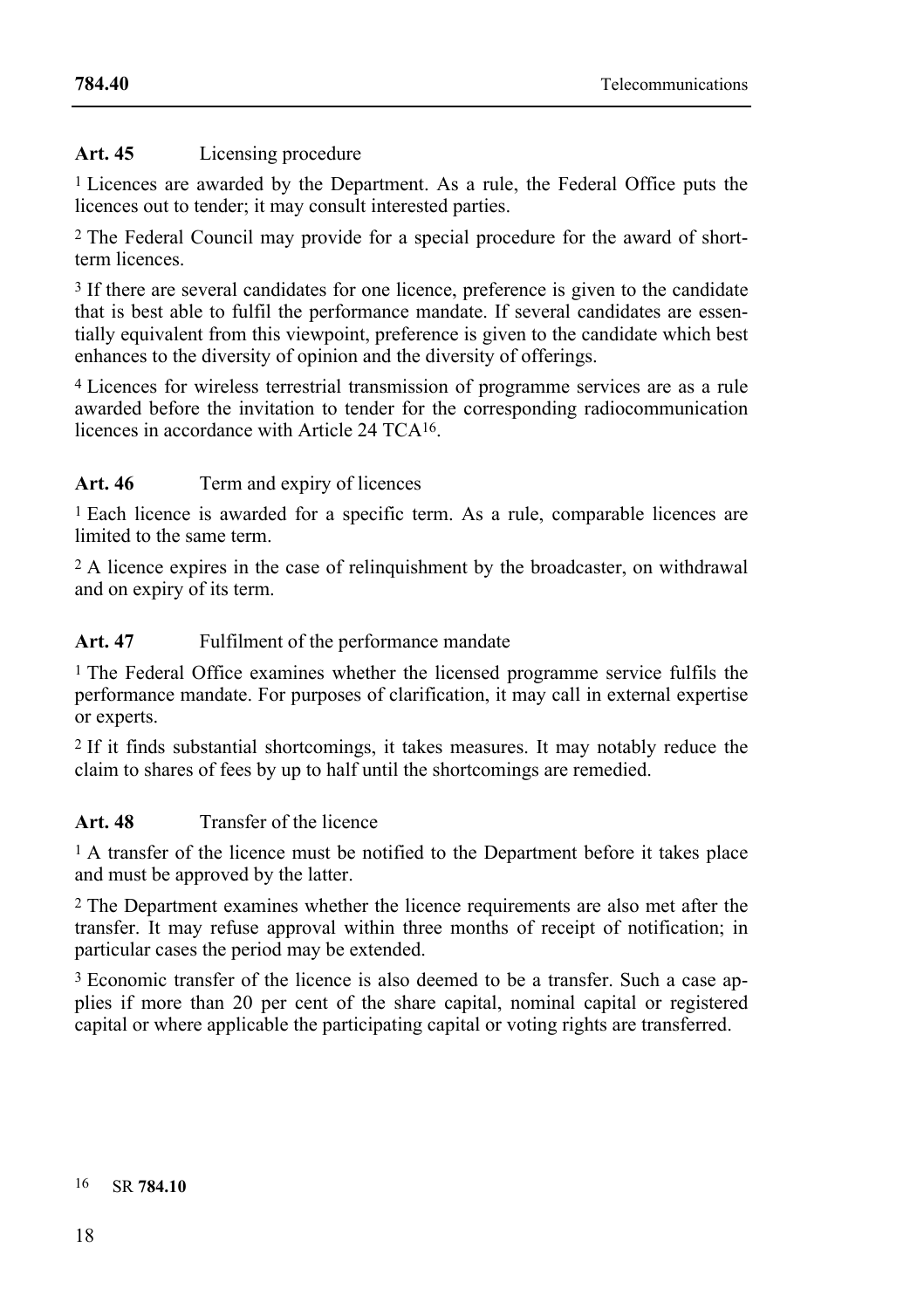### Art. 49 Amendment of the licence

1 The Department may amend individual provisions of the licence before its term expires if the actual or legal conditions have changed and the amendment is necessary to safeguard important public interests.

2 The licensee is appropriately compensated if the amendment substantially restricts the rights granted with the licence. It receives no compensation if the amendment is based on important national interests or on a change in international obligations.

<sup>3</sup> At the request of the broadcaster, the Department may amend individual conditions if the amendment applied for corresponds to the requirements for the award of the licence.

### Art. 50 Restriction, suspension and withdrawal of the licence

<sup>1</sup> The Department may restrict, suspend or withdraw the licence if:

- a. the licensee has acquired it as a result of incomplete or incorrect information;
- b. the licensee seriously violates this Act or its implementing provisions;
- c. the licensee continuously fails to meet its obligations laid down in the licence despite measures under Article 47 paragraph 2;
- d. the licensee seriously exploits the licence for unlawful purposes;
- e. important national interests so require.

2 The Department shall withdraw the licence if essential conditions relating to the award thereof are no longer applicable.

3 The licensee has a claim to compensation if the Department:

- a. withdraws the licence because essential conditions relating to the award thereof cease to exist and the Confederation is responsible for this;
- b. suspends or withdraws the licence because important national interests so require.

# **Title 3: Transmission and Technical Processing of Programme Services Chapter 1: General Rules**

#### **Art. 51** Principle

1 Broadcasters may broadcast their programme services themselves on the basis of the provisions of telecommunications law or commission a telecommunications service provider to broadcast the programme services.

2 The broadcasting services are provided on fair, reasonable and non-discriminatory terms.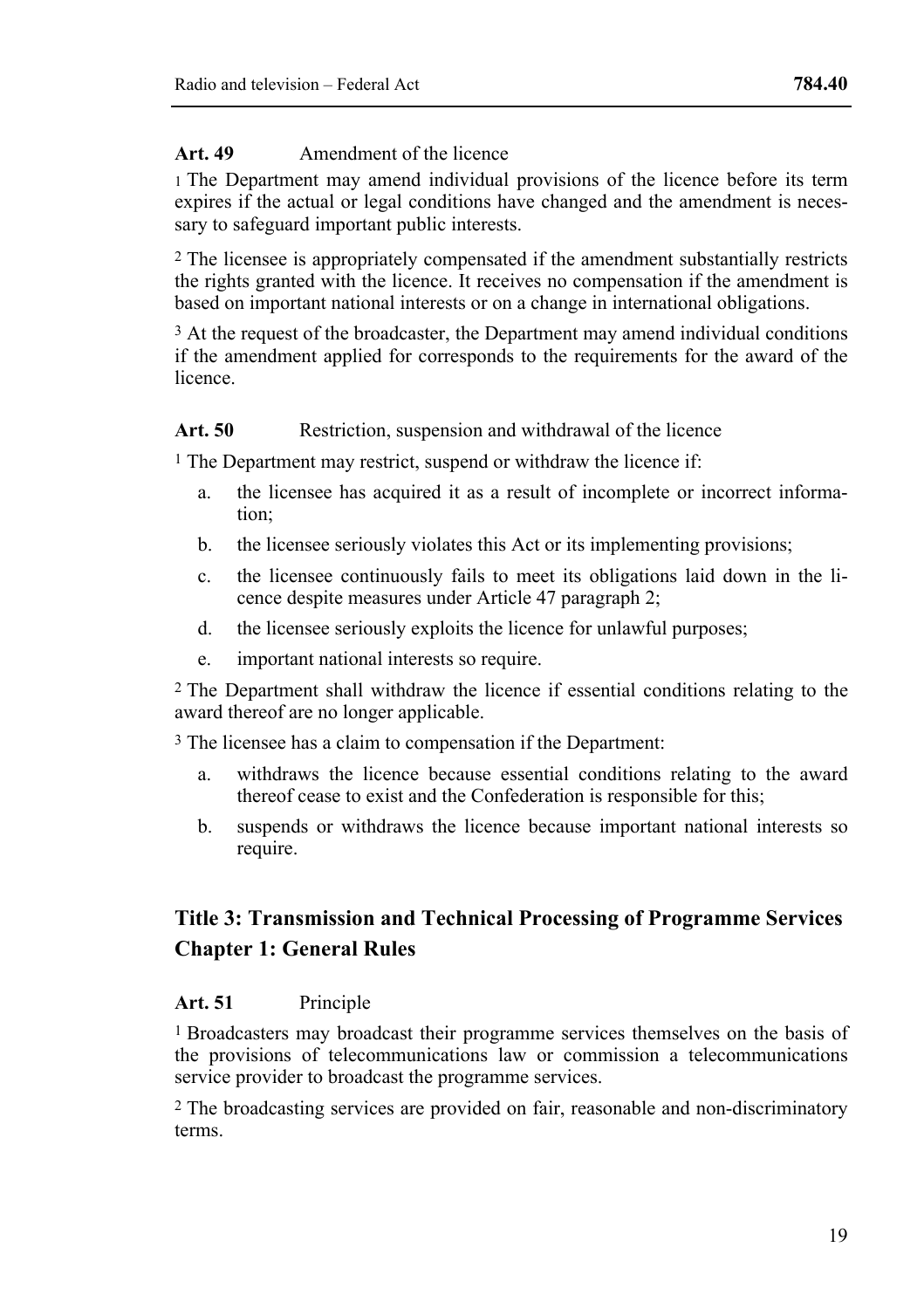3 Article 47 TCA17 concerning communication in extraordinary situations is applicable to broadcasters which transmit their programme services themselves.

#### **Art. 52** Restrictions

1 The Federal Office may restrict or prohibit the transmission of a programme service using telecommunications techniques if the programme service:

- a. infringes international telecommunications law which is binding on Switzerland;
- b. seriously and continuously violates the international regulations which are binding on Switzerland regarding programme content, advertising or sponsorship; or
- c. is the subject of a ban on broadcasting in accordance with Article 89 paragraph 2.

2 Both the broadcaster of the programme service in question and the telecommunications service provider which broadcasts the programme service or feeds the signal for broadcasting may object to the decision of the Federal Office.

3 Programme services of broadcasters with a fee-splitting licence may not be broadcast outside the area specified in the licence (Art. 38 paragraph 5).

# **Chapter 2: Wireless Terrestrial Broadcasting of Programme Services**

Art. 53 Access-entitled programme services

The following are access-entitled for wireless terrestrial broadcasting within the framework of the licence:

- a. the programme services of the SRG SSR;
- b. the programme services of broadcasters which possess a licence with a performance mandate.

### Art. 54 Frequencies for programme services

<sup>1</sup> The Federal Communications Commission shall ensure that sufficient frequency capacities are available to fulfil the performance mandate of radio and television (Art. 93 para. 2 FC) in accordance with constitutional law. In particular, it shall ensure that access-entitled programme services can be transmitted using wireless terrestrial technology in the intended coverage area.

2 For frequencies or frequency blocks which are used in accordance with the national frequency allocation plan (Art. 25 TCA18) for the broadcasting of radio and television programme services, it determines:

17 17 SR **784.10** 18 SR **784.10**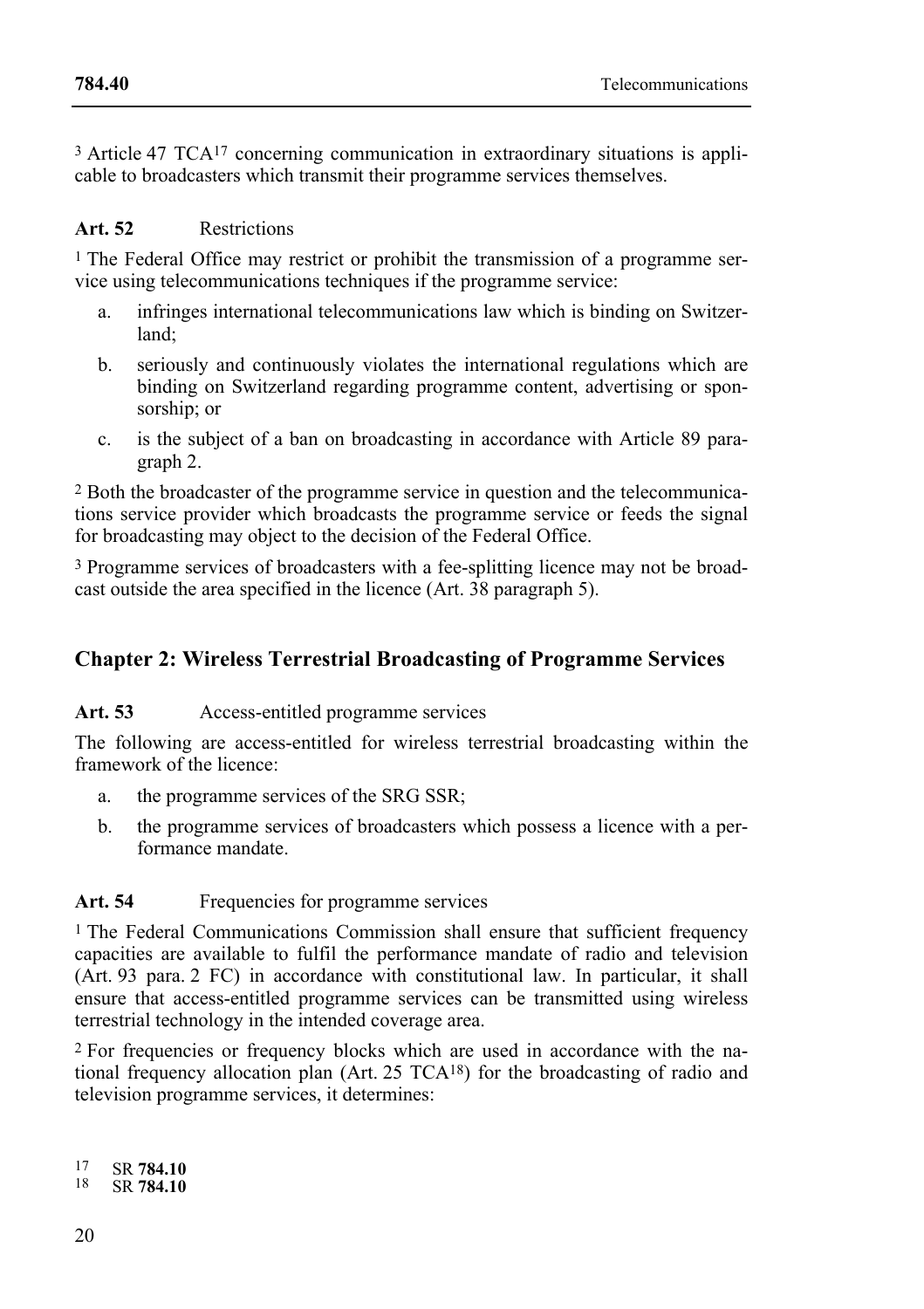- a. the broadcasting area;
- b. the number of radio or television programme services which are to be broadcast, or the transmission capacities which are to be reserved for the broadcasting of programme services.

3 It ensures that sufficient broadcasting of programme services can be assured to serve the population in extraordinary situations.

4 The Federal Council determines the principles which are applicable to the fulfilment of the tasks in accordance with paragraphs 1–3.

### Art. 55 Broadcasting obligation and broadcasting conditions

1 Anyone acquiring a radiocommunication licence for the utilisation of a frequency which is intended for the broadcasting of an access-entitled programme service must broadcast the latter in adequate quality and respect the provisions of the licence with regard to programme services and of the radiocommunication licence with regard to telecommunications law.

2 Broadcasters pay the owner of a radiocommunication licence cost-based compensation for the broadcasting of access-entitled programme services. The Federal Council determines the chargeable costs. If the radiocommunication licence is awarded in a bidding procedure, the award price as mentioned in Article 39 paragraph 4 TCA19 is not included in the chargeable costs.

3 The Federal Council may extend the transmission obligation to services which are coupled with access-entitled programme services.

#### Art. 56 Procedures for agreement and decision making

1 If the parties cannot agree on the broadcasting obligation and broadcasting conditions within three months, the Federal Office adjudicates.

2 For the decision, it refers to comparable domestic or foreign reference values in so far as the parties do not produce evidence which justifies deviation therefrom.

<sup>3</sup> For the period from the submission of the application to the legally-enforceable decision, it may order transmission on an interim basis and fix the financial conditions.

4 The procedure and the obligation to provide information are based, *mutatis mutandis*, on the provisions of the TCA on the granting of access by dominant providers (Art. 11, 11*a* and 11*b* TCA20).21

### Art. 57 Support for the broadcasting of radio programme services

1 In accordance with Article 38 paragraph 1 letter a, the Federal Office provides a contribution to a broadcaster with a fee-splitting licence which incurs additional

- 19
- 
- 19 SR **784.10** 20 SR **784.10** 21 See also art. 106 No. 1 below.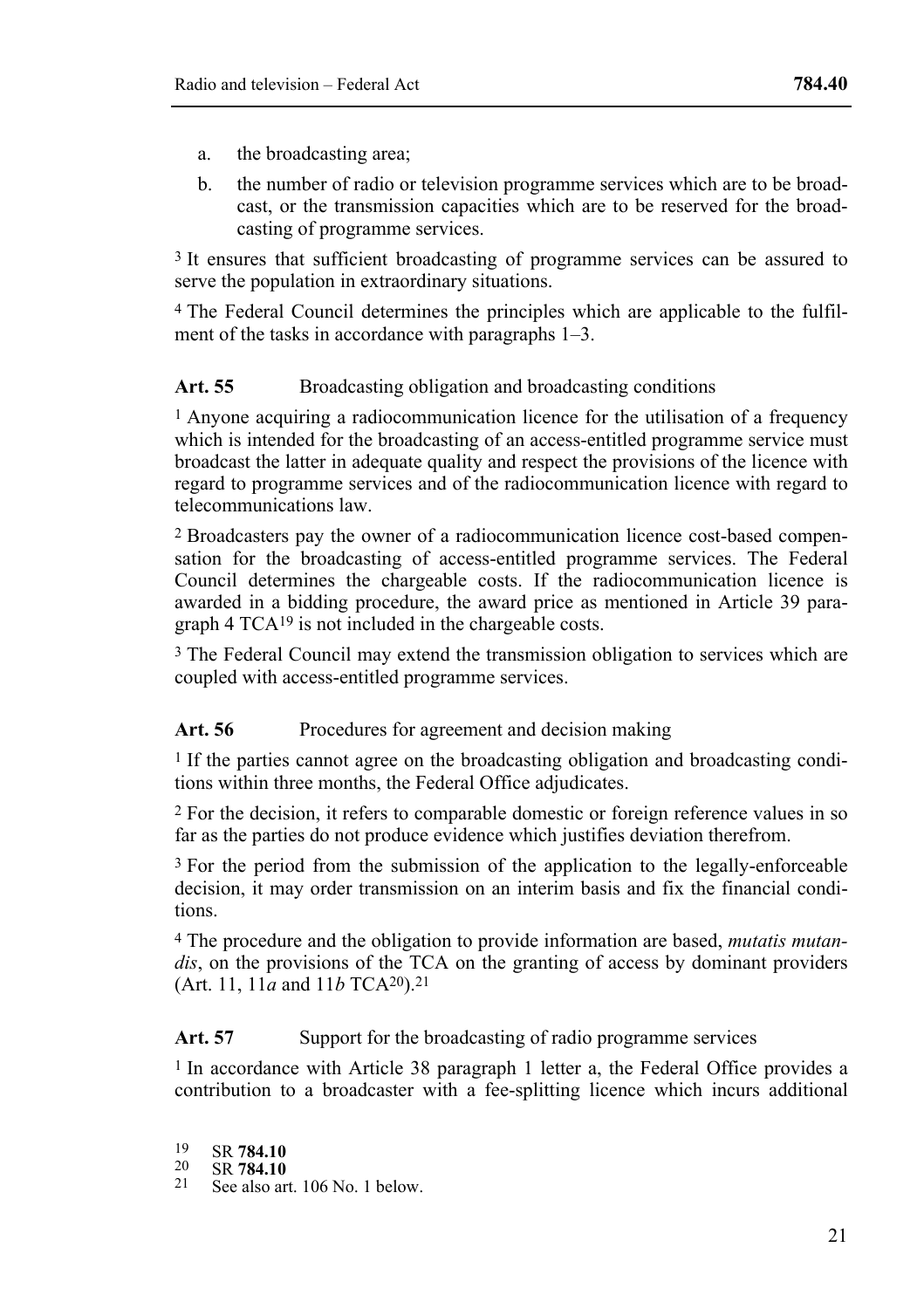expense for the wireless terrestrial broadcasting of its radio programme service in a mountain region.

2 The Federal Council regulates the conditions and calculation criteria in accordance with which the Federal Office pays the contributions.

# Art. 58 Investment contributions for new technologies

1 The Federal Office may arrange for licensed broadcasters to receive investment contributions to the costs which are incurred as part of the introduction of new technologies for building transmitter networks; it is a precondition that adequate financing possibilities are not available in the corresponding coverage area.

2 The contributions are paid from the licence fee revenue (Art. 22) and, if this is not sufficient, from the revenue from reception fees.

3 When determining the amount of the reception fee (Art. 70), the Federal Council determines the proportion which is available for this purpose. This is a maximum of one per cent of the total revenue from reception fees.

4 The Federal Council lays down the criteria for the investment contributions.

# **Chapter 3: Broadcasting by Wire**

Art. 59 Access-entitled and foreign programme services

1 In their coverage area, the following must be broadcast by wire:

- a. programme services of the SRG SSR within the framework of the licence;
- b. programme services based on a licence with a performance mandate.

2 The Federal Council may also specify programme services of foreign broadcasters which are to be transmitted by wire because of their special contribution to education, cultural development or free opinion-forming.

3 The Federal Council determines the maximum number of access-entitled programme services in accordance with paragraphs 1 and 2 within the framework of the technical capabilities of telecommunications service providers. The programme services are to be transmitted free of charge and in adequate quality.

4 The telecommunications service provider which already broadcasts programme services in the coverage area and reaches the most households is primarily subject to the broadcasting obligation. Within the same coverage area, the Federal Office may require more than one telecommunications service provider if this is necessary to ensure that a programme service can be received by the general public. In the event of refusal, the Federal Office may arrange immediate broadcasting by way of precaution.

5 If compliance with this obligation leads to an unreasonable economic burden on the telecommunications service provider, the Federal Office shall require the accessentitled broadcaster to pay appropriate compensation.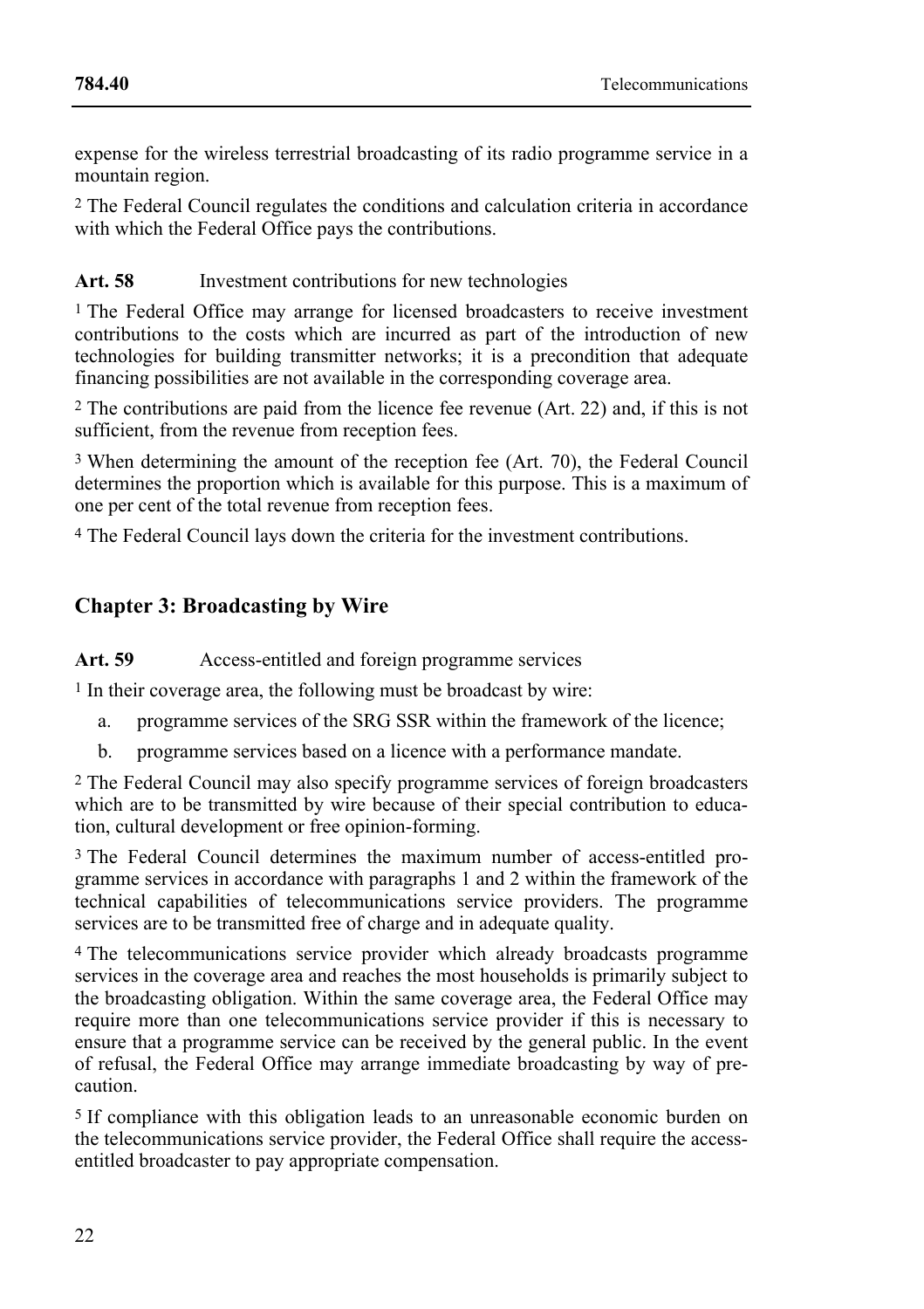6 The Federal Council may extend the transmission obligation to services which are coupled with access-entitled programme services.

#### Art. 60 Other broadcasting obligations

1 On application by a broadcaster, the Federal Office shall require a telecommunications service provider for a specific period to provide broadcasting by wire of a programme service within a specific area, if:

- a. the programme service contributes to a significant extent to the fulfilment of the mandate under the Constitution; and
- b. broadcasting can reasonably be expected from the telecommunications service provider taking account of the available transmission capacities and its economic capacity.

2 The Federal Council determines the maximum number of programme services.

3 The Federal Office may withdraw the right prior to expiry of the decreed term if the broadcaster no longer provides the services stated in the decision.

4 The Federal Council may extend the transmission obligation to services which are coupled with access-entitled programme services.

#### Art. 61 Transmission by wire of other programme services

In the case of the broadcasting of programme services not regulated by Articles 59 and 60, the telecommunications service provider decides on the basis of its capacities for transmitting programme services. In particular, the economic benefit of the broadcasting service to the broadcaster may be taken into account in the payment of the broadcasting costs.

#### **Art. 62** Channel occupancy

The Federal Council may decree that telecommunications service providers broadcast the programme to be transmitted in accordance with Article 59 paragraphs 1 and 2 on preferred channels.

# **Chapter 4: Technical Processing of Programme Services**

#### **Art. 63** Principles

1 Access to technical processing must be guaranteed to broadcasters on fair, reasonable and non-discriminatory terms. If processing using the telecommunications service provider's equipment essentially corresponds to the state of the art, the broadcaster is not entitled to use its own equipment for processing.

2 Anyone providing services as a higher-level user interface which control programme service selection must use the state of the art to ensure that reference is clearly made in the first stage of use to access-entitled programme services.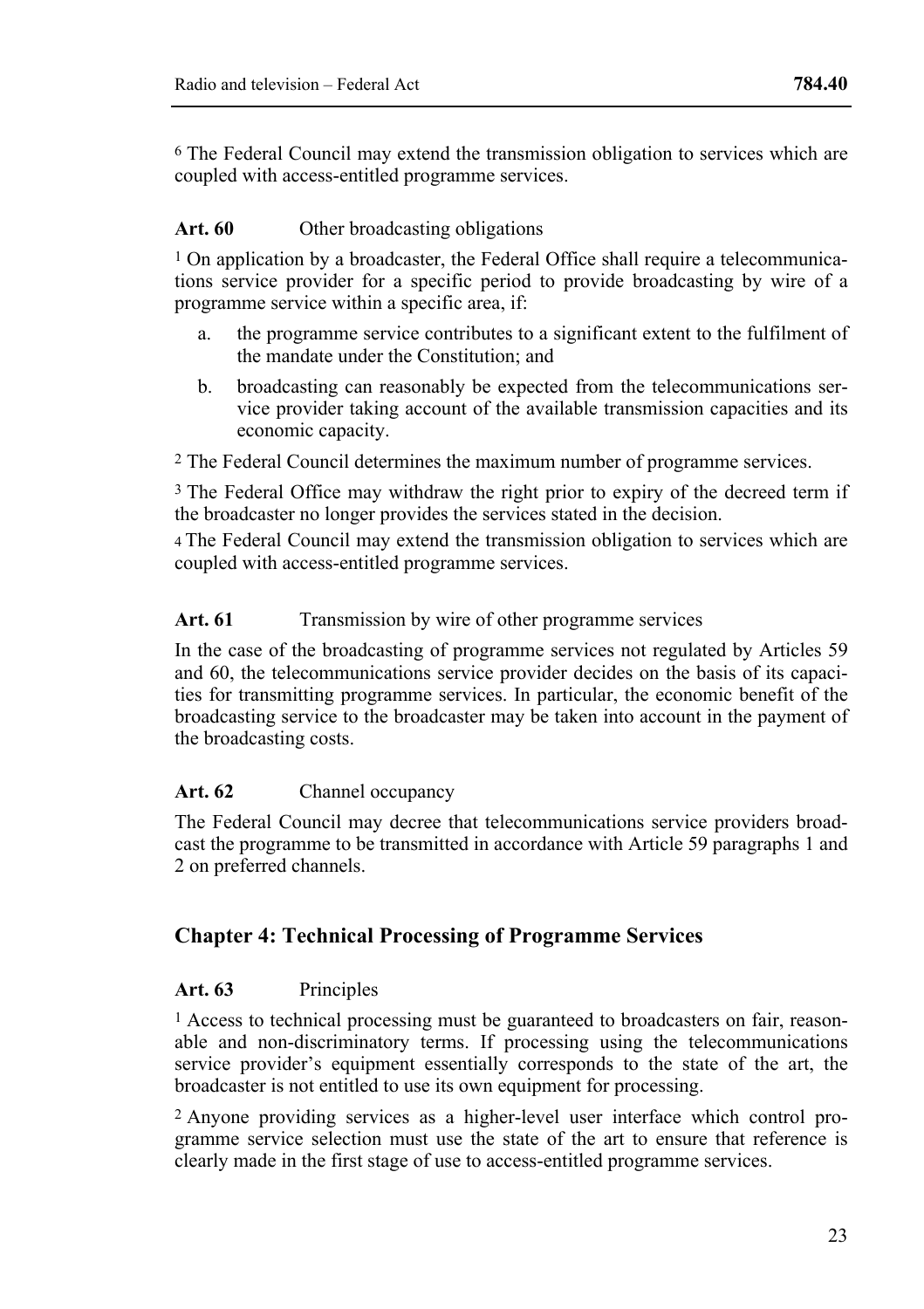3 Operators and providers of processing services or equipment must:

- a. provide third parties with a justified interest with all information and disclose all documentation, the knowledge of which is necessary to enforce the rights in paragraph 1;
- b. provide the Federal Office on its request with all information and submit all documentation which is necessary to verify whether the obligations in the provisions on technical processing are being complied with.

4 The Federal Council may extend the provisions on technical processing to coupled services.

5 If no regulations exist for specific circumstances, the Federal Office shall in individual cases take the decisions required to safeguard diversity of opinion and diversity of offerings.

### Art. 64 Open interfaces and technical configuration

In so far as is necessary to safeguard diversity of opinion, the Federal Council may, after consultation with the parties concerned, stipulate open interfaces or decree other provisions concerning their technical configuration for equipment or services which are used for processing of programme services. In so doing, it takes account of the equipment or services already on the market and allows appropriate transitional periods.

#### **Art. 65** Unbundling

1 Anyone offering programme services as bundled packages or providing services which are used for the processing of programme services must fulfil the technical requirements that enable third parties to broadcast these programme services individually under cost-effective conditions and use the equipment or services individually.

2 The Federal Council may decree regulations relating to unbundling in so far as this is necessary to safeguard diversity of opinion.

# **Title 4: Reception of Programme Services**

# **Chapter 1: Freedom of Reception**

#### Art. 66 Free programme service reception

Everyone is free to receive programme services broadcast within Switzerland and from abroad if they are intended for a general audience.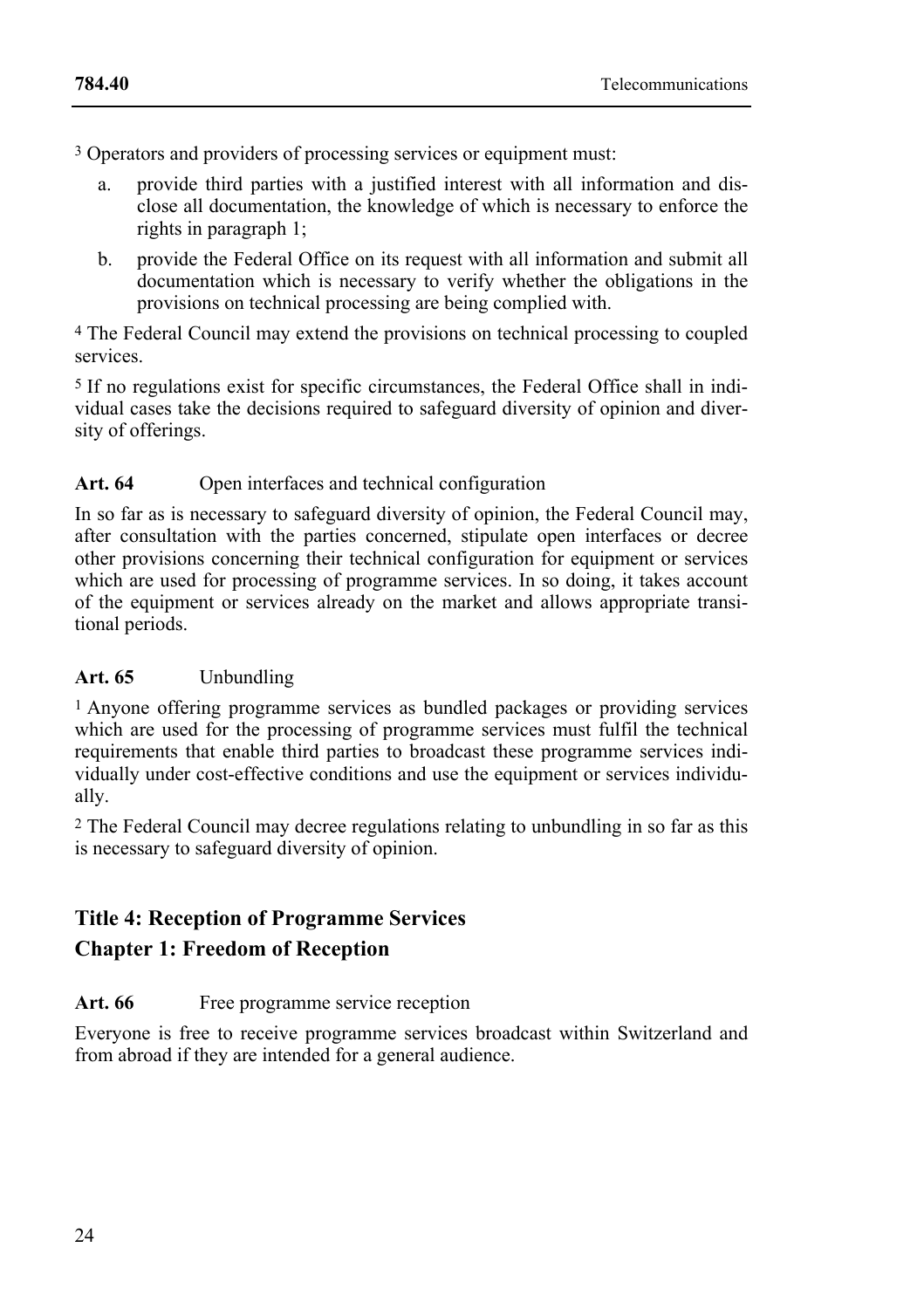#### **Art. 67** Cantonal bans on antennas

1 The cantons may in specific areas prohibit the erection of outdoor antennas if:

- a. this is necessary for the protection of significant local and national landscapes, historical sites or natural and art monuments; and
- b. reception of the customary programme services in the region remains guaranteed under acceptable conditions.

2 The erection of an outdoor antenna for the reception of additional programme services must be approved by way of exception if the interest in receiving the programme services overrides the interest in protecting the local and national landscape.

# **Chapter 2: Reception Fees**

#### Art. 68 Obligation to pay fees and to notify

1 Anyone who has a device suitable for the reception of radio and television programme services (a receiver) that is ready for or in operation must pay a reception fee. The Federal Council determines which categories of equipment are deemed to be suitable for reception and determines in particular the conditions under which equipment which is also suitable for other applications (multi-functional devices) is subject to the obligation to pay fees and to notify.

2 The reception fee is charged only once per household or business premises regardless of the number of receivers.

<sup>3</sup> Anyone who has a receiver that is ready for or in operation must notify the fee collection agency in advance. Changes in the circumstances which require notification must also be notified.

4 The obligation to pay fees starts on the first day of the month following that in which the receiver becomes ready for operation or is operated.

5 It ends with the last day of the month in which all receivers cease to be ready for operation or to be operated, but not before the end of the month in which this has been notified to the fee collection agency.

6 The Federal Council determines the details. It may exempt certain categories of persons from the obligation to pay fees and to notify.

#### Art. 69 Fee collection agency

1 The Federal Council may delegate the collection of reception fees and associated tasks to an independent organisation (the fee collection agency). It is deemed to be an authority as defined by Article 1 paragraph 2 letter e APA22 and Article 79 of the Federal Act of 11 April 1889 on Debt Collection and Bankruptcy23 and is able to issue official decisions. For the purposes of clarification of the obligation to pay fees

 $22$ 22 SR **172.021** 23 SR **281.1**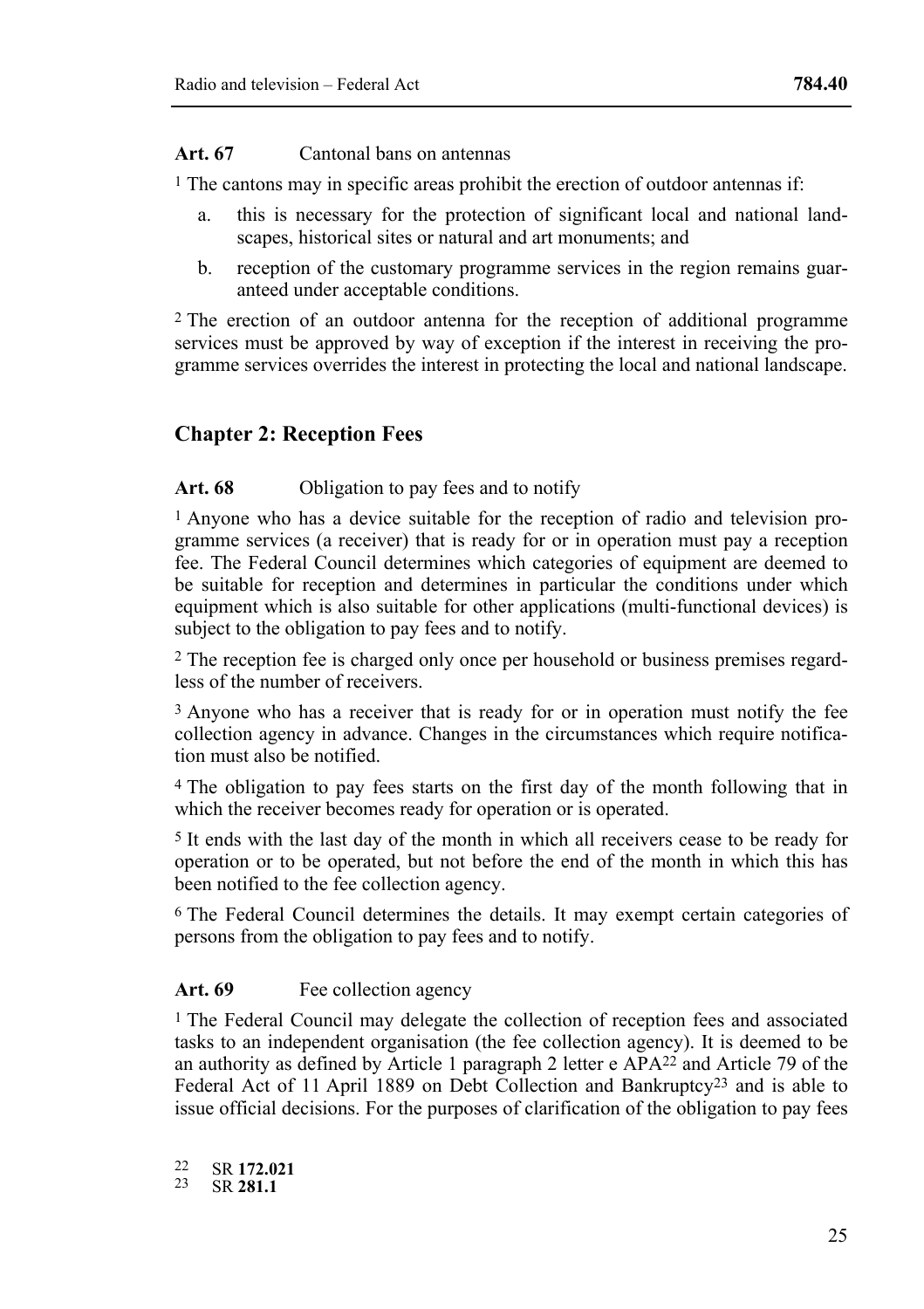and to notify it may process sensitive personal data. If there is any suspicion of a violation of the obligation to notify, it files a report with the Federal Office.

2 The fee collection agency may request that the cantons and communes provide the surname, forename, address, age group and household composition of the residents in list form on electronic data carriers. It must pay for the additional costs incurred as a result of its request.

<sup>3</sup> It may use this data only for verifying compliance with the obligation to notify and for the collection of reception fees. It must not forward the data to third parties; the Federal Council may provide for exceptions.

4 The fee collection agency takes the organisational and technical measures to secure the data against unauthorised processing.

5 The Federal Office exercises supervision over the fee collection agency and deals with complaints against its decisions.

# Art. 70 Amount of the reception fee

1 The Federal Council shall determine the amount of the reception fee. In so doing, it takes account of the need for:

- a. financing for the programme services of the SRG SSR and the other public offerings of the SRG SSR which are necessary to fulfil the mandate (Art. 25 para. 3 let. b);
- b. support for programme services with a fee-splitting licence (Art. 38);
- c. the tasks in relation to the collection of reception fees and the enforcement of the obligation to notify and pay fees;
- d. support for the foundation for audience research (Article 81 para. 1);
- e. the construction of transmitter networks as part of the introduction of new technologies (Art. 58).

2 It may set different fees for private and professional reception and for the commercial exploitation of the possibility of receiving programme services.

3 When making its decision, it considers the recommendations of the Price Inspector. Deviations from the recommendations must be publicly justified.

4 The proceeds and the manner of use of the fees are not shown in the national federal accounts.

# Art. 71 Fees for wireless terrestrial reception

The cantons may provide for fees for the reception of radio and television programme services which are transmitted using wireless terrestrial technology on the basis of a public supply contract.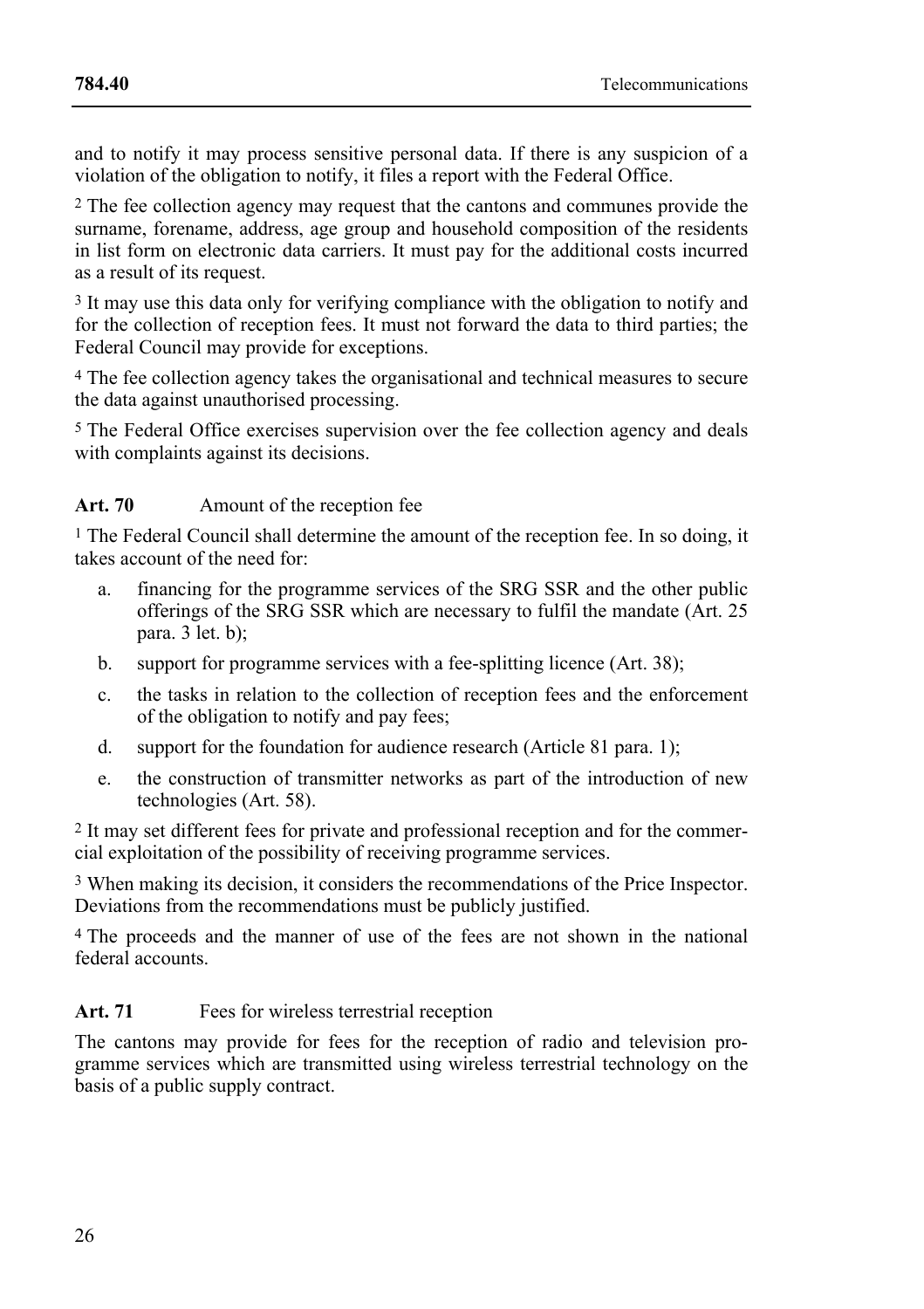# **Title 5: Measures to Safeguard Diversity and promote Programme Service Quality**

# **Chapter 1: Ensuring Access to Public Events**

# Art. 72 Short reporting right with regard to public events

<sup>1</sup> If the reporting of a public event in Switzerland is restricted by exclusive agreements, any interested broadcaster has the right to short, up-to-date, mediacompatible reporting of this event.

2 The organiser of a public event and the broadcaster benefiting from first exploitation or exclusive rights are obliged to provide any interested broadcaster with the possibility of short reporting.

3 They shall give interested broadcasters:

- a. access to the event, in so far as technical and spatial circumstances permit; and
- b. the desired parts of the transmission signal under appropriate conditions.

4 With reference to Article 90, the Federal Office may order organisers of a public event and broadcasters with first or exclusive rights to take appropriate measures to ensure exercise of the right of short reporting.

Art. 73 Free access to events of major importance to society

1 Reporting of events of major importance to society must be made freely accessible to a substantial proportion of the general public.

2 The Department drafts a list of international and national events of major importance to society and updates it regularly.

3 For broadcasters of Swiss television programme services, the lists drafted by the member states of the European Convention on Transfrontier Television of 5 May 198924 are binding in the state concerned with regard to free access.

# **Chapter 2: Measures against Media Concentration**

# Art. 74 Risks to diversity of opinion and offerings

<sup>1</sup> A risk to diversity of opinion and offerings exists if:

- a. a broadcaster abuses its dominant position in the relevant market;
- b. a broadcaster or another enterprise active in the radio and television market abuses its dominant position in one or more media-related markets.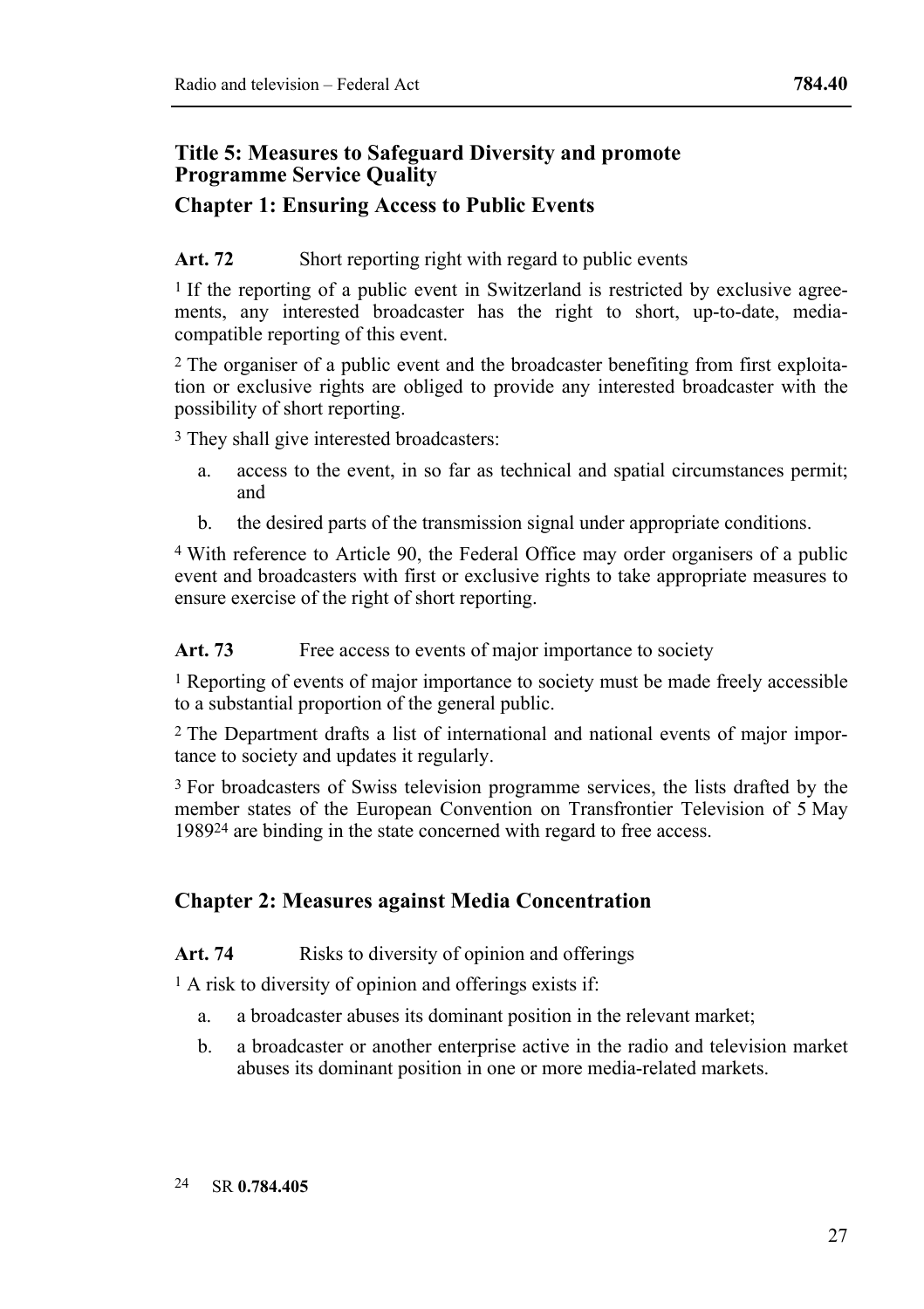2 The Department consults the Competition Commission to assess the dominant position as defined in Article 4 paragraph 2 of the Cartel Act of 6 October 199525. The latter may publish its comments.

# **Art. 75** Measures

 $<sup>1</sup>$  If, after obtaining the Competition Commission's report, the Department ascertains</sup> that a broadcaster or another undertaking active in the radio and television market has jeopardised diversity of opinion and offerings as a result of its abuse of its dominant position, it may take measures in the area of radio and television. As a rule, it takes a decision within three months of receipt of the report.

2 It may demand that the broadcaster or the undertaking concerned:

- a. ensures diversity by measures such as granting broadcasting time for third parties or cooperating with other participants in the market;
- b. takes measures against corporate journalism, such as issuing editorial statutes to ensure editorial freedom;
- c. should such measures prove to be clearly inadequate, adapts the business and organisational structure of the undertaking.

# **Chapter 3: Training and Professional Development of Programme Producers**

# **Art. 76**

The Confederation may support the training and professional development of programme producers, in particular through contributions to training and professional development institutions. The Federal Office regulates the award criteria and decides on the contributions.

# **Chapter 4: Research Section 1: Media Research**

#### **Art. 77**

The Federal Council regulates the requirements and calculation criteria in accordance with which research projects in the radio and television sector are supported from the licence fee (Art. 22).

25 25 SR **251**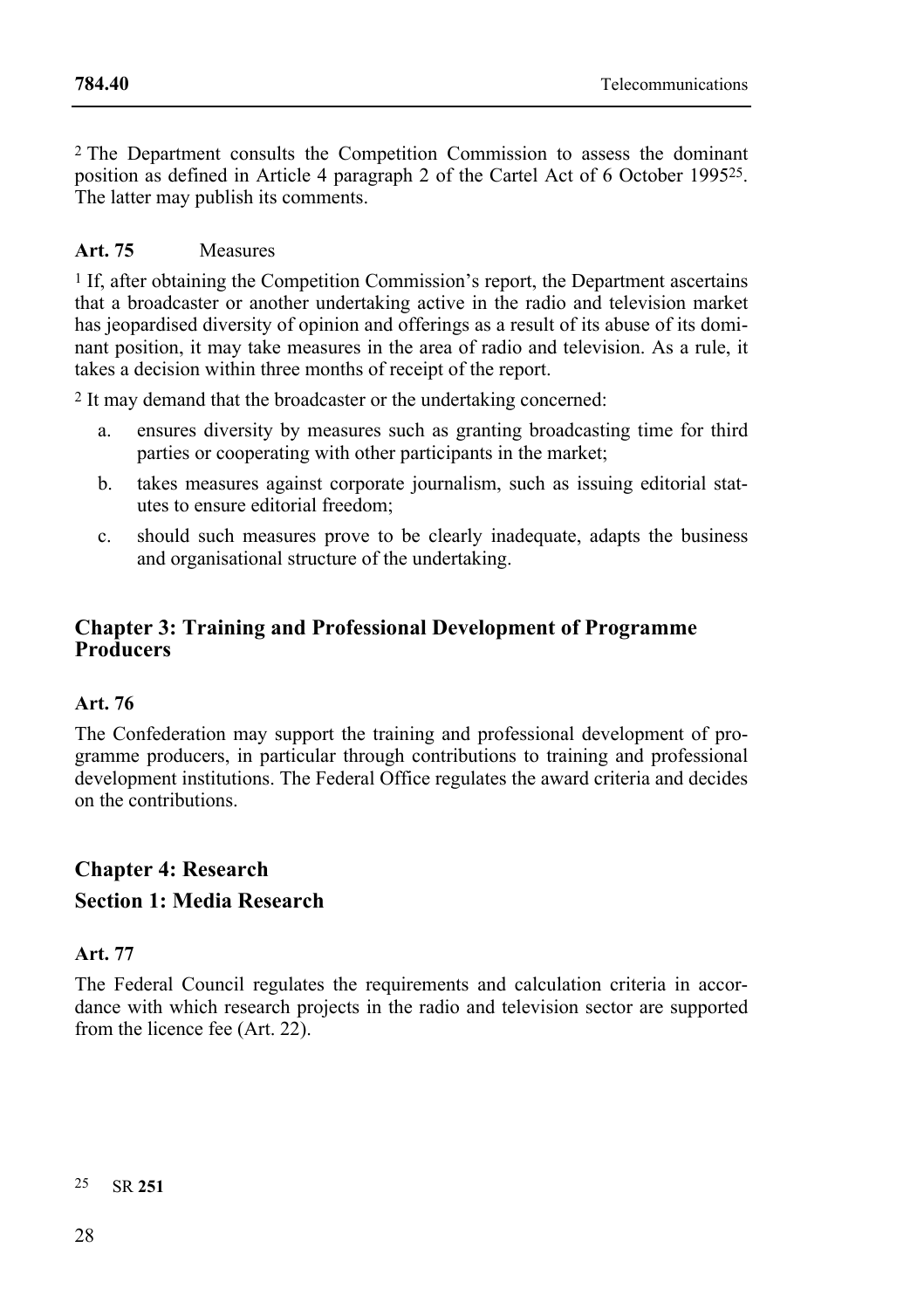# **Section 2: Foundation for Audience Research**

#### **Art. 78** Function

<sup>1</sup> The Foundation for Audience Research is responsible for collecting scientific data on the use of radio and television in Switzerland. In doing so, it must apply scientific methodology and is independent of the SRG SSR, other broadcasters and the advertising industry. It may transfer the activities in whole or in part to subsidiary enterprises controlled by it and bring in independent experts with regard to data collection. The Foundation is subject to supervision by the Department.

2 The Foundation ensures that Swiss broadcasters and scientific research have sufficient data available on the use of radio and television. Licensed broadcasters in mountain and peripheral regions must be able to obtain data with a quality comparable to that provided to other broadcasters.

#### Art. 79 **Data reporting and delivery**

1 The Foundation publishes the most important results of its surveys at least once a year.

2 It makes the basic data on use available to third parties at prices which cover the costs. The data is provided to university researchers and the Federal Office free of charge.

#### **Art. 80** Organisation

1 The Foundation regulates its organisation and its activities by means of regulations which must be approved by the Department.

2 The board of the Foundation and the administrative boards of any subsidiary companies consist of the same number of representatives from the SRG SSR as from the other Swiss broadcasters. In addition, other persons are selected for the Foundation board and administrative boards respectively.

3 The Department selects the foundation board. In doing so, it takes account of the proposals of those concerned.

#### **Art. 81** Finance contribution

1 The Foundation receives an annual contribution from the revenue from reception fees for the development and acquisition of survey methods and systems.

2 The Federal Council determines the amount of the contribution when determining the amount of the reception fees.

3 The Subsidies Act of 5 October 199026 applies. Activities in accordance with Articles 78 and 79 shall be separated from any other activities in the accounts of the foundation and of any subsidiary companies.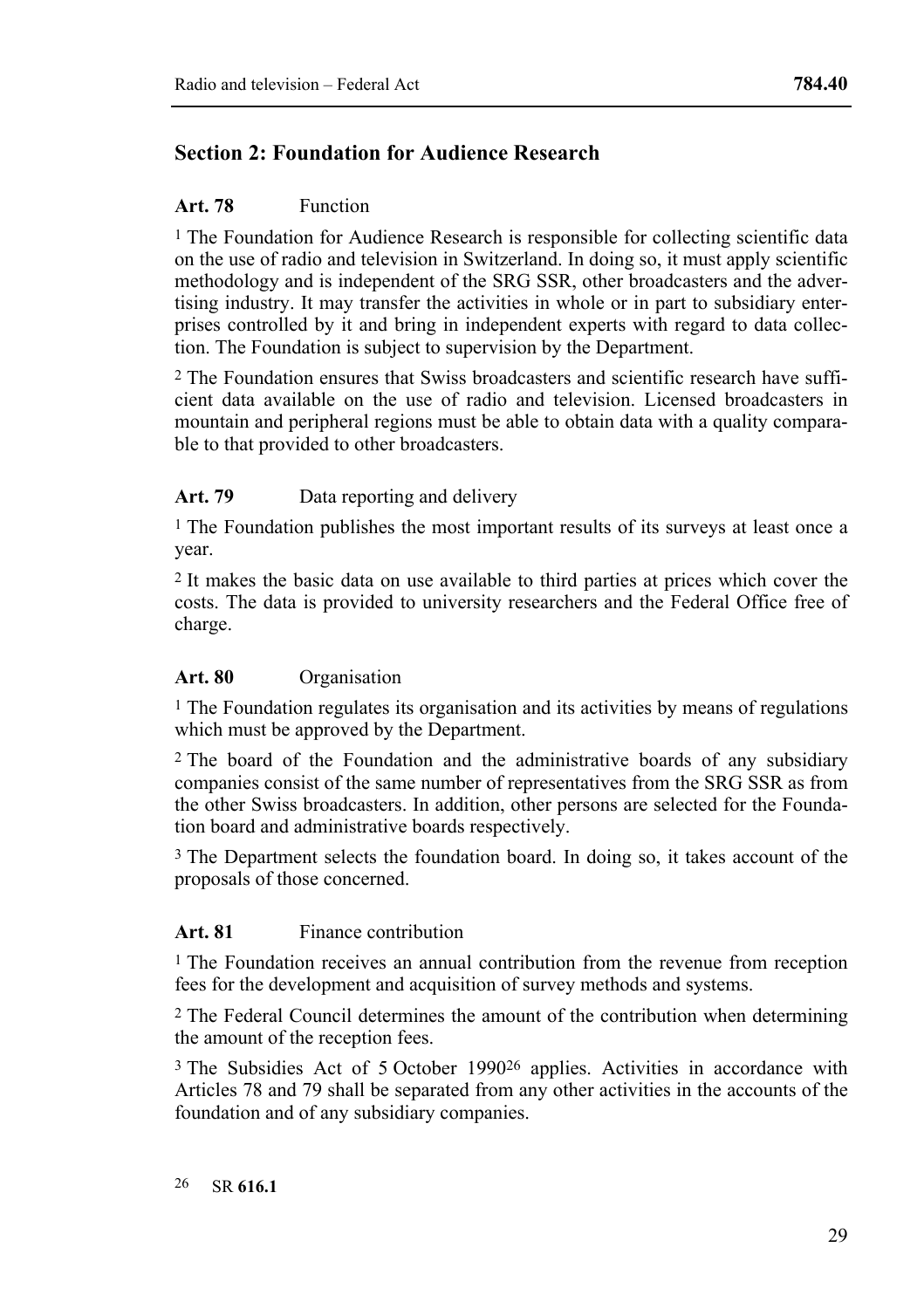# **Title 6: Independent Complaints Authority for Radio and Television**

# **Art. 82** Composition

<sup>1</sup> The Independent Complaints Authority for Radio and Television (the Complaints Authority) comprises nine part-time members.

2 The Federal Council elects the members of the Complaints Authority and appoints the president.

3 The following may not belong to the Complaints Authority:

- a. members of the Federal Assembly;
- b. persons in the service of the Confederation;
- c. members of the management and employees of Swiss broadcasters.

4 If there is an incompatibility, the person concerned shall declare which of the two offices he or she opts for. If he or she opts for an office in paragraph 3, he or she shall resign from the Complaints Authority four months at the latest from the occurrence of the incompatibility.

### **Art. 83** Functions

<sup>1</sup> The Complaints Authority is competent for:

- a. dealing with complaints about the content of editorial programmes (Art. 94);
- b. the selection and supervision of the ombudsman services (Art. 91).

2 It produces an activity report annually for the Federal Council.

#### **Art. 84** Independence

The Complaints Authority is independent and is not bound by any directives from the Federal Assembly, the Federal Council and the federal administration. The right of instruction based on Article 104 paragraph 2 is reserved.

#### **Art. 85** Organisation

1 Unless the Federal Council provides to the contrary, the Committees Ordinance of 3 June 199627 applies.

2 The Complaints Authority organises itself. It shall draw up regulations on its organisation and management. The regulations are subject to the approval of the Federal Council.

3 The Complaints Authority has its own secretariat. It regulates the duties in the regulations in accordance with paragraph 2. The conditions of service of the secretariat personnel are governed by the legislation applicable to federal government employees.

#### 27 SR **172.31**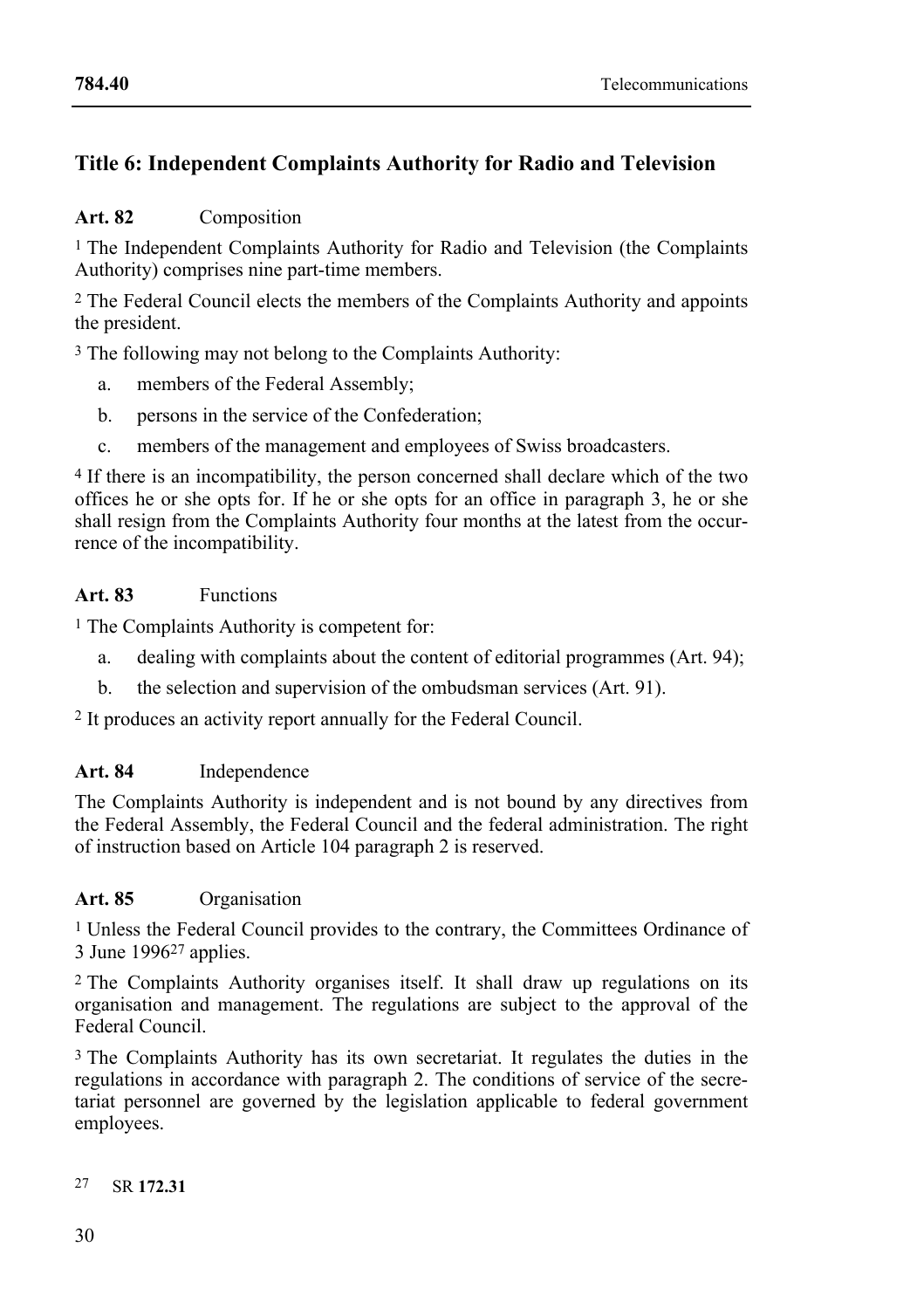# **Title 7: Supervision and Legal Remedies Chapter 1: General Supervision Section 1: Procedures**

### **Art. 86** Principles

1 The Federal Office ensures that this Act and its implementing provisions, the licence and relevant international agreements are complied with. The Complaints Authority is responsible for dealing with complaints about the content of editorial programmes (Art. 83 para. 1 let. a).

2 Supervisory measures relating to the production and preparation of programme services and those of a purely expediency nature, are not permitted.

3 The provisions of the Federal Act of 20 December 1968 on Administrative Procedure (APA)28 are applicable to the supervisory procedure unless this Act provides otherwise.

4 No provisional measures are permitted in the supervision procedure for editorial programmes (Art. 91–98).

5 The Complaints Authority only evaluates complaints against radio and television programmes which have been broadcast by Swiss broadcasters. It does not act *ex officio*.

#### **Art. 87** Information for the public

1 The supervisory authorities shall inform the public of their activities. In particular, they may publish the decisions on administrative and criminal matters and make them accessible online.

2 They shall not divulge any commercial secrets.

#### Art. 88 Data protection

 $<sup>1</sup>$  The supervisory authorities may process sensitive personal data if this is necessary</sup> for the performance of the duties imposed by this Act.

2 Data processing by the supervisory authorities and supervision thereof are governed by the provisions of the Federal Act of 19 June 1992 on Data Protection<sup>29</sup> which apply to federal bodies.

 $28$ 28 SR **172.021** 29 SR **235.1**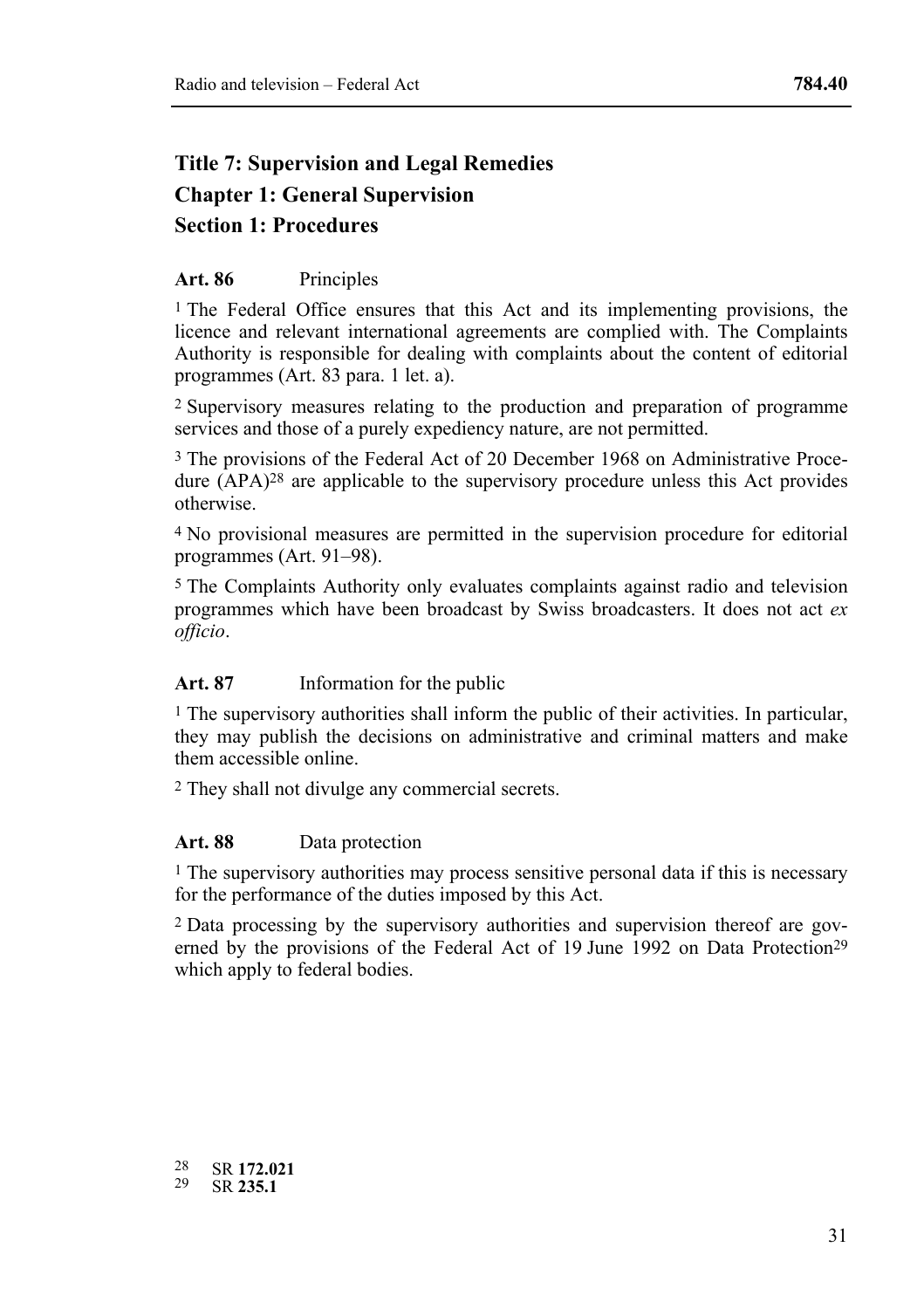# **Section 2: Measures in the event of Infringements**

# **Art. 89** General

 $<sup>1</sup>$  If the supervisory authority establishes an infringement of the law, it may:</sup>

- a. require the natural or legal person responsible for the infringement:
	- 1. to remedy the deficiency and take measures to ensure that that the infringement does not recur,
	- 2. to inform the authority of the precautions taken,
	- 3. to surrender to the Confederation the revenue achieved as a result of the infringement;
- b. request the Department to make the licence subject to conditions, or to restrict, suspend or withdraw the licence.

2 The Department may, at the request of the Complaints Authority (Art. 97 para. 4 second sentence) ban the programme service or allow it only under certain conditions.

# **Art. 90** Administrative penalties

1 The supervisory authority may impose an amount of up to 10 per cent of its average turnover achieved in Switzerland in the previous three business years on anyone who:

- a. violates a legally-binding decision of the supervisory authority or a legallybinding decision of the appeals authority;
- b. seriously infringes conditions of the licence;
- c. violates regulations concerning advertising and sponsorship which are contained in this Act (Art. 4, 5 and 9-14), its implementing provisions, the licence or the relevant international agreements;
- d. violates the regulations concerning the transmission obligation (Art. 55);
- e. fails to comply with the obligation to guarantee the right of short reporting of public events (Art. 72);
- f. fails to guarantee free access to events of major importance to society (Art. 73);
- g. violates measures as defined in Article 75 (media concentration);
- h. having been warned of the penalty under Article 97, within one year violates the obligations concerning the content of editorial programmes (Art. 4 para. 1 and 3, Art. 5 and unlawful refusal to grant access to the programme service).

2 Anyone who fails to comply with, or belated or incompletely complies with one of the following obligations or who provides false information may required to pay an amount of up to CHF 10 000:

a. obligation to notify (Art. 3);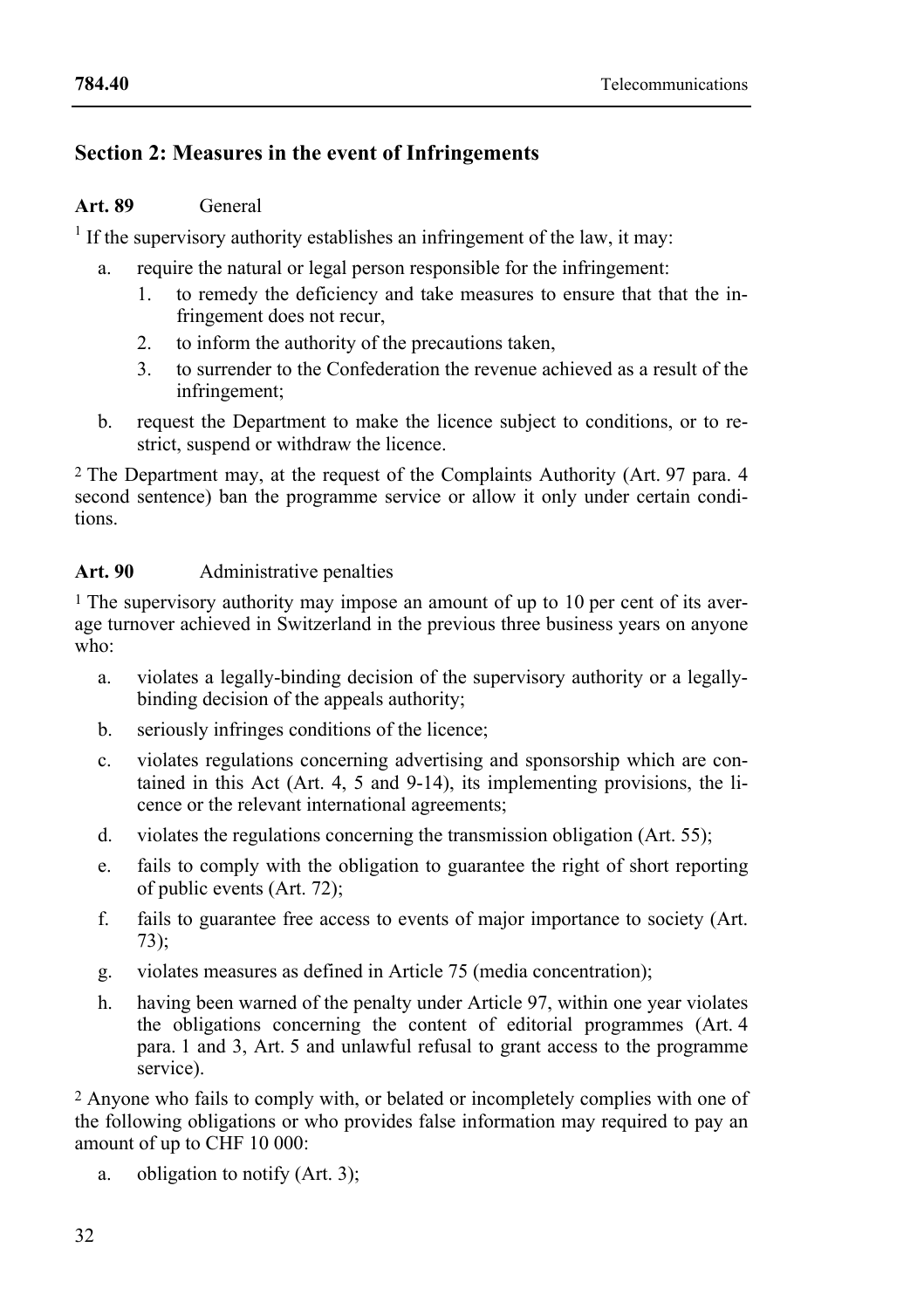- b. publication obligations (Art. 8);
- c. obligation to notify revenue from advertising and sponsorship (Art. 15);
- d. obligation to notify holdings (Art. 16);
- e. obligation to provide information (Art. 17);
- f. reporting obligation (Art. 18);
- g. obligation to submit statistical information (Art. 19);
- h. obligation to record and retain programmes (Art. 20) or to permanently conserve programmes (Art. 21):
- i. obligations of the SRG SSR (Art. 29);
- j. obligations for broadcasters with a fee-splitting licence (Art. 41);
- k. obligation to notify transfer of the licence (Art. 48);
- l. obligation to comply with the licence area designated by the Federal Council when broadcasting or arranging the broadcasting of programme services (Art. 52 para. 3);
- m. broadcasting of prescribed programme services on preferred channels  $(Art. 62)$ ;
- n. obligation to provide information and to submit documentation (Art. 63 para. 3).

3 When assessing the penalty, the supervisory authority shall take particular account of the seriousness of the infringement and the financial circumstances of the penalised legal or natural person.

# **Chapter 2: Supervision of the Content of Editorial Programmes Section 1: Report Procedure of the Ombudsman Service**

#### **Art. 91** Ombudsman services

<sup>1</sup> The Complaints Authority shall designate an independent ombudsman service for each region of the three official languages; the ombudsman service is attached to the Complaints Commission for administrative purposes.

2 The SRG SSR shall provide its own independent ombudsman services.

3 The ombudsman service deals with reports about:

- a. editorial programmes that have been broadcast, where the report relates to violations of Articles 4 and 5 of this Act or of international law binding on Swiss broadcasters;
- b. refusal to grant access to the programme services of Swiss broadcasters.

4 The regional-language ombudsman services are subject to the supervision of the Complaints Authority.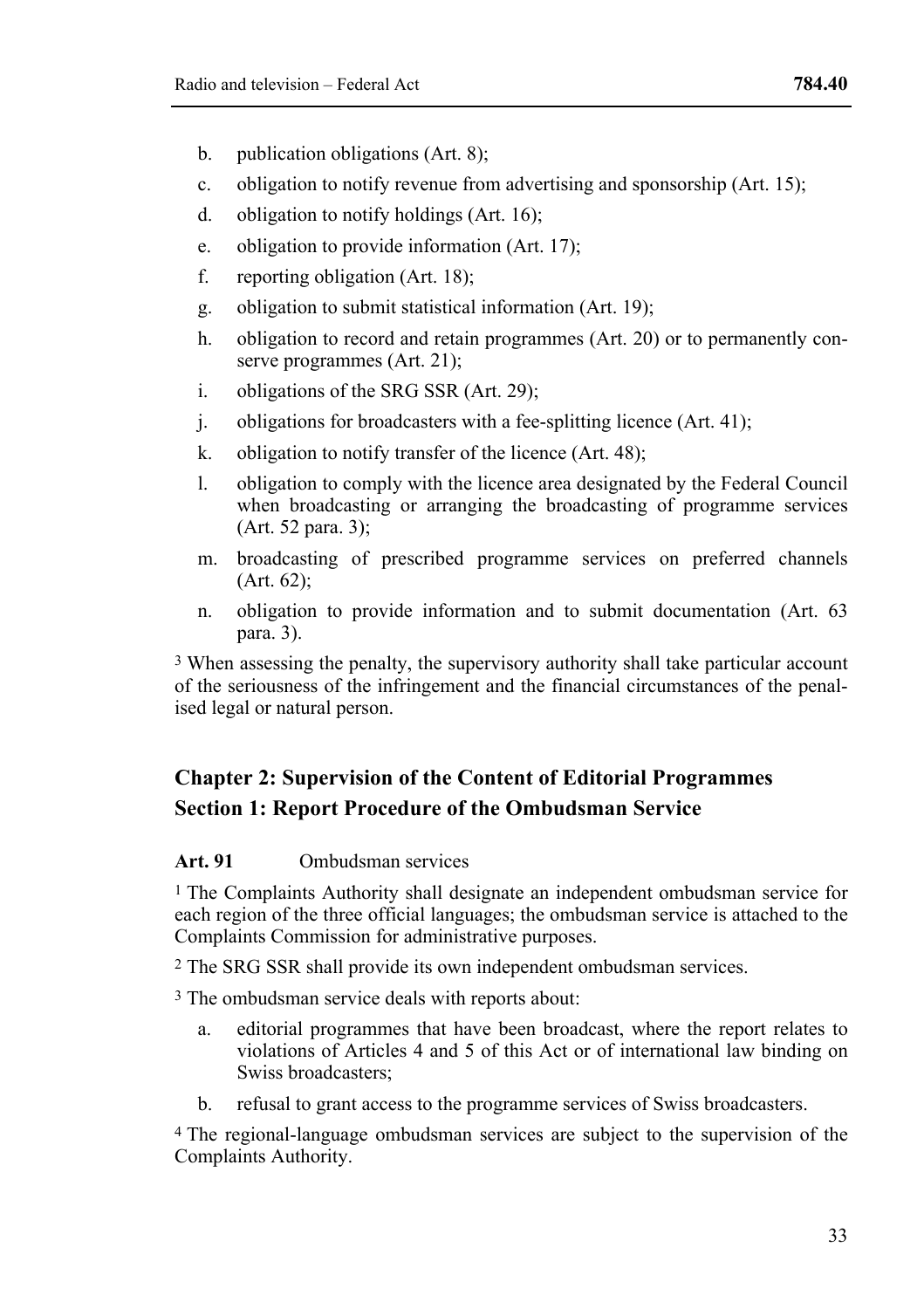# **Art. 92** Reports

1 Within 20 days of the broadcasting or the refusal of the request for access to the programme service, any person may report a programme to the competent ombudsman service. If the report relates to more than one programme, the period begins with the broadcasting of the last programme which is the subject of a report. However, the first of the programmes reported must not be more than three months before the last.

2 The report must be lodged in writing. A brief description must be provided, explaining in what way the programme is deficient in terms of content or the refusal to grant access to the programme service is unlawful.

<sup>3</sup> The ombudsman service shall register receipt of the report and at the same time notify the broadcaster concerned.

# **Art. 93** Procedure

1 The ombudsman service examines the case and mediates between the parties concerned. It may in particular:

- a. discuss the matter with the broadcaster or in minor cases hand it over to it for direct settlement;
- b. arrange a direct encounter between the parties concerned;
- c. issue recommendations to the broadcaster;
- d. inform those concerned about the responsibilities, the applicable law and legal remedies.

2 It has no power to make decisions or issue directives.

3 Forty days at the latest after submission of the report, the ombudsman service shall inform the parties in writing of its findings and the manner in which the report is to be settled.

4 By mutual consent, the parties may be informed of the settlement orally.

5 The ombudsman service bills the broadcaster after the report has been dealt with. In the event of a vexatious report, at the request of the ombudsman service or the broadcaster the Complaints Authority may award procedural costs against the person submitting the report.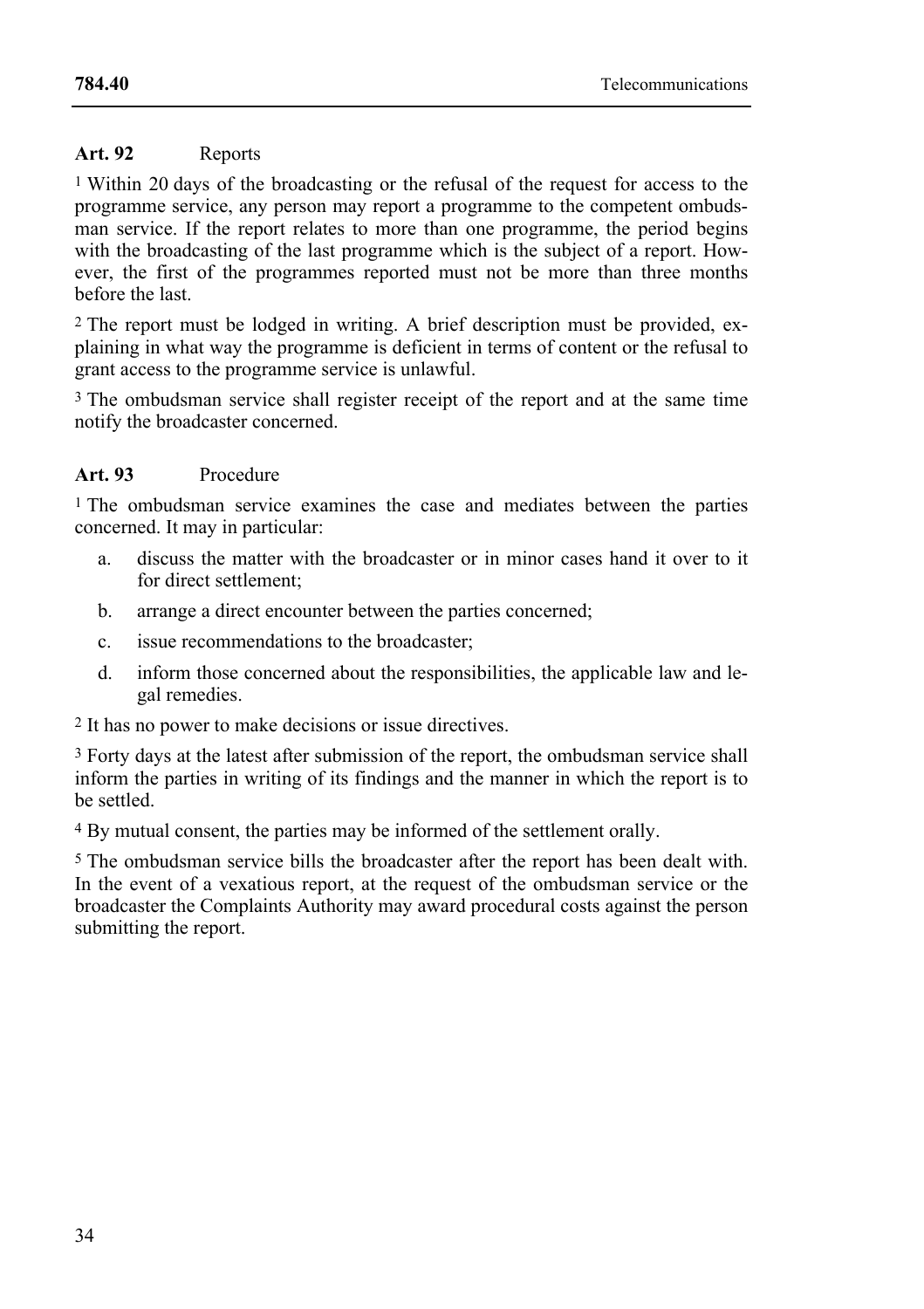# **Section 2: Complaints Procedure of the Complaints Authority**

#### **Art. 94** Entitlement to make a complaint

1 Complaints against a programme or against refusal to grant access to a programme service may be lodged by anyone who:

- a. was involved in the report procedure before the ombudsman service; and
- b. demonstrates a close relationship with the subject of the disputed programmes or whose application for access to the programme service has been rejected.

2 Natural persons who do not have a close relationship with the subject of the disputed programme may also lodge a complaint if the complaint is signed by a minimum of  $20$  persons.

3 Natural persons who lodge a complaint or who sign a complaint in accordance with paragraph 2 must be at least 18 years old and have Swiss citizenship or possess a permanent or temporary residence permit.

4 Complaints may also be lodged by the Department, in which case the provisions of paragraph 1 do not apply.

#### Art. 95 Time limit and form of the complaint

1 Within 30 days of receipt of the report in accordance with Article 93 paragraph 3, a complaint may be lodged in writing with the Complaints Authority. The ombudsman service's report must be attached.

2 The Department submits its complaint directly to the Complaints Authority within 30 days of the transmission of the programme concerned.

3 In the complaint, the following brief justifications must be provided, showing:

- a. how the programme which is the subject of the complaint has violated provisions concerning the content of editorial programmes of Articles 4 and 5 of this Act or of international law binding on Swiss broadcasters; or
- b. in what way the refusal to grant access to the programme service is unlaw $f_{11}$

#### Art. 96 Consideration of the complaint and correspondence

<sup>1</sup> If there is a public interest in a decision, the Complaints Authority shall also consider complaints which have been submitted within the time limit but which do not meet all the formal requirements. In this case the party lodging the complaint does not have party rights.

2 Unless the complaint is clearly inadmissible or without merit, the Complaints Authority invites the broadcaster to comment.

3 The Complaints Authority may refuse or suspend the consideration of a complaint if judicial remedies in civil or criminal law are pending or have not been used or if an administrative procedure is being conducted in the same matter.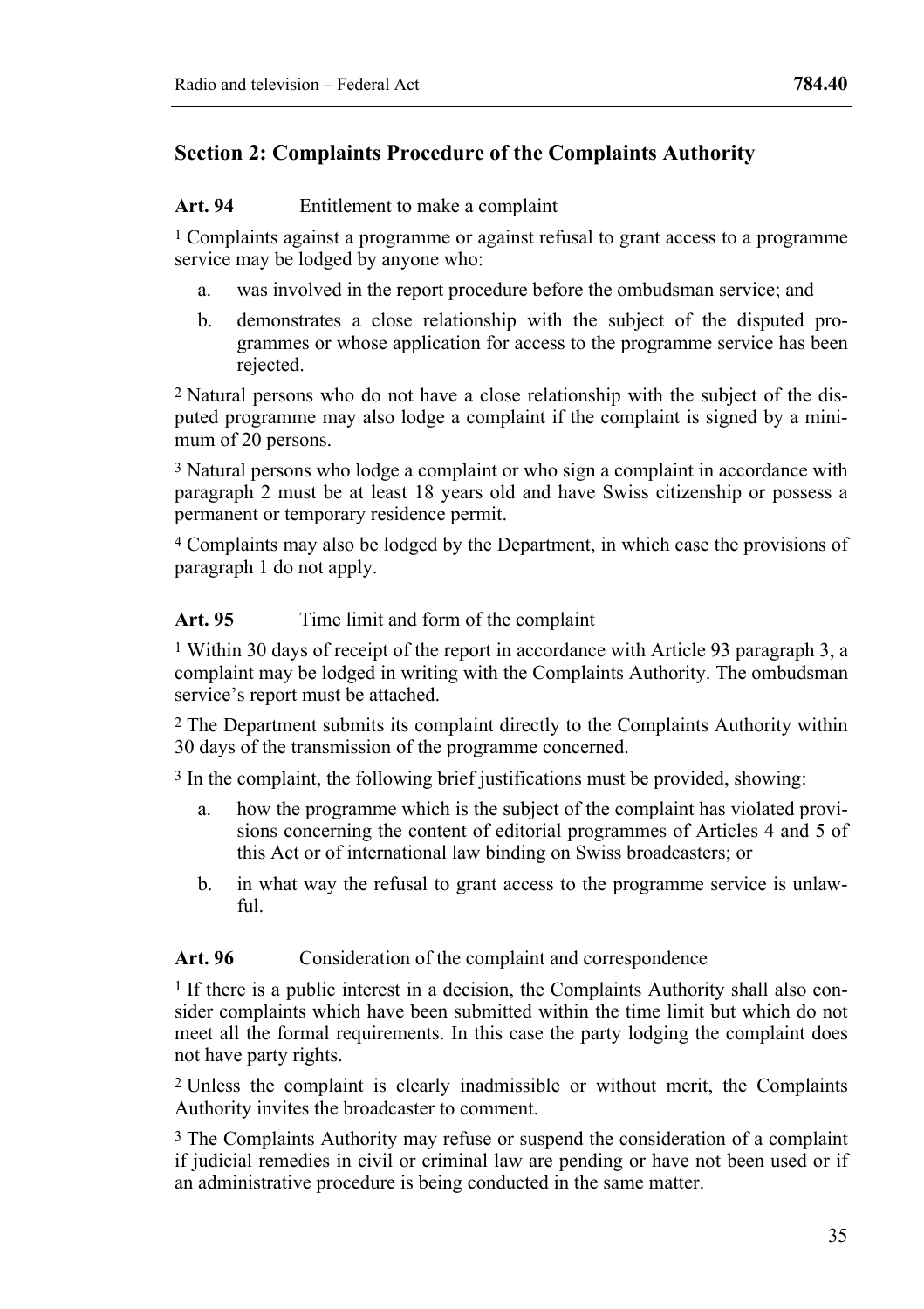### **Art. 97** Decision

1 The deliberations of the Complaints Authority are public unless private interests worthy of protection demand otherwise.

2 The Complaints Authority determines whether:

- a. the contested programmes have violated provisions concerning the content of editorial programmes which are laid down in this Act (Art. 4 and 5) or relevant international law; or
- b. an unlawful refusal to grant access to the programme service has occurred.

<sup>3</sup> If it establishes that a violation has occurred, it may take or apply for the measures provided for in Article 89.

4 In the event of repeated violations of the obligations in Article 4 paragraphs 1 and 3 and Article 5 and in the event of repeated unlawful refusal to grant access to the programme service, the Complaints Authority may threaten or impose an administrative penalty in application of Article 90 paragraph 1 letter h. In particularly serious cases, the Complaints Authority may additionally apply for a programme ban in terms of Article 89 paragraph 2 or for conditions to be imposed.

# **Art. 98** Costs

1 Proceedings of the Complaints Authority are free of charge.

2 The complainant may be charged the procedural costs for vexatious complaints. APA30 is applicable.

# **Chapter 3: Legal Remedies**

#### **Art. 99**

Legal remedies are based on the general provisions on the administration of federal justice. Appeals against decisions of the Complaints Authority may be lodged directly with the Federal Supreme Court.

# **Title 8: Administrative Fees**

# **Art. 100**

<sup>1</sup> The competent authority charges administrative fees, in particular for:

- a. granting, amending, and revoking licences;
- b. supervisory activity;
- c. making decisions;

#### 30 SR **172.021**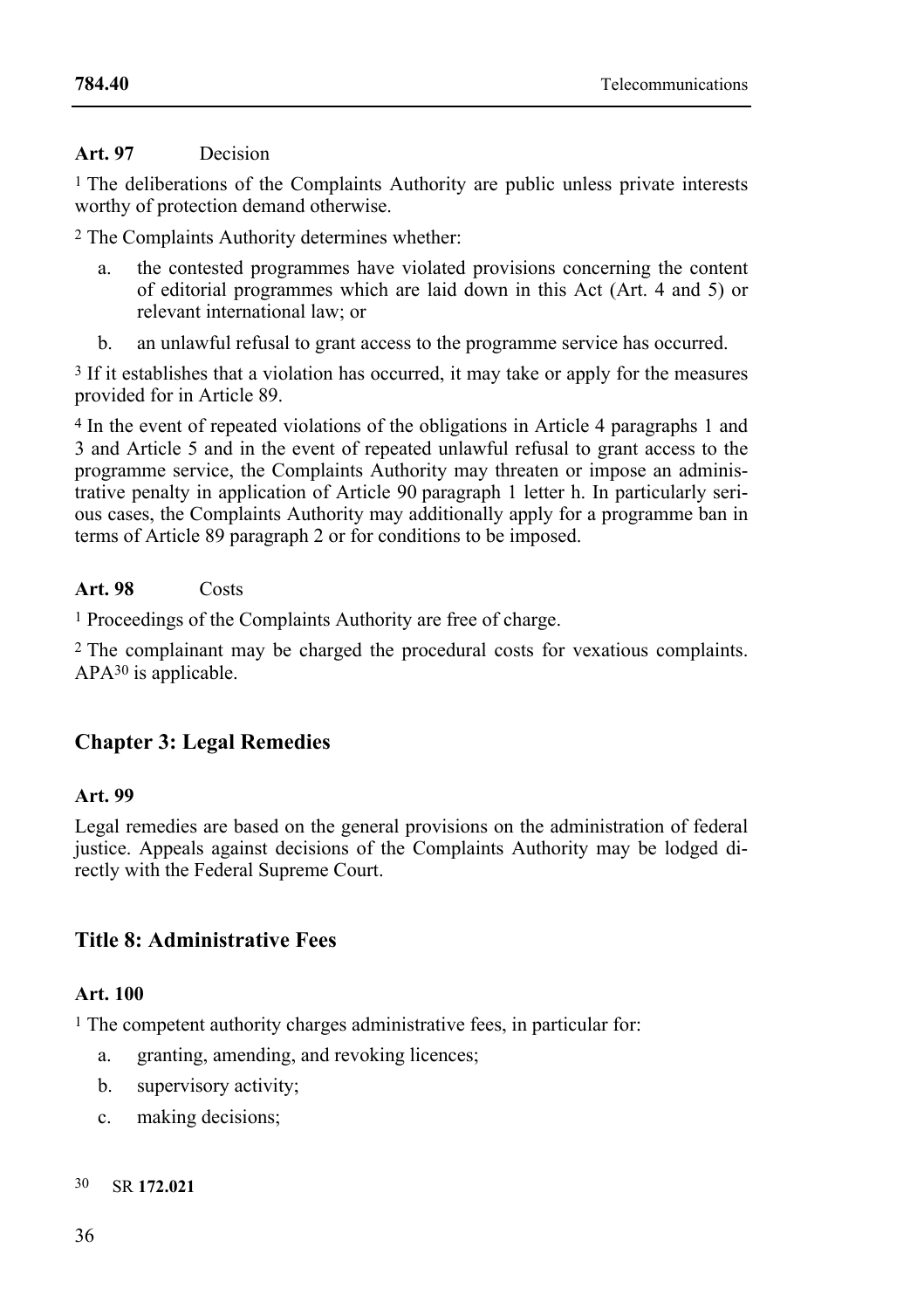d. dealing with enquiries.

2 The Federal Council determines the rates of fees. In so doing, it shall consider the administrative expense and may take account of the limited financial resources of the natural or legal person who is charged the fee.

3 The competent authority may require the party obliged to pay the fees to provide appropriate guarantees.

# **Title 9: Criminal Provisions**

#### **Art. 101** Offences

1 Anyone who possesses a receiver that is ready for operation or in operation (Art. 68 para. 1) without first notifying the competent authority of this (Art. 68 para. 3) is liable to a fine of up to CHF 5000.

2 Anyone who wilfully violates a legally enforceable decision of the competent supervisory authority or of the legal authorities is liable to a fine of up to CHF 100,000.

3 Anyone who influences a licensing procedure or a procedure to amend a licence in his or her favour by providing false information is liable to a fine of up to CHF 100,000.

4 In minor cases a penalty may not be imposed.

#### **Art. 102** Jurisdiction and procedures

1 The Federal Office has jurisdiction to prosecute and adjudicate on offences. The Federal Act of 22 March 1974 on Administrative Criminal Law<sup>31</sup> applies.

2 The fee-collection agency shall make the personal data that is required for criminal proceedings under Article 101 paragraph 1 available to the Federal Office online. The Federal Council may issue implementing provisions concerning the extent of such data, access to the data, processing authorisation, conservation and data security.

# **Title 10: Final Provisions**

# **Chapter 1: Implementation, Repeal and Amendment of existing Legislation**

#### **Art. 103** Implementation

The Federal Council shall implement this Act unless the duties hereunder are assigned to another authority. It shall enact the implementing provisions. It may delegate the task of issuing administrative and technical regulations to the Department.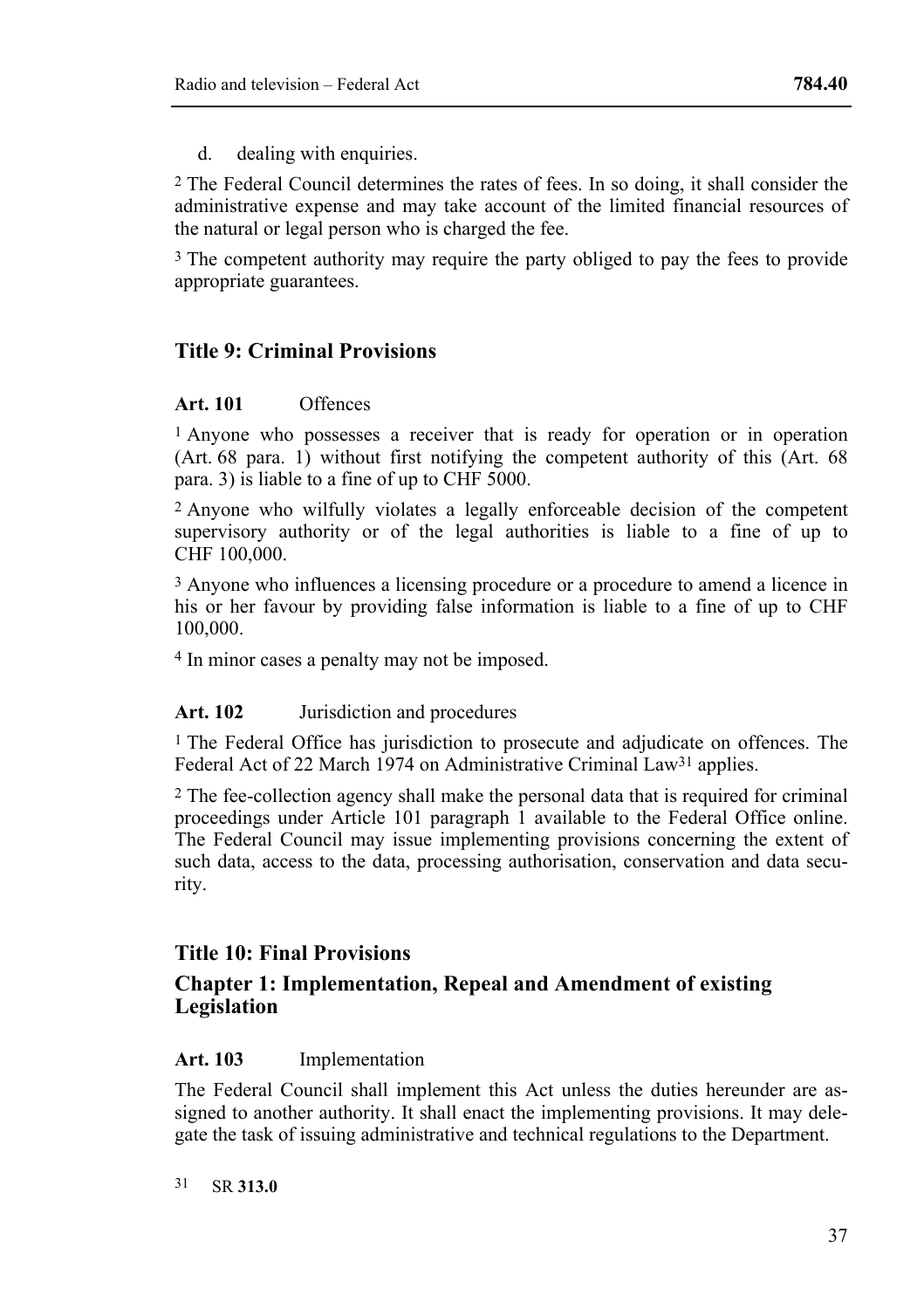**Art. 104** International agreements and representation on international bodies

1 The Federal Council may conclude agreements of restricted scope under international law which fall within the scope of this Act.

2 It may delegate the task of entering into agreements with technical or administrative content and of representing the Confederation on international bodies to the competent Department. The latter may delegate its authority to represent the Confederation on international bodies to an authority designated by it and issue instructions to it.

#### Art. 105 Repeal and amendment of existing legislation

The repeal and amendment of existing legislation is regulated in the Annex.

**Art. 106** Coordination with the Amendment of 24 March 200632 of the Telecommunications Act of 30 April 1997 and with the Amendment of 24 March 2006 of the Federal Supreme Court Act of 17 June 2005

No longer relevant.

# **Chapter 2: Transitional Provisions**

#### **Art. 107** Radio and television licences

1 Licences for radio and television programme services which have been awarded on the basis of the Federal Act of 21 June 199133 on Radio and Television (RTVA 1991) continue to be valid subject to paragraph 2 until their expiry unless broadcasters expressly declare that they do not wish to make use of them.

2 Following the commencement this Act, the Federal Council may cancel the licences of the SRG SSR, swissinfo/SRI, Teletext AG and of those broadcasters which broadcast their programme services in cooperation with the SRG SSR in accordance with Article 31 paragraph 3 RTVA 1991 at the end of any calendar year, subject to nine months' notice.

<sup>3</sup> The Federal Council may extend the licences of the SRG SSR and of swissinfo/SRI which have been granted on the basis of the RTVA 1991 by a maximum of five years from the commencement of this Act.

4 The Department may extend other licences awarded on the basis of the RTVA 1991 by a maximum of five years from the commencement of this Act. A right of cancellation may be provided for in the extended licences.

5 If the licences of the SRG SSR or of swissinfo/SRI continue to apply or if they are extended, Articles 22 and 25 paragraphs 5 and 6 apply, *mutatis mutandis*.

<sup>32</sup> BBl **2006** 3565 33 [AS **1992** 601, **1993** 3354, **1997** 2187 Annex No. 4, **2000** 1891 No. VIII 2, **2001** <sup>2790</sup> Annex No. 2, **2002** 1904 art. 36 No. 2, **2004** 297 No. I 3 1633 No. I 9 4929 art. 21 No. 3, **2006** 1039 art. 2]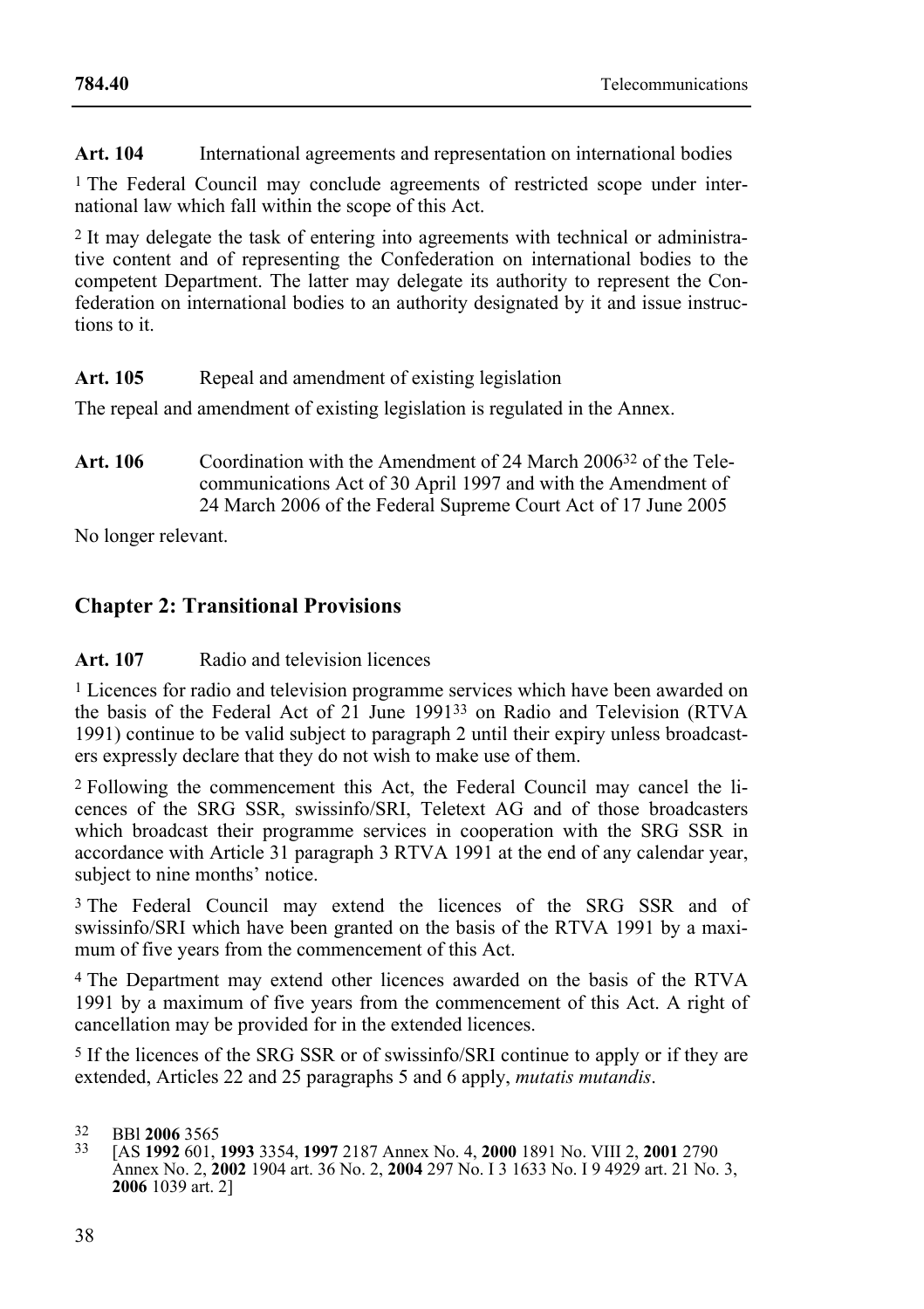6 The provisions of Article 22 and Articles 44-50 regarding other licences with a performance mandate which continue to be valid or which have been extended apply *mutatis mutandis*.

#### Art. 108 Transmitter network plan

The Federal Council may extend the directives for transmitter network planning in terms of Article 8 paragraph 1 RTVA 199134 by a maximum of five years from the commencement of this Act or amend them after consultation with the Communications Commission.

### Art. 109 Contributions from reception fees

1 Broadcasters of radio and television programme services which at the time of the commencement of this Act receive a proportion of reception fees in accordance with Article 17 paragraph 2 RTVA 1991<sup>35</sup> may continue to claim a proportion of the fees until the expiry of their licence in accordance with Article 107. The entitlement to a proportion of the fees and the calculation of the proportion are based on Article 17 paragraph 2 of the RTVA 1991 and on Article 10 of the Ordinance of 6 October 1997 on Radio and Television36.

2 Within the framework of the conditions in paragraph 1, the Federal Office may arrange fee-splitting for broadcasters which have a licence in accordance with RTVA 1991 and which have commenced transmission operations after the commencement of this Act.

3 The Federal Council takes the financial requirement into account when setting the reception fee (Art. 70).

4 The transitional arrangements in paragraph 1 end at the time when the fee-splitting licences in accordance with Articles 38–42 are awarded, but at the latest five years after the commencement of this Act.

#### Art. 110 Licences for retransmission by wire

1 Existing licences for the retransmission by wire of radio and television programme services in accordance with Article 39 RTVA 1991<sup>37</sup> (wire licences) retain their validity until their owner obtains a telecommunications services licence in accordance with Articles 4 ff. TCA38, but at the latest up to two years after the commencement of this Act.

 $34$ 34 [AS **1992** 601, **1993** 3354, **1997** 2187 Annex No. 4, **2000** 1891 No. VIII 2, **2001** 2790 Annex No. 2, **2002** 1904 art. 36 No. 2, **2004** 297 No. I 3 1633 No. I 9 4929 art. 21 No. 3,

**<sup>2006</sup>** 1039 art. 2] 35 [AS **1992** 601, **1993** 3354, **1997** 2187 Annex No. 4, **2000** 1891 No. VIII 2, **2001** <sup>2790</sup> Annex No. 2, **2002** 1904 art. 36 No. 2, **2004** 297 No. I 3 1633 No. I 9 4929 art. 21 No. 3,

**<sup>2006</sup>** 1039 art. 2] 36 [AS **1997** 2903, **2004** 4531, **2006** 4395] 37 [AS **1992** 601, **1993** 3354, **1997** 2187 Annex No. 4, **2000** 1891 No. VIII 2, **2001** <sup>2790</sup> Annex No. 2, **2002** 1904 art. 36 No. 2, **2004** 297 No. I 3 1633 No. I 9 4929 art. 21 No. 3, **<sup>2006</sup>** 1039 art. 2] 38 SR **784.10**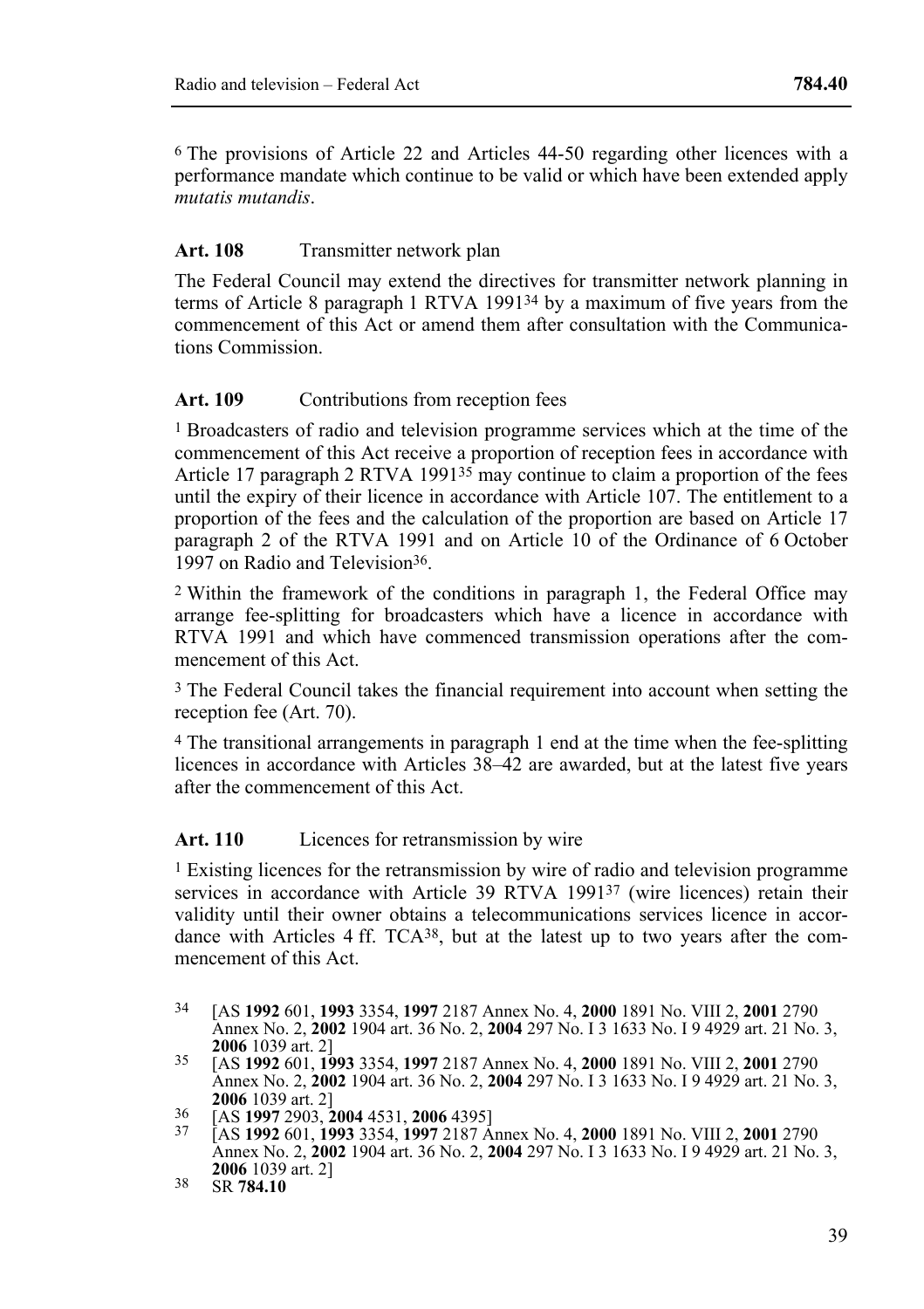2 Wire licences continue to be subject to:

- a. Article 42 paragraphs 2–4 RTVA 1991;
- b. Article 47 paragraph 1 RTVA 1991 concerning the transmission of programme services of other broadcasters whose licence has been extended in accordance with Article 107 of this Act.

3 The obligations of a wire licensee in accordance with paragraph 2 end as soon as transmission by wire of the programme services covered therein (in accordance with Articles 59 and 60) in their area of operation is clarified with legal force, but at the latest after five years.

# **Art. 111** Relay licences

Existing licences for the wireless retransmission of radio and television programme services in accordance with Article 43 RTVA 1991<sup>39</sup> (relay licences) retain their validity until their owner obtains a radio and telecommunications services licence in accordance with Articles 4 ff. or Articles 22 ff. TCA40 respectively, but at the latest two years after the commencement of the act.

# **Art. 112** Organisational structure of the SRG SSR

The SRG SSR shall implement the organisational structure (Art. 31–33) at the time of renewal of its licence.

# Art. 113 Pending supervisory procedures

1 Procedures in accordance with Articles 56 ff. and 70 ff. of the RTVA 199141 pending at the time of commencement of this Act shall be assessed by the competent authority in accordance with the new act. The new procedural law shall be applied.

2If a case relating to supervisory law has arisen before the commencement of this Act and if a procedure is pending, RTVA 1991 is applicable. If a case continues after the commencement of this Act and if a procedure is pending, the violations which occurred before the commencement of this Act shall be assessed on the basis of RTVA 1991. Application of Article 2 paragraph 2 of the Criminal Code<sup>42</sup> is reserved.

<sup>39</sup> 39 [AS **1992** 601, **1993** 3354, **1997** 2187 Annex No. 4, **2000** 1891 No. VIII 2, **2001** 2790 Annex No. 2, **2002** 1904 art. 36 No. 2, **2004** 297 No. I 3 1633 No. I 9 4929 art. 21 No. 3,

**<sup>2006</sup>** 1039 art. 2] 40 SR **784.10** 41 [AS **1992** 601, **1993** 3354, **1997** 2187 Annex No. 4, **2000** 1891 No. VIII 2, **2001** <sup>2790</sup> Annex No. 2, **2002** 1904 art. 36 No. 2, **2004** 297 No. I 3 1633 No. I 9 4929 art. 21 No. 3, **<sup>2006</sup>** 1039 art. 2] 42 SR **311.0**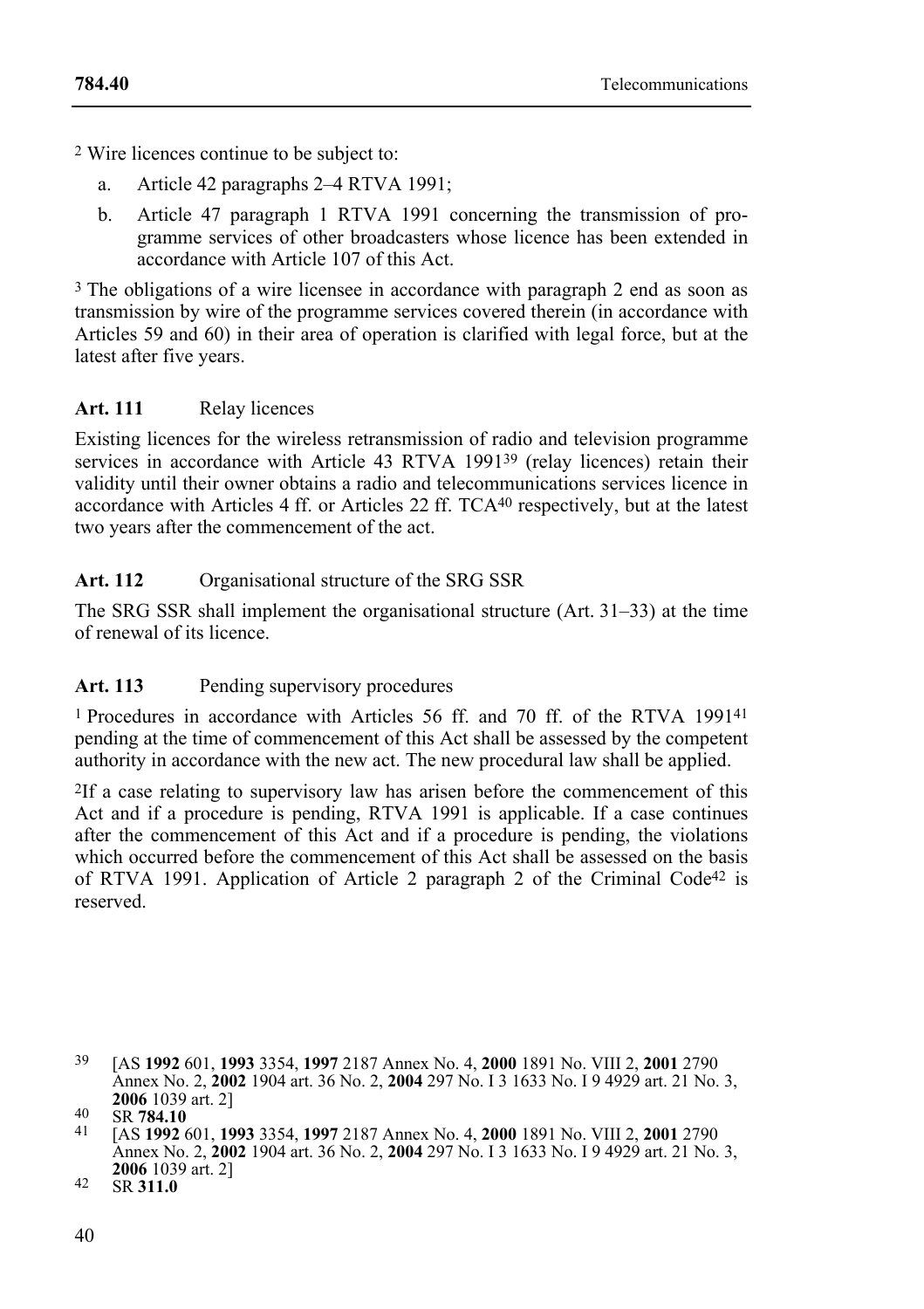**Art. 114** Referendum and commencement

- 1 This Act is subject to an optional referendum.
- 2 The Federal Council shall determine the commencement date.

Commencement date: 1 April 200743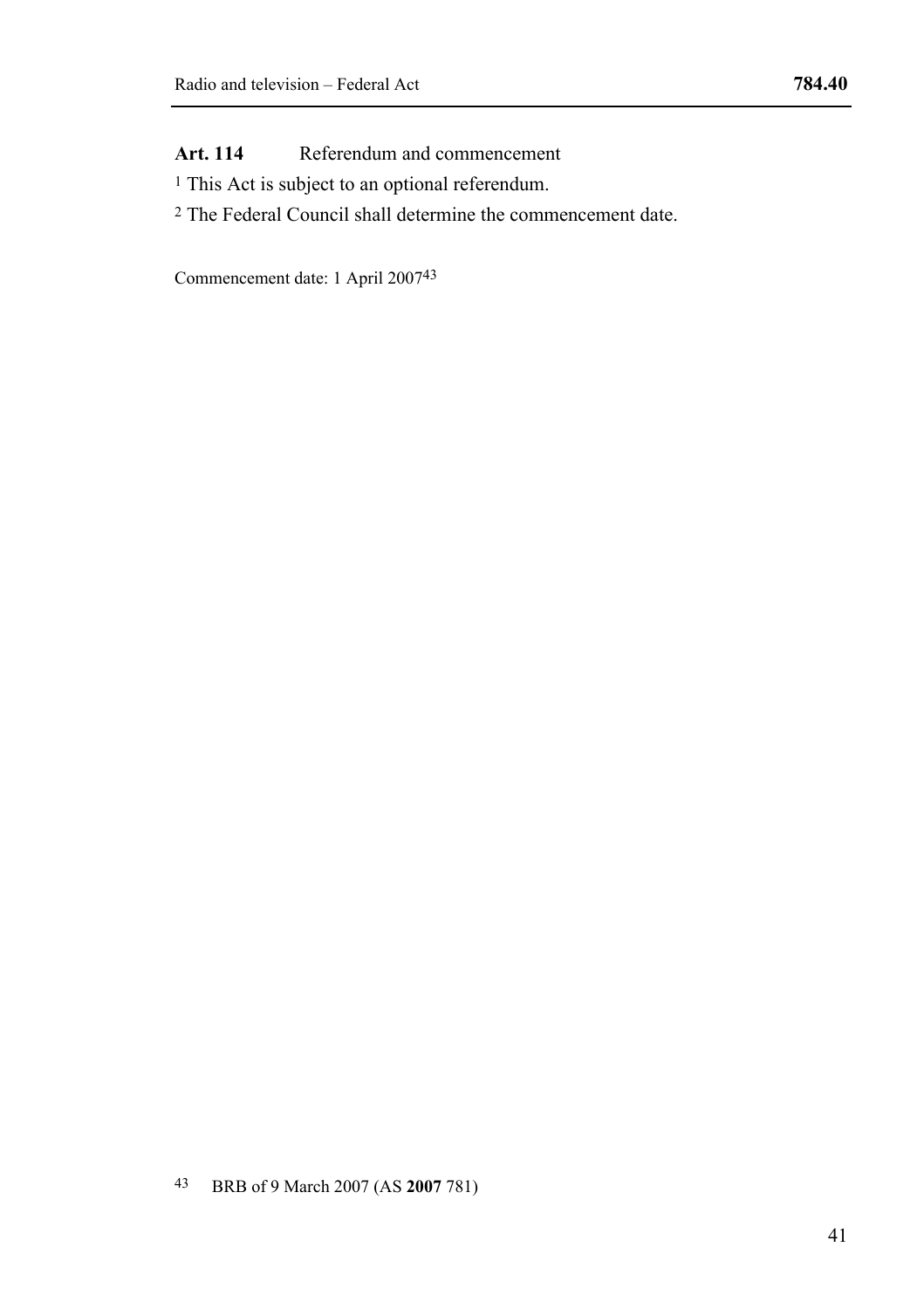*Annex*  (Art. 105)

# **Repeal and Amendment of existing Legislation**

I

The Federal Act of 21 June 1991 on Radio and Television (RTVA)<sup>44</sup> is repealed.

II

The following federal acts are amended as follows:

# **1. Federal Act of 20 December 1968 on Administrative Procedure**<sup>45</sup>

*Art. 3 let. ebis Annulled* 

# **2. Telecommunications Act of 30 April 1997**<sup>46</sup>

*Art. 2*  … *Art. 3 let. h*  … *Art. 6*47 *para. 1 let. b*  … *Art. 11*48 *para. 6*  …

- 
- 
- 

<sup>44 [</sup>AS **1992** 601, **1993** 3354, **1997** 2187 Annex No. 4, **2000** 1891 No. VIII 2, **2001** 2790 Annex No. 2, **2002** 1904 art 36 No. 2, **2004** 297 No. I 3 1633 No. I 9 4929 art 21 No. 3, **2006** 1039 art 2]<br>
45 SR **172.021**<br>
46 SR **784.10**. The amendments listed hereafter are inserted in the cited federal law.<br>
47 See also art. 106 No. 2 above.<br>
48 See also art. 106 No. 2 above.